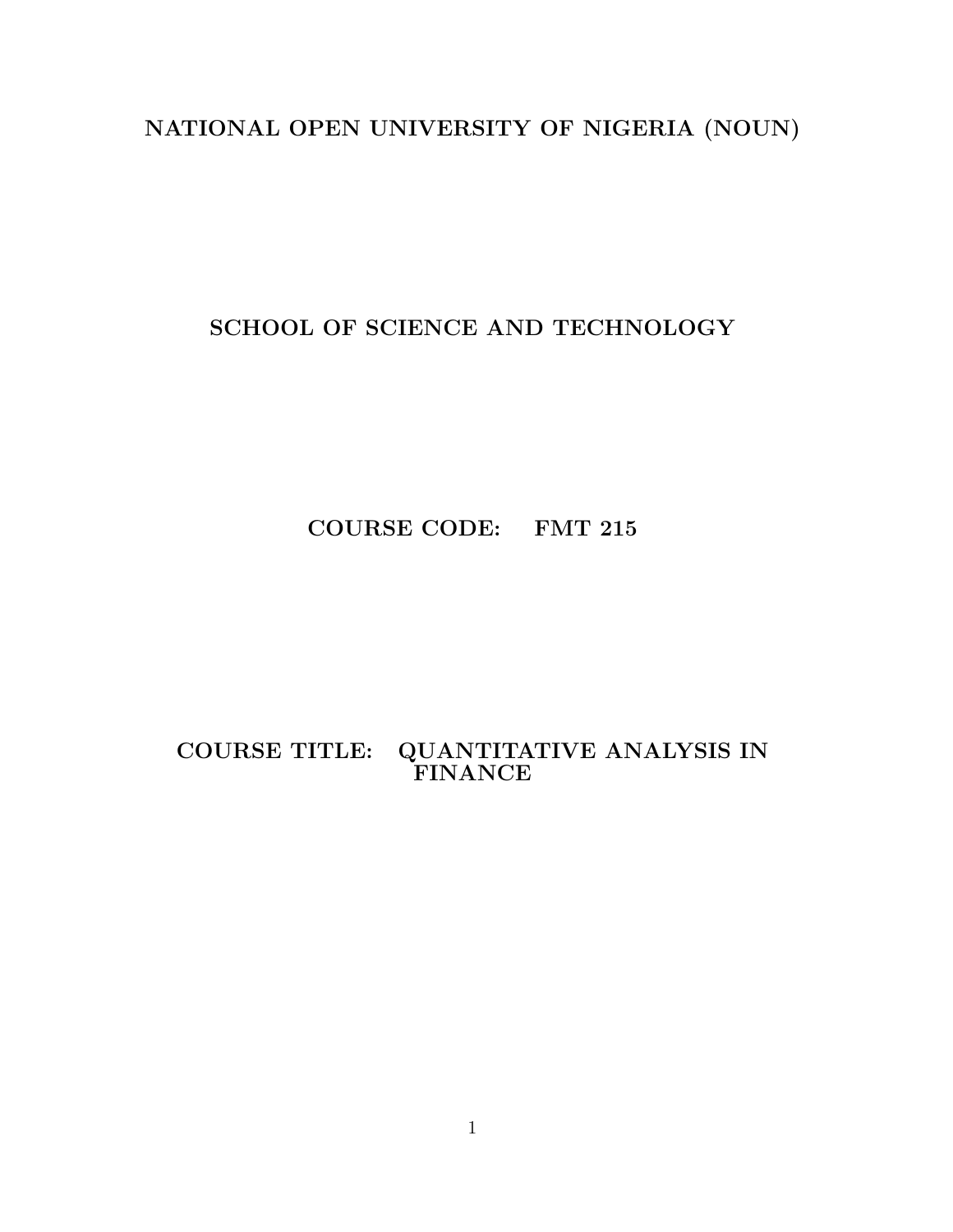# MODULE 1

Unit 1 : Series Unit 2 : Arithemic Series Unit 3 : Geometric Series

# MODULE 2

Unit 4 : Interest

Unit 5 : Annuity

## MODULE 1 **CONTENTS**

- 1.0 Introduction
- 2.0 Objectives
- 3.0 Main Content
- 3.1 General Series
	- 3..1.1 Definition of a sequence
	- 3.1.2 Examples of sequences
	- 3.1.3 Definition and Examples of series
	- 3.1.4 Special Remark
- 4.0 Conclusion
- 5.0 Summary
- 6.0 Tutor Marked Assignment
- 7.10 References/Further Readings

# 1.0 INTRODUCTION

The aim of Quantitative Analysisi in finance is to apply the techniques of the concept of series to the major concepts in finance.

These major concepts in finance include:

- (i) Calculation of depreciation values of the assets of companies.
- (ii) Calculation of both the simple and compound interests on cash inflows.
- (iii) Calculation of annuity.

A series is the sum of certain well ordered numbers called sequences. The succession of numbers in a sequence will be defined by certain rules (functions) of their postions or values following each other.

We shall be interested in the general term of the sequence, as well as the sum of the first in terms of the series.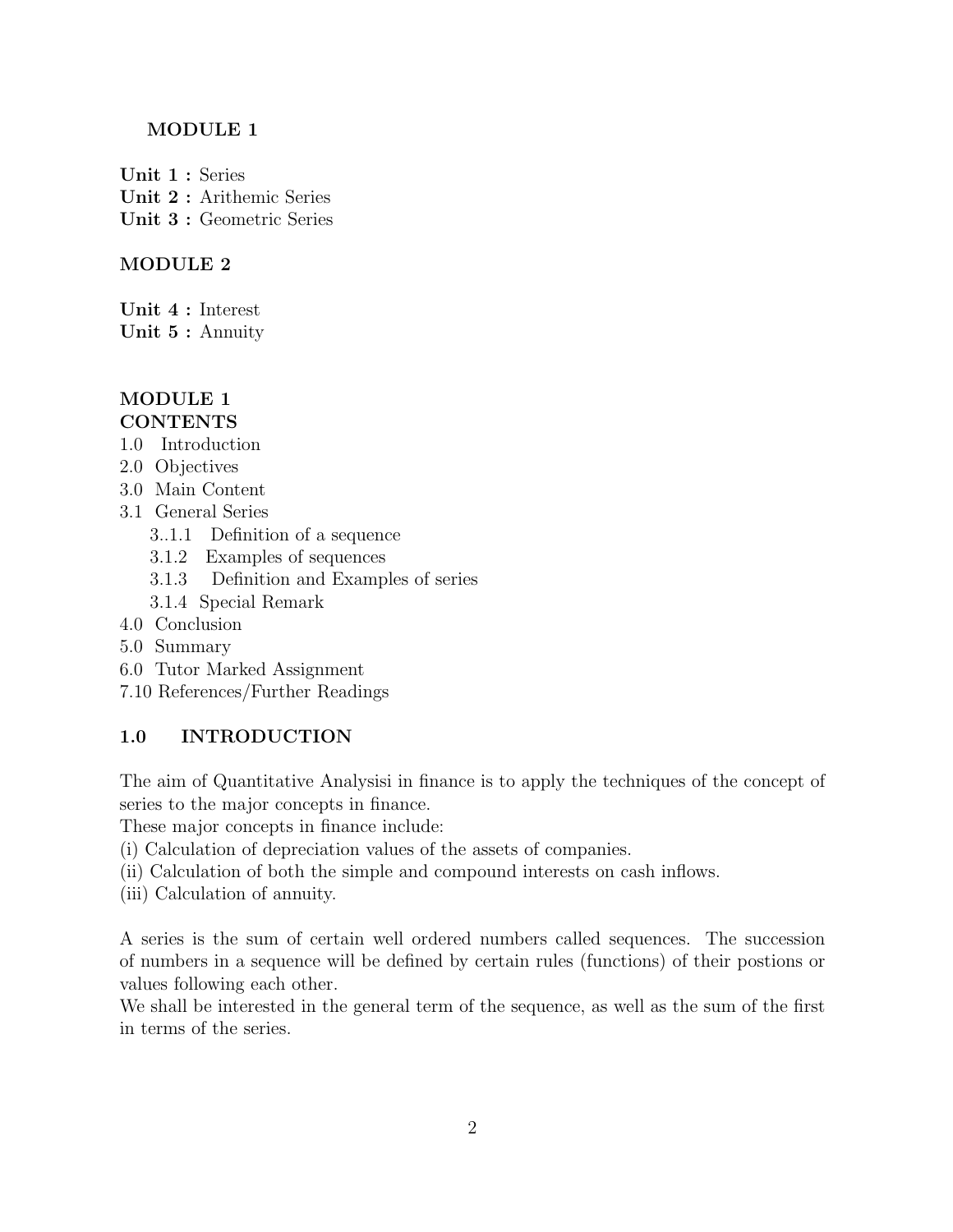## 2.0 OBJECTIVES

At the end of this unit, you should be able to:

- (a) define and recognise a sequence.
- (b) find the  $n^{th}$  term of a sequence.
- (c) determine the sum of the first n terms of a sequences.

## 3.0 MAIN CONTENT

## General

# 3.1 Series

When we mention a number in this text, we shall mean a real number. Real numbers are the numbers you use everyday for usual transactions. These numbers are the integers and fractions. The positive integers are called "the counting numbers".

**3.1.1** Definition : A sequence of numbers is an endless succession of numbers placed in a certain order. The numbers in the sequence are called terms of the sequences. The terms of the sequence are got by certain well defined rules, which will be clear to you very soon.

Consider the sequence 2, 4, 6, 8, 10, 12, 14.............. In the above sequence

> 2 is called the first term. 4 is called the second term. 6 is called the third term. 8 is called the fourth term.

Usually, you will denote the  $n^{th}$  term by the symbol  $U_n$ . Thus  $U_1 = 2$ ,  $U_2 = 4$ ,  $U_3 =$ 6,  $U_4 = 8$  e.t.c. Now let us consider the defined rule that determines the terms

$$
U_1 = 2 = 2.1
$$
  
\n
$$
U_2 = 4 = 2.2
$$
  
\n
$$
U_3 = 6 = 2.3
$$
  
\n
$$
U_4 = 2 = 2.4
$$

It becomes clear that the general  $n^{th}$ term,  $U_n$  will be given by  $U_n = 2.n$ You will write such a sequence as  $U_n = 2n, n = 1, 2, 3, 4, 5, \dots$ Let us consider two more examples.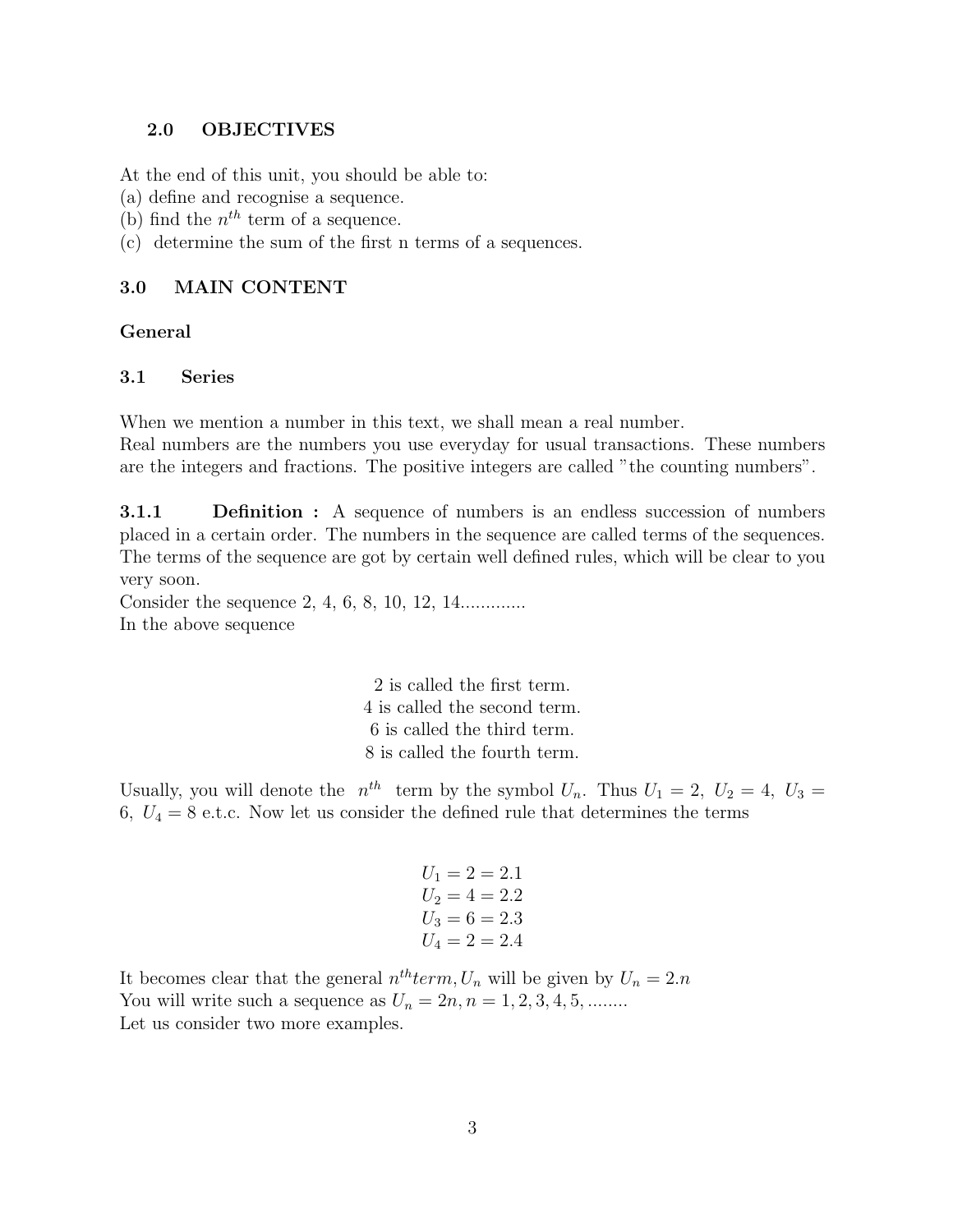**3.1.2** Example : Determine the  $n^{th}$  term in the following sequences.

 $(i)$  1, 2, 3, 4, 5, ........

 $(ii)$  1,  $\frac{1}{2}$  $\frac{1}{2}, \frac{1}{3}$  $\frac{1}{3}, \frac{1}{4}$  $\frac{1}{4}, \frac{1}{5}$  $\frac{1}{5}, \frac{1}{6}$ 6

Solution :

(i) Since  $U_1 = 1, U_2 = 2, U_3 = 3, U_4 = 4, U_5 = 5, U_6 = 6$ . It folows that  $U_n = n$ 

(ii) Since  $U_1 = 1, U_2 = \frac{1}{2}, U_3 = \frac{1}{3}, U_4 = \frac{1}{5}, U_5 = \frac{1}{6}$ . It folows that  $U_n = \frac{1}{n}$ 

You will denote a sequence whose  $n^{th}$  term (general term) is  $U_n$  by  $\{U_n\}$ .

In (3.1.2), the two sequences can be written as

 ${n}$  and  $\{\frac{1}{n}$  $\frac{1}{n}$ 

Remark : Let us consider a property of sequences which may not be obvious so far. Consider the sequence.

$$
U_n = (-1)^n n = 1, 2, 3, 4, \dots
$$

This sequence is -1, 1, -1, 1, -1, 1, 1........

It is therefore clear that it is not necessary for the term to be distinct, hence a sequence is NOT a set since the elements of a set must be distinct.

Example : Determine the general term in the following sequences.

(i) 1, 4, 9, 16, 25, 36,............

 $(ii)$  1, 8, 27, 64, 125, 216,.......

## Solution :

(i) You have  $U_1 = 1, U_2 = 4, U_3 = 9, U_4 = 16, U_5 = 25, U_6 = 36$ . You now think of a definite rule that links each term to its position in the sequence. Thus  $U_1 = 1 = 1^2, U_2 =$  $4 = 2^2, U_3 = 9 = 3^2, U_4 = 16 = 4^2, U_5 = 25 = 5^2, U_6 = 36 = 6^2$ . Hence, you can conclude that  $U_n = n^2$ 

(ii) If you apply a similar reasoning of the first example, you will find  $U_1 = 1 = 1^3, U_2 =$  $8 = 2^3, U_3 = 27 = 3^3, U_4 = 64 = 4^3, U_5 = 125 = 5^3, U_6 = 216 = 6^3$ . Hence you have the general term  $U_n = n^3$ 

## Exercises

(1) Define a set and show that a sequence is not a set.

(2)Justify that there is no need to define a finite sequence.

## 3.1.3 Series

## Definition :

A series is the sum of the terms of a sequence. The sum of the first n terms of a sequence is denoted by  $S_n$ , i,e

$$
U_1 + U_2 = 2 + U_3 + \dots + U_n = \sum_{i=1}^n U_i.
$$

(Read as "sums  $U_r$ , r=1 to r=n") Let us try some examples.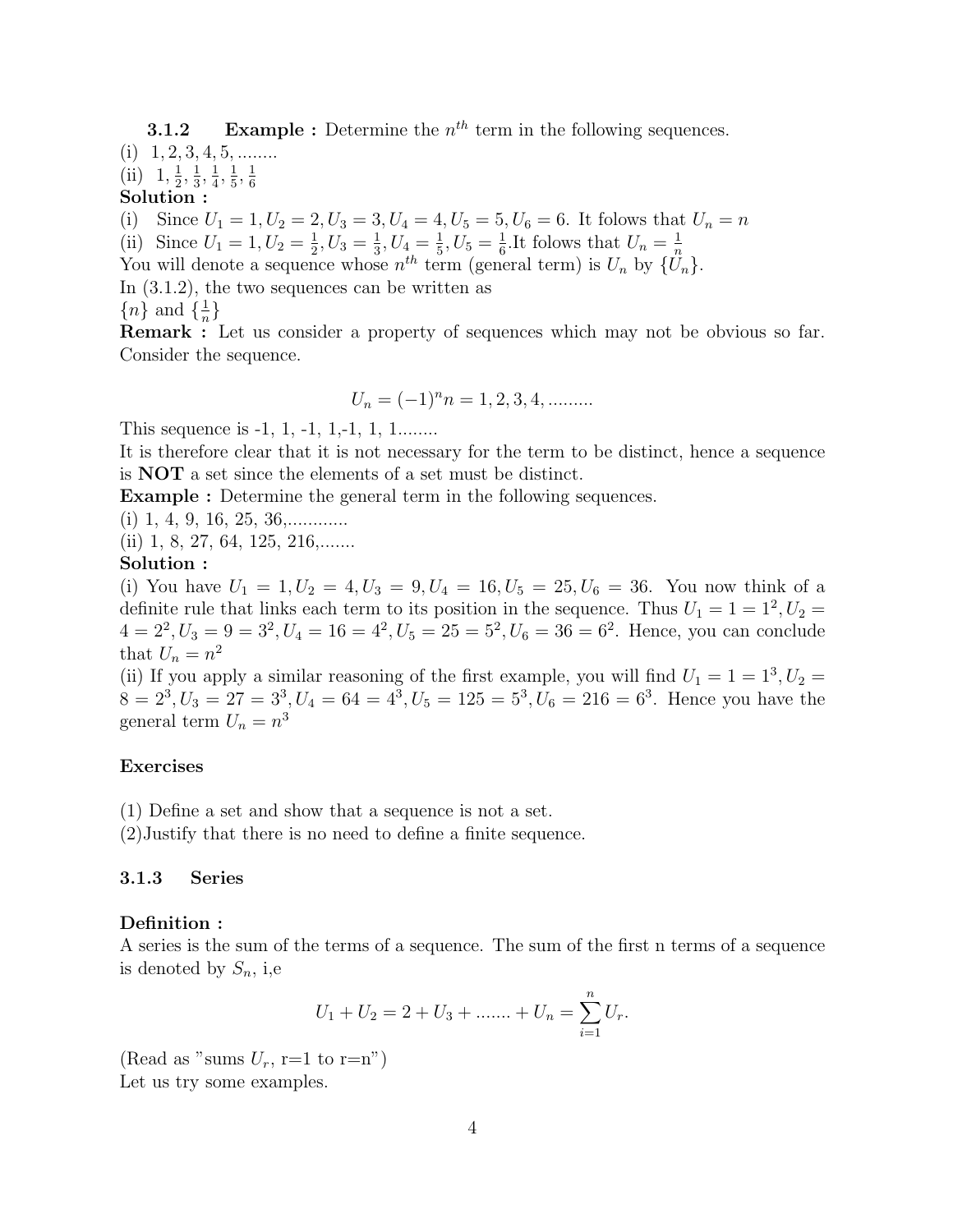# 3.1.3.1 Example

In the above notation, you have the following (i)

$$
\sum_{i=1}^{6} r = 1 + 2 + 3 + 4 + 5 + 6
$$

(ii)

$$
\sum_{i=1}^{4} 2r^2 = 2 + 8 + 18 + 32
$$

(iii)

$$
\sum_{i=1}^{6} r^3 = 1 + 8 + 27 + 64 + 125 + 216
$$

(iv)

$$
\sum_{i=1}^{6} \frac{2}{r+3} = \frac{2}{4} + \frac{2}{5} + \frac{2}{6} + \frac{2}{7} + \frac{2}{8} + \frac{2}{9}
$$

# 3.1.3.2 Example

Give the short form for the following series  $(i)1 + \frac{1}{2} + \frac{1}{3} + \frac{1}{4} + \dots + \frac{1}{n}$  $\left(\text{ii}\right)\frac{1}{2} + \frac{2}{3} + \frac{3}{4} + \dots + \frac{n}{n+1}$  $\sum_{n=1}^{\infty}$  Solution :  $(i)1 + \frac{1}{2} + \frac{1}{3} + \frac{1}{4} + \dots + \frac{1}{n} = \sum_{r=1}^{n} \frac{1}{r}$ (ii)  $\frac{1}{2} + \frac{2}{3} + \frac{3}{4} + \dots + \frac{n}{n+1} = \sum_{r=1}^{n} \frac{r}{r+1}$  $r+1$ 

# Exercise

Write out the following series in full (1)

$$
\sum_{r=1}^{10} r(r+1)(r+2)
$$

(2)

$$
\frac{1}{4} \sum_{n=1}^{6} n^2 (1 + n^2)^2
$$

(3)

$$
\sum_{k=1}^{5} k(k^2 - 1)
$$

3  $K^3$ 

(4)  $\sum$ 6

 $_{k=1}$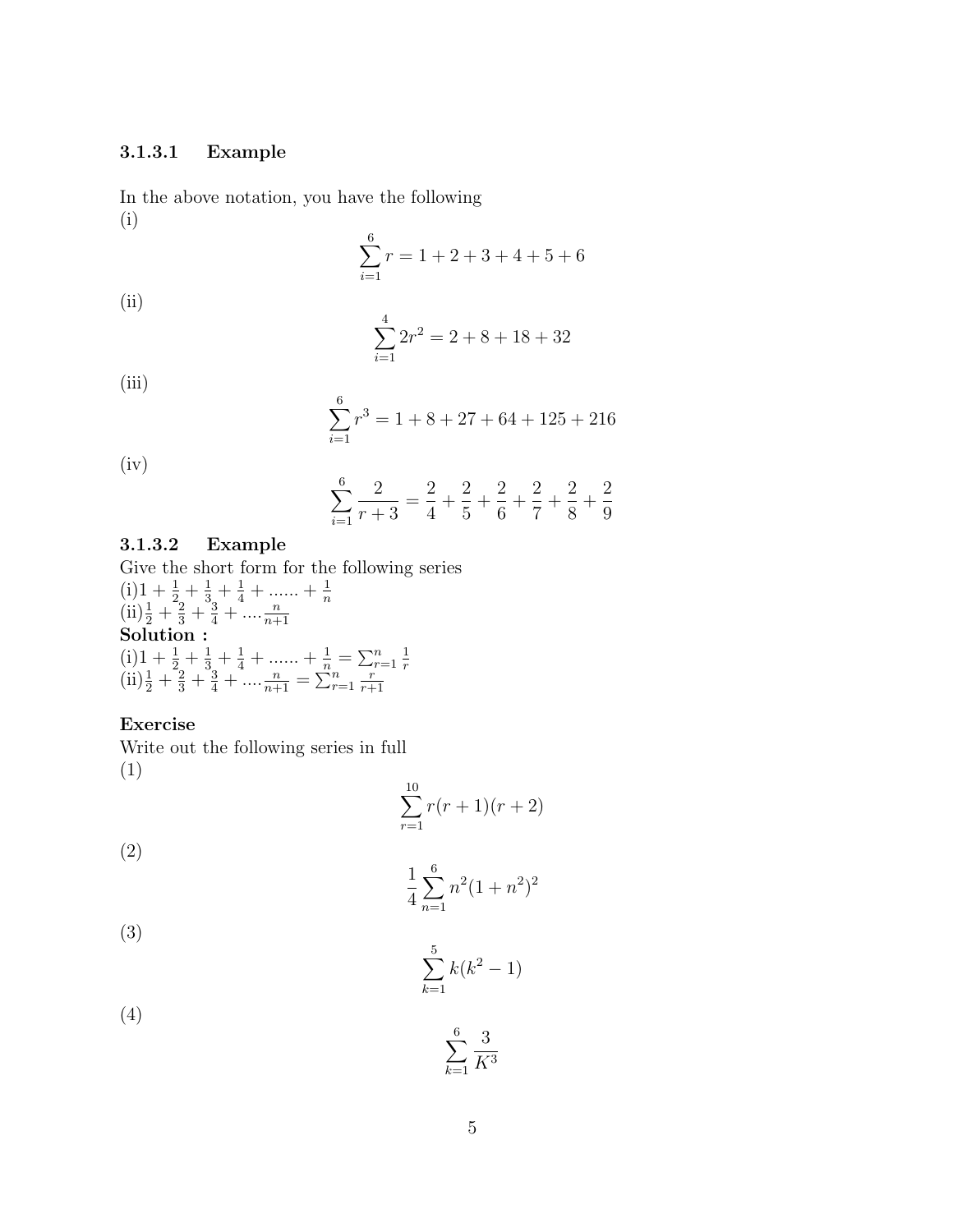## 3.1.4 Special Remarks :

In  $(3.1.1)$ , we defined the term of a sequence as being a function of its position in the sequence, i.e a sequence is of the form  $f(1)$ ,  $f(2)$ ,  $f(3)$ , ..........., $f(n)$ , ............. where  $f(n)$  is the  $n^{th}$  term and  $f(.)$  is a definite rule.

In some special occassions, the terms of the sequence are relatedto each other. Some of these special sequencies are

(i) Arithmetic sequences and

(ii) Geometric sequeneces which will be discussed in unit 2 and unit 4

# 4.0 CONCLUSION

You now the general idea of sequences and series, which are the basic concepts needed for this course. As noted in (3.1.4) , the remaining matewrial in this cours are just special cases of the topic just developed.

## 5.0 SUMMARY

In this unit , you have learnt the definitions of sequence and series. you can now recognise a sequence and determine the  $n<sup>th</sup>$  term. You can also write down the short form for a series.

## 6.0 TUTOR MARKED ASSIGNMENT

(1) Write down the following series

(a) 
$$
\sum_{k=1}^{n} \frac{K}{K+1}
$$
 (b)  $\sum_{k=1}^{10} (K-1)$ 

(2) Determine the  $n<sup>th</sup>$  term of the following sequences.

 $(a)$  1, -2, 3, -4, 5

(b)  $\frac{1}{3}$ ,  $3(\frac{1}{3})^2$ ,  $(\frac{1}{3})$  $(\frac{1}{3})^3, 3(\frac{1}{3})^4$ 

## 7.0 REFERENCES/ FURTHER READINGS

(1) Andre Francis : Business Mathematics and Statistics.  $6^{th}$  Edition 2004.

(2) Green, S.G. : Advanced level Mathematics printed in Great Briton by University Tutorial press. LTD.

(3) Qazi Zameerudin, Vijay K.Khama and S.K Bhambri: Business Mathematics  $2^{nd}$ Edition.2010. Vikas Publishing House PVT LTD.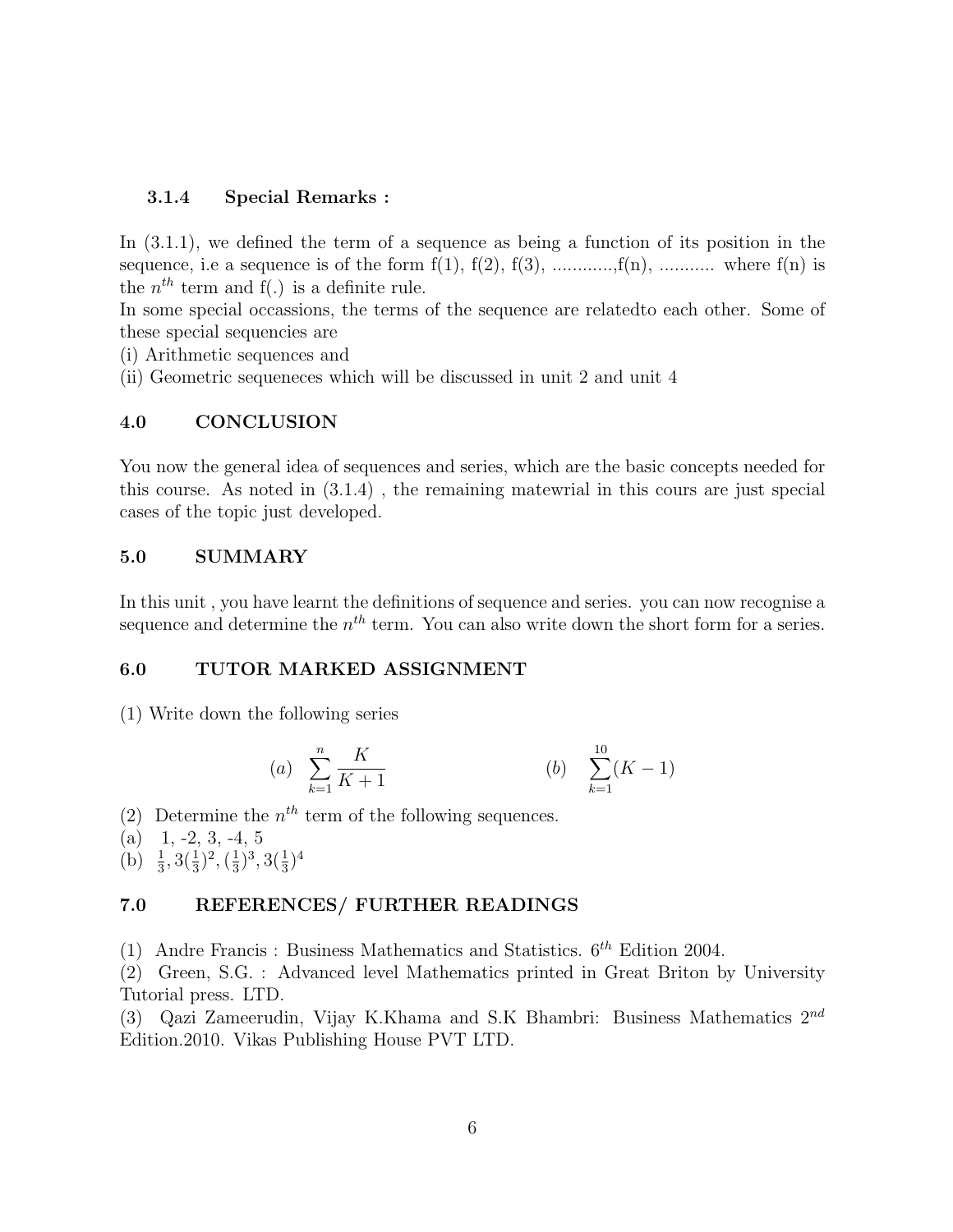# Unit 2 : Arithemic Series

# **CONTENTS**

- 1.0 Introduction
- 2.0 Objectives
- 3.0 Main Content
- 3.1 Arithmetic Sequence
	- 3..1.1 Definition
	- 3.1.2 Evaluation of Arithmetics Progression ( or Series) (A. P)
	- 3.1.3 Application of A.P to Finance
	- 3.1.4 Depreciation: Stright line Depreciation Technique.
- 4.0 Conclusion
- 5.0 Summary
- 6.0 Tutor Marked Assignments
- 7.0 References/Further Readings

# 1.0 INTRODUCTION

In this section, you will learn about arithmetic series, which is one of the special series mentioned in unit one.

Arithmetic Series is a Series in which each preceding term differs from the succeeding term by a constant value. Many financial problems are of this nature, Examples include: Straight line depreciation and

Annual salary increment

In such problems, there are three parameters: The initial value, The constant increment and The number of equal periods. These parameters allow you to determine,

(1) The value of the A.P at any time and

(2) The sum of the A.P.

The use of the A.P model allows you to give a concise solution to problems in finance.

# 2.0 OBJECTIVES

At the end of this study you should be able to formulate certain problems in finance as an arithmetic progression model:

Solve the A.P model by determining any or all of the three parameters.

Interpret the solution to suit the requirements in the finance problem.

# 3.0 MAIN CONTENT

# 3.1 Arithmetic Progression

**3.1.1** Definition: A sequence is said to be an arithmetic sequence if every succeed-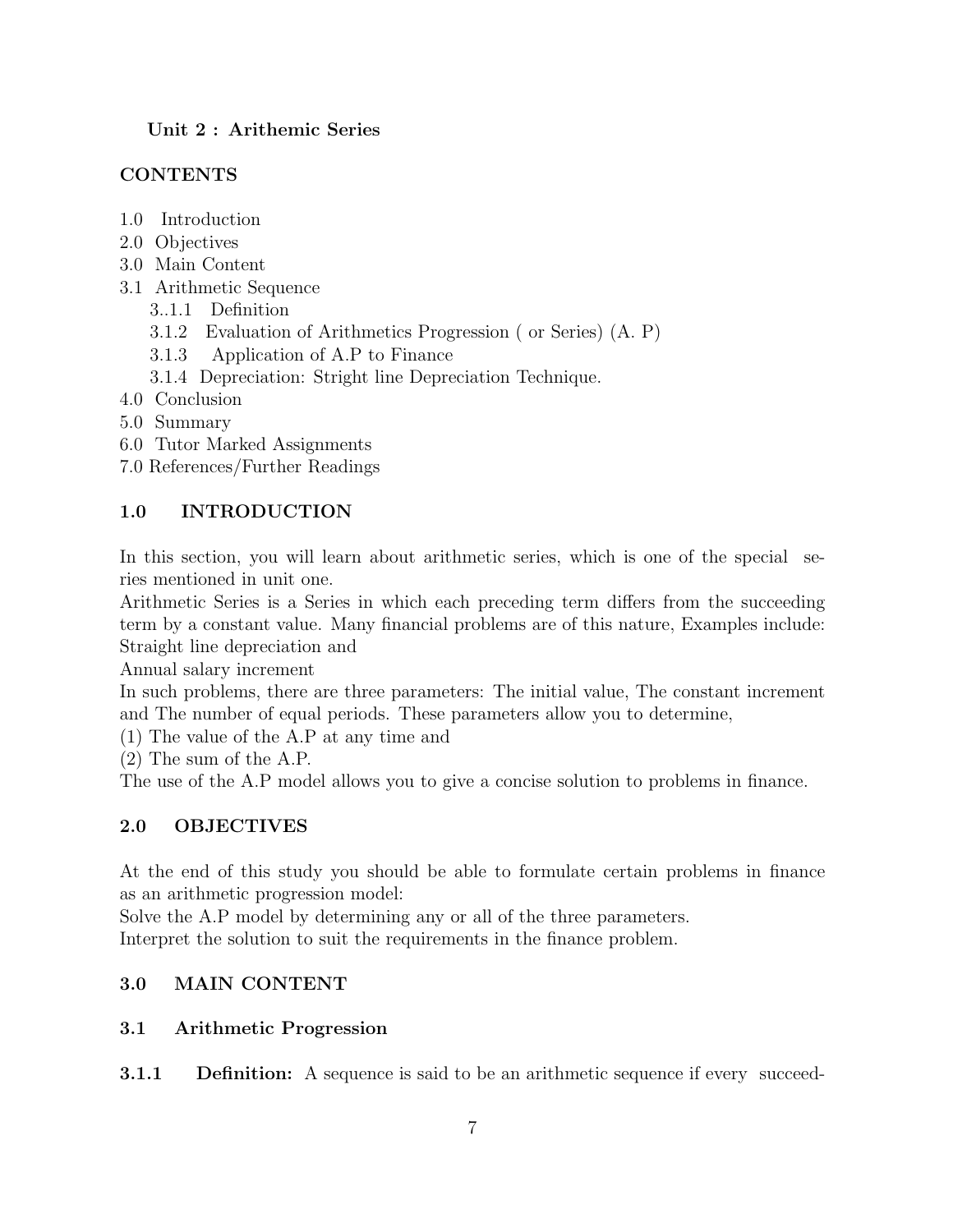ing term is obtained by adding a constant number (value) to the preceeding term. The constant value is called the "Common difference" and represented by d.

Thus  $U_{n+1}$ ......... $U_n = d \quad \forall n$ . For special sequence, We shall denote the first term by "a" i.e  $U_1 = a$ .

Thus, an Arithmetic sequence is of the form

 $a, a+d, a+2d, a+3d, a+4d, a+5d, \ldots$  and the Arithmetic series or Arithmetic progression (A.P) is of the form

S<sup>n</sup> = a + [a + d] + [a + 2d] + [a + 3d]....... + [a + (n − 1)d]...............................(3.3.2) which is the sum of the first n terms of the A.P

## Examples:

The Series 10+40+70+100+130 Is in A.P Here the first term,  $U_1 = 10$  and the common difference  $=40-10=70-40=30$ .

## 3.1.2 Evaluation of A.P

Let

$$
S_n = a + [a + d] + [a + 2d] + \dots + [a + (n - 1)d]
$$
\n(3.1.2.1)

If you rewrite the above in reverse order you get

$$
S_n = [a + (n-1)d] + [a + (n-2)d] + [a + (n-3)d] + [a + (n-3)d] + \dots \dots \dots [a + d] + a \quad (3.1.2.2)
$$

Adding  $(3.3.4)$  and  $(3.3.5)$  gives

$$
2S_n = [2a + (n-1)d] + [2a + (n-1)d] + \dots + [2a + (n-1)d] = n[2a + (n-1)d]
$$

$$
S_n = \frac{n}{2}[2a + (n-1)d]
$$
(3.1.2.3)

Hence, the sum of the first n terms of an A.P with  $U_1 = a$  and d=common difference is given by (3.1.2.3)

Aternatively, if you know the first term a and the last term  $U_n$  then the sum of the first n terms is given by

$$
S_n = (U_1 + U_n)
$$
  
\n
$$
S_n = \frac{n}{2}(U_1 + U_n)
$$
  
\n
$$
S_n = \frac{n}{2}(a + U_n)
$$

#### Example :

Evaluate the sum  $10 + 40 + 70 + 100 + 130$ Solution: The series in an A.P with  $U_1$ =a=10 Common difference  $=d=30$  and  $n=5$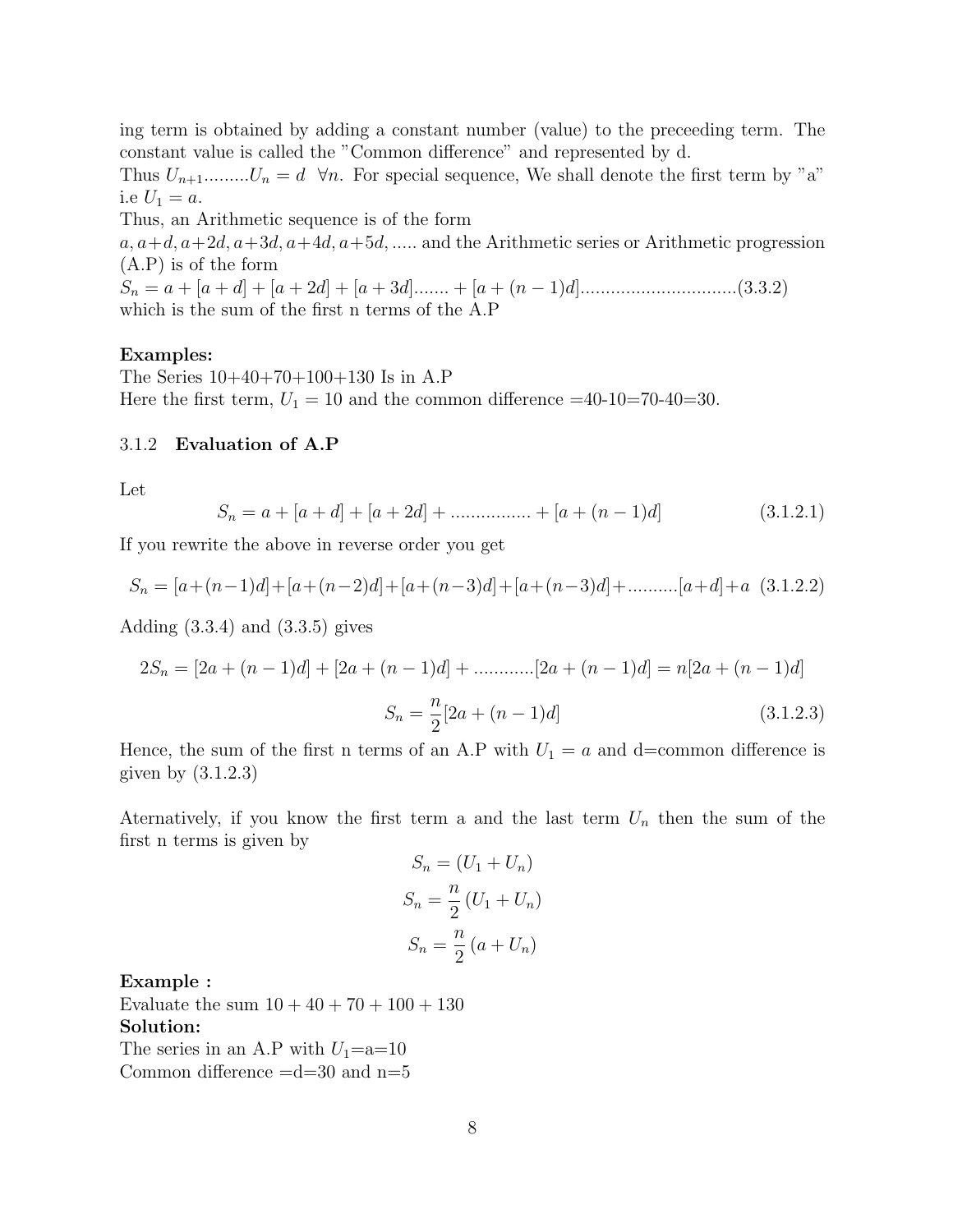Alternatively, if you know the first term  $U_1$  and the last term  $U_n$ , then the sum of the first n terms is given by

$$
S_5 = \frac{5}{2} [2(10) + (5 - 1)30]
$$
  
\n
$$
S_5 = \frac{5}{2} [20 + (4)30]
$$
  
\n
$$
S_5 = \frac{5}{2} [20 + 120]
$$
  
\n
$$
S_5 = \frac{5}{2} (140)
$$
  
\n
$$
S_5 = 5(70) = 350
$$

## 3.1.3 Application To Finance

Arithmetic sequence is well adapted to certain problems in finance where a fixed amount of money is added regularly to an amount of money, as in the determination of a rent collected over a period of time with a fixed annual increment.

#### Example:

Mr. John arranges to pay off a debt of N9, 600 in 48 annual installments which form an Arithmetic Progression. When 40 of these installments had been paid, Mr. John died and his creditor finds that N2,400 still remains unpaid. Determine the value of each of the first two installments of Mr. John.

Solution: Let the installment have "a" first value of "a" with a common difference d. Then N9,600 is the sum of all the installments for 48 years i.e

$$
9,600 = \frac{48}{2} [2a + (48 - 1)d]
$$
  
= 24[2a + 47d]  

$$
2a + 47d = \frac{9600}{24} = 400
$$
(3.3.4)

When Mr. John died, he had only paid N9, 600-N2, 400=N7, 200 in 40 years. Thus the sum of all the instalmental in 40 years is N7, 200

$$
7,200 = \frac{40}{2} [2a + (40 - 1)d]
$$

$$
7,200 = 20[2a + 39d]
$$

$$
7,200 = 40a + 780d
$$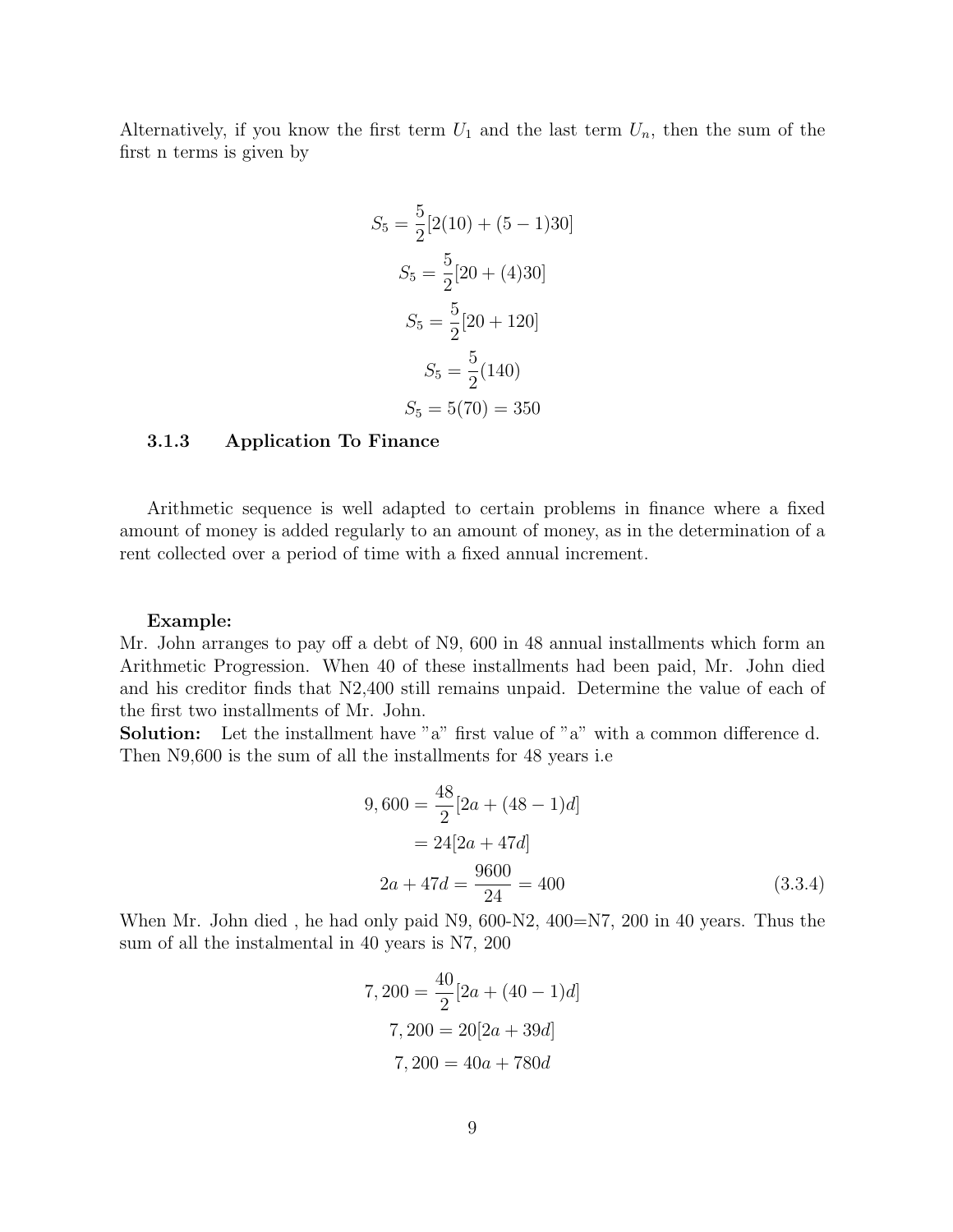$$
360 = 2a + 780d \tag{3.3.5}
$$

Solving (3.3.4) and (3.3.5) simultanously gives

$$
8d = 40
$$

$$
d = 5
$$

and

$$
2a = 360 - 39(5)
$$

$$
2a = 360 - 195
$$

$$
a = 165
$$

So the first instalment a=N82.50 and the second instalment a+d=N87.50

Example: Show that the sequence 3.75, 3.50, 3.25 forms an Arithmetic sequence and hence determine the 16th term.

#### Solution:

 $U_1 = 3.75, U_2 = 3.50$  and  $U_3 = 3.25$ Now  $U_2 - U_1 = 3.50 - 3.75 = -0.25$ Also  $U_2 - U_1 = 3.25 - 3.50 = -0.25$ Since the difference  $U_2 - U_{n-1} = d$ , a constant, the sequence is an arithmetic sequence. The  $16^{th}$  term

$$
U_{16} = U_1 + (16 - 1)d
$$

$$
3.75 - 15(0.25)
$$
  

$$
3.75 - 3.75 = 0
$$

## Example:

Which term of the A.P 49+44+39+....is 9? **Solution:** Let the required term be  $U_n$  $U_1 = 49, U_2 = 44, U_3 = 39$  and  $U_2 - U_1 = U_3 - U_2 = -5 = d$  $U_n = 49 + (n-1)d = 49 - 5(n-1)$  $9 = 49 - 5(n - 1).$  $\Rightarrow$  5(n - 1) = 49 - 9 = 40  $5n = 40 + 5 = 45$ n-9 The  $9^{th}$  term is 9.

## Example:

Show that the series  $\frac{3}{4} + \frac{2}{3} + \frac{7}{12} + \dots$  form an A.P and hence determine the sum of the 19 terms. Solution: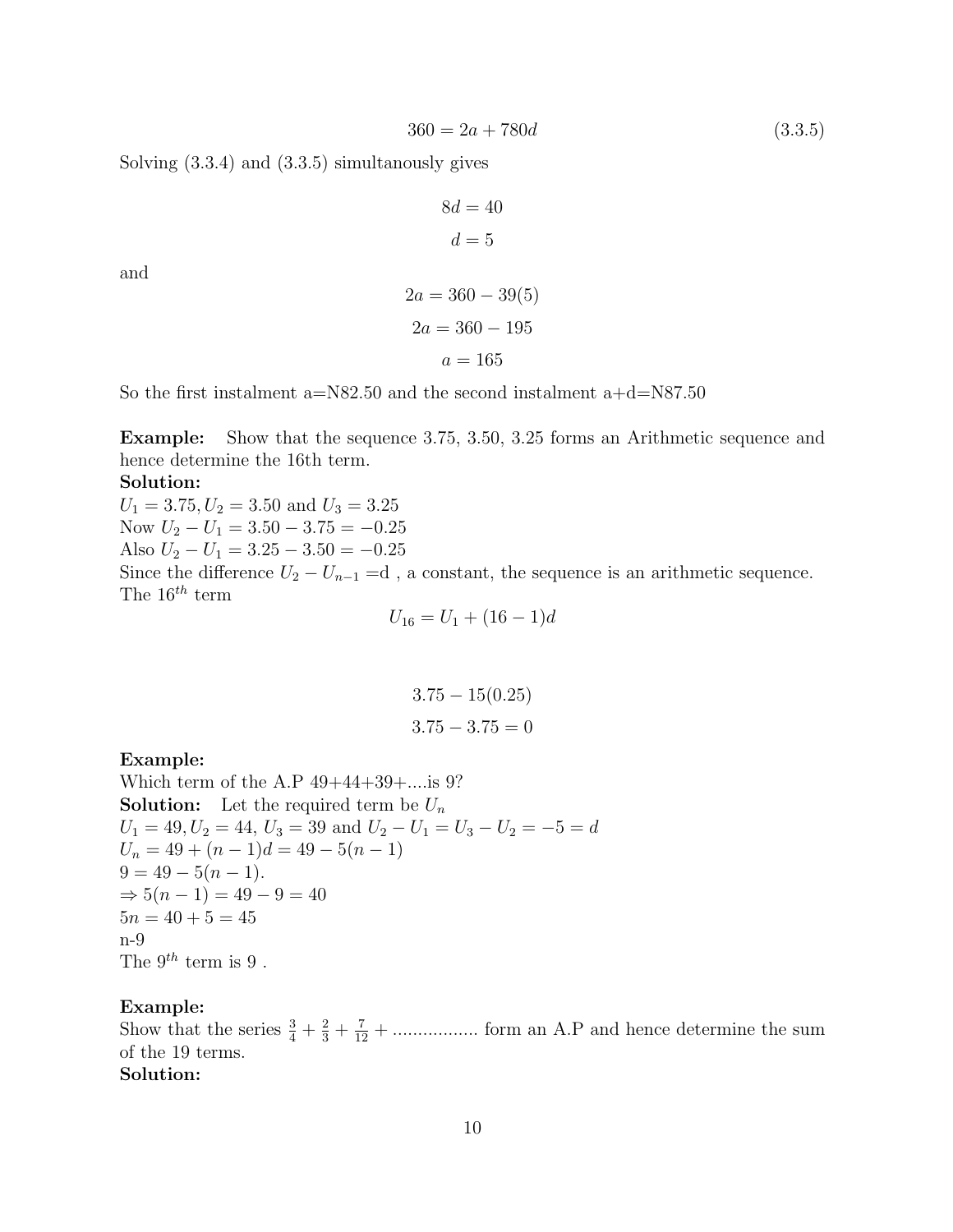$U_1 = \frac{3}{4}$  $\frac{3}{4}$ ,  $U_2 = \frac{2}{3}$  $\frac{2}{3}$  and  $U_3 = \frac{7}{12}$ . Now  $\frac{2}{3} - \frac{3}{4} = -\frac{1}{12}$  also  $\frac{2}{3} - \frac{7}{12} = -\frac{1}{12}$ Thus  $U_2 - U_1 = U_3 - U_2 = -\frac{1}{12}$  a constant. Hence, the series is A.P The sum of the first 19 terms is

$$
S_{19} = \frac{19}{2} [2\left(\frac{3}{4}\right) + (19 - 1)\left(-\frac{1}{12}\right)]
$$

$$
S_{19} = \frac{19}{2} \left[\left(\frac{3}{2}\right) - 18 \times \frac{1}{12}\right] = \frac{19}{2} \left[\left(\frac{3}{2}\right) - \frac{3}{2}\right] = 0
$$

Hence, the sum is 0.

#### Example:

Show that the sequence -9, -6, -3 forms an arithmetic sequence and hence determine the number of terms whose sum will be 66

## Solution:

 $U_1 = -9, U_2 = -6$  and  $U_3 = -3$ Since  $U_2 - U_1 = U_3 - U_2 = 3$ , is constant.

It implies that the sequence is an arithmetic sequence. Let the required number of terms be n. Then,

$$
66 = \frac{n}{2}[2(-9)) + (n - 1) \times (3)]
$$
  

$$
132 = n[-18 + 3(n - 1)]
$$
  

$$
132 = -18n + 3n^{2} - 3n
$$
  

$$
132 = -21n + 3n^{2}
$$

Dividing through by 3, gives  $n^2 - 7n - 44 = 0$ 

which is a quadratic equation. By using the factorization method, we have

$$
(n-1)(n-4) = 0
$$
  
\n
$$
\Rightarrow n = 11 \quad or \quad n = -1
$$

Since the number of terms cannot be negative, we have  $n=11$ . Therefore, the number of terms is 11

#### Exercise:

Determine the number of terms of the arithmetic sequence 4, 2, 0, -2, -4, -6,........... which will have a sum of 6.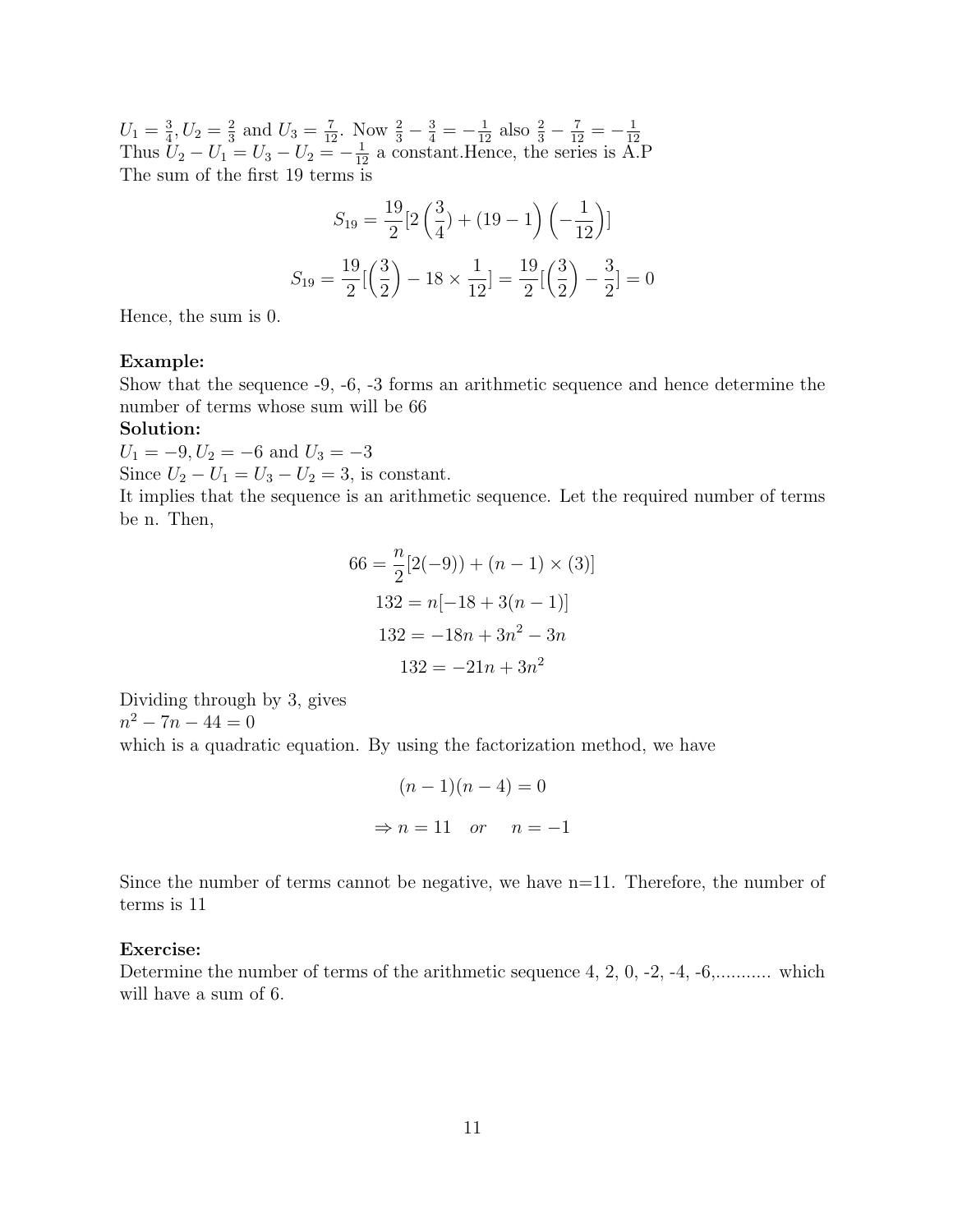#### Example:

The monthly salary of Mr. Koko was N320 for each of the first three years of his service period. He got annual increment of N40 per month for each of the following successive 12 years and his salary remained constant till retirement. During the calculation of his retirement benefit it was observed that Mr. Koko's average monthly salary during the service years was 698. You are required to determine the number of years he spent in service.

#### Solution:

Let M years be the period when Mr. Koko salary was constant. The total salary when he was in service is divided into three categories:

(i). The first three years in service.

(ii). The next 12 years when salary increased annually by N40 per month. (iii). The last M years when salary was constant.

The salary in each of the above period is calculated as follows

(i). The salary for the first 3 years was

$$
12 \times 3 \times 320 = N12 \times 960 \tag{*}
$$

(ii). In the next 12 years, the salary followed an Arithmetic progression with an annual constant increment of N40 per month. So salary earned was

$$
12 \times \frac{12}{2} [2 \times 360 + (12 - 1) \times 40]
$$
  
= N12 \times 6960

(iii). For the remaining M years, salary earned was

$$
12M[360 + (12 - 1) \times 40]
$$
  
= 12M × 800

Therefore, the total salary earned was

$$
12 \times 960 + 12 \times 6960 + 12M \times 800 \tag{**}
$$

Now total number of years spent in service was  $(M + 15)$  with an average salary of N698 per month. So, the total salary earned during the period was

$$
N698 \times 12(M+15) \tag{***}
$$

Equating  $(***)$  and  $(**)$  you get

 $N698 \times 12(M \times 15) = 12 \times 960 + 12 \times 6960 + 12M \times 800$ 

$$
698(M + 15) = 7920 + 800M
$$

$$
698M + 698 \times 15 = 7920 + 800M
$$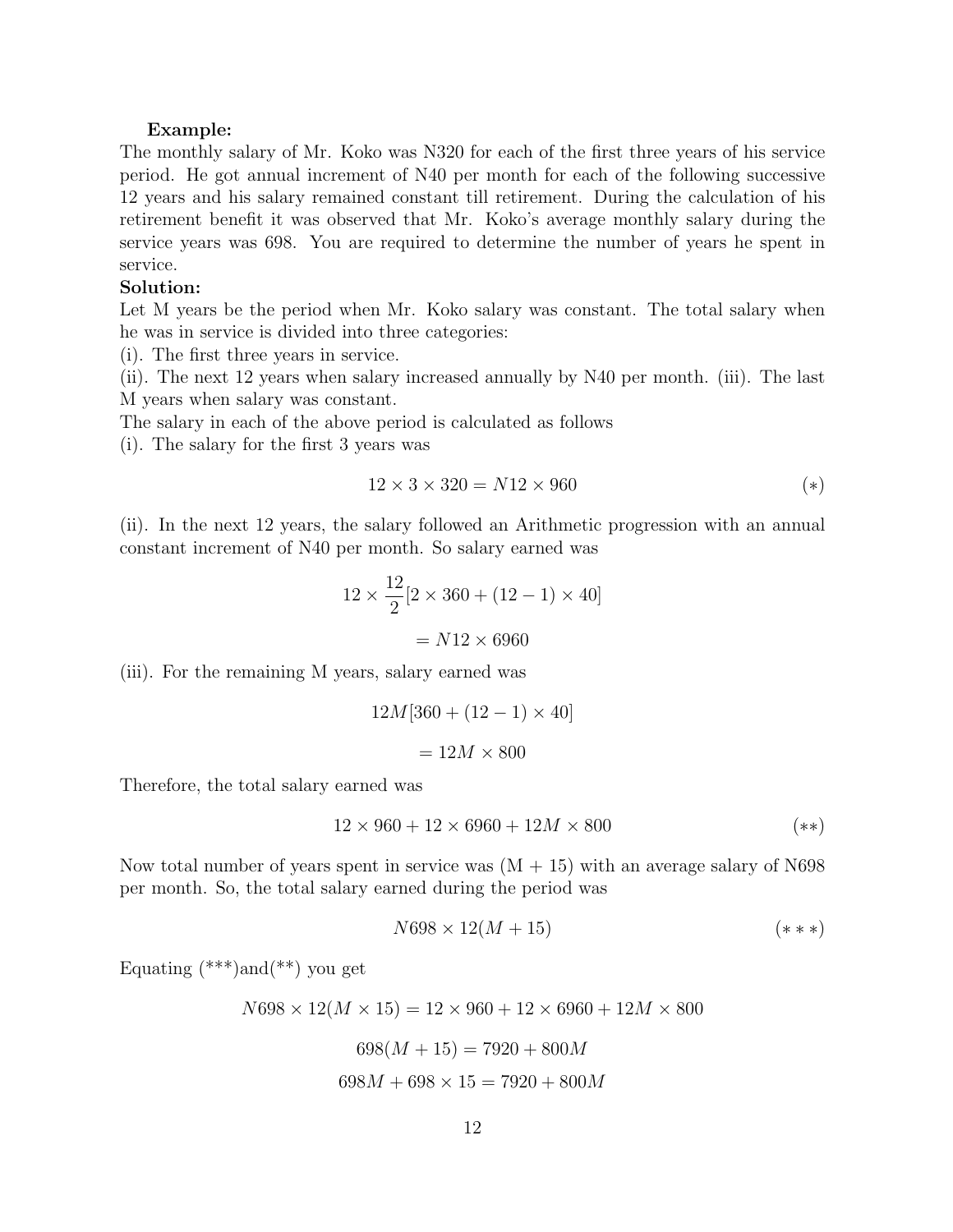$$
800M - 698M = 7920 = 10470 = 7920
$$

$$
102m = 2550
$$

$$
M = 25
$$

So the number of years in service is  $M + 15 = 40$  years.

# Example

A staff of Lasu, ojo earned a salary of N96,000 per month. After 2 years in service, he was promoted to a salary scale with an annual increment of N12,000 per month. If the staff left Lasu after 10 years, determine the value of his last monthly salary and the total salary earned during the period.

## Solution

The salary for the first two years was  $N96,000 \times 2 \times 12$ 

Later, He spent 8 years on an initial salary of N96,000 per month, with an increment of N12,000 per month, so his  $10^{th}$  year monthly salary was

$$
(96,000 + (8 - 1) \times 12,000) = N180,000
$$

The amount earned in the last 8 years was

$$
12 \times \frac{8}{2} [2 \times 96, 000 + (8 - 1) \times 12, 000)]
$$
  
= 12 \times 4[192, 000 + 84, 000]  
= N48 \times 276, 000

The total amount earned in the 10 years was

$$
96,000 \times 2 \times 12 + 48 \times 276,000
$$
  

$$
2,304,000 + 13,248,000 = N15,632,000
$$

## 3.1.4 Depreciation

A very important concept in business is "depreciation" Depreciation is an allowance made in estimates, Valuations, Machine operations or balance sheets normally for "Wear and tear".

It is normal accounting practice to depreciate the value of certain assets e.g Machines used during manufacturing and vehicles used for daily company operations.

We shall treat two methods of calculating depreciation i.e

(i). Straight line (or equal installment) depreciation and

(ii. Reducing balance depreciation.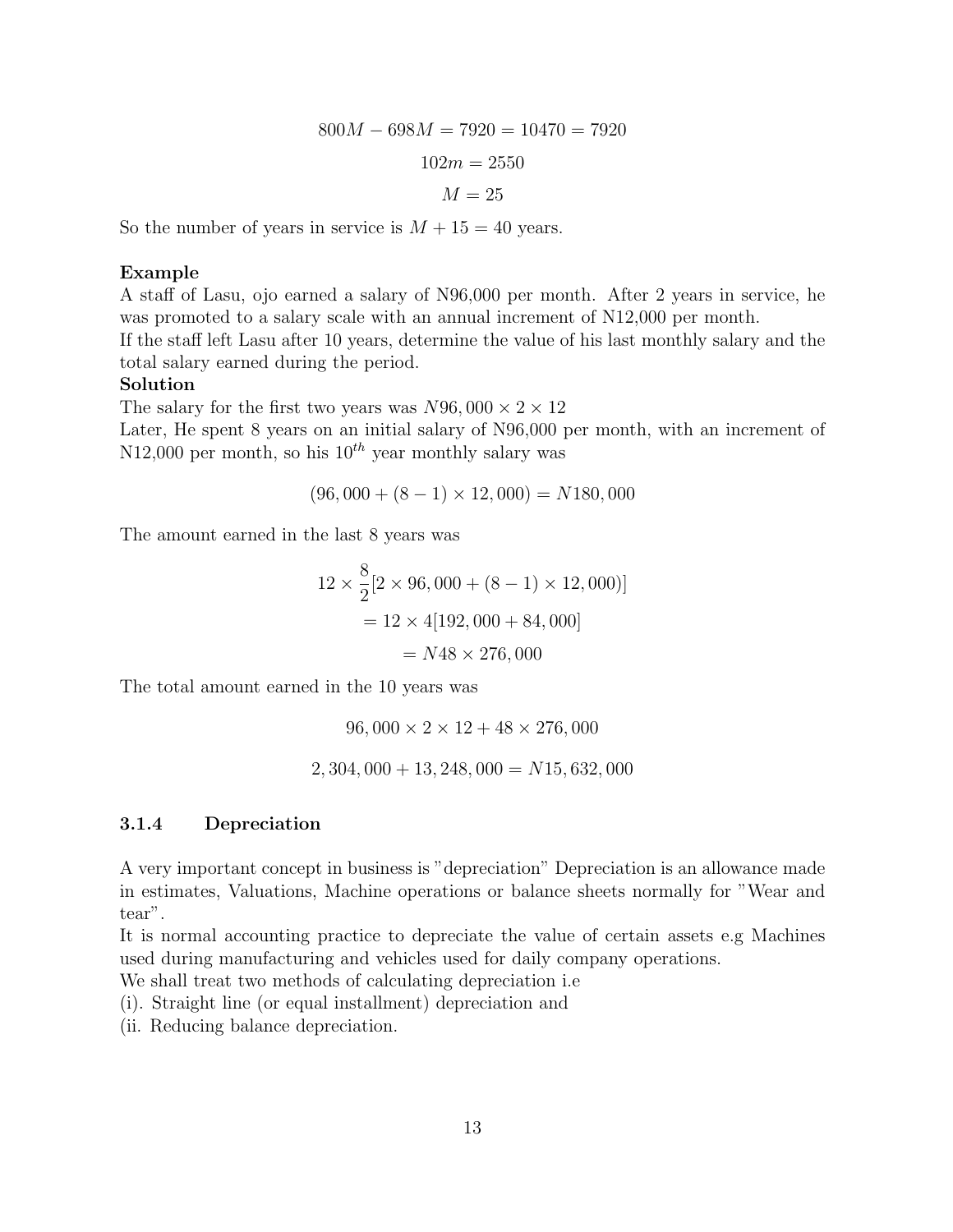#### Straight Line Depreciation Technique:

In this technique, a constant value is taken-away from the original value at a regular interval, Thus the value of the asset will form an arithmetic sequence .

We can then use the formulas for an A.P to calculate the depreciated value with the constant decrement being negative increment. Let the value of the asset be P. If the depreciation is d, then the value after

1 years is p-d 2 years is p-2d 3 years is p-3d e.t.c So after n years, the value of the asset  $A = P - nd$ 

## Example :

A machine was bought for N840,000 which is expected to last for 10 years with a scrap value of N200,000. Calculate the yearly depreciation value, using the method of straight line depreciation.

#### Solution

Initial value  $=$  N840,000  $Time = n = 10 years$ Scrap value  $= A = 200,000$ Let the yearly depreciation be d, Then

> $200,000 = 840,000 - (10)d.$  $= 840,000 - 10d$  $10d = 640,000$  $d = N64,000$

## Example:

A man saved N16,500 in 10years, in each year after the first, he saved N100 more than he did in the preceeding year. Determine the amount he saved in the first year.

## Solution:

Let the amount saved in the first year be a. In the second year He saved  $a+100$ , and in the third year  $a+200$  e.t.c.

The amount saved will then form an A.P with a common difference of N100. Since the total amount saved in 10years is 16,500, you will have

$$
16,500 = \frac{10}{2} [2a + (10 - 1) \times 100]
$$

$$
16,500 = 5[2a + 9 \times 100]
$$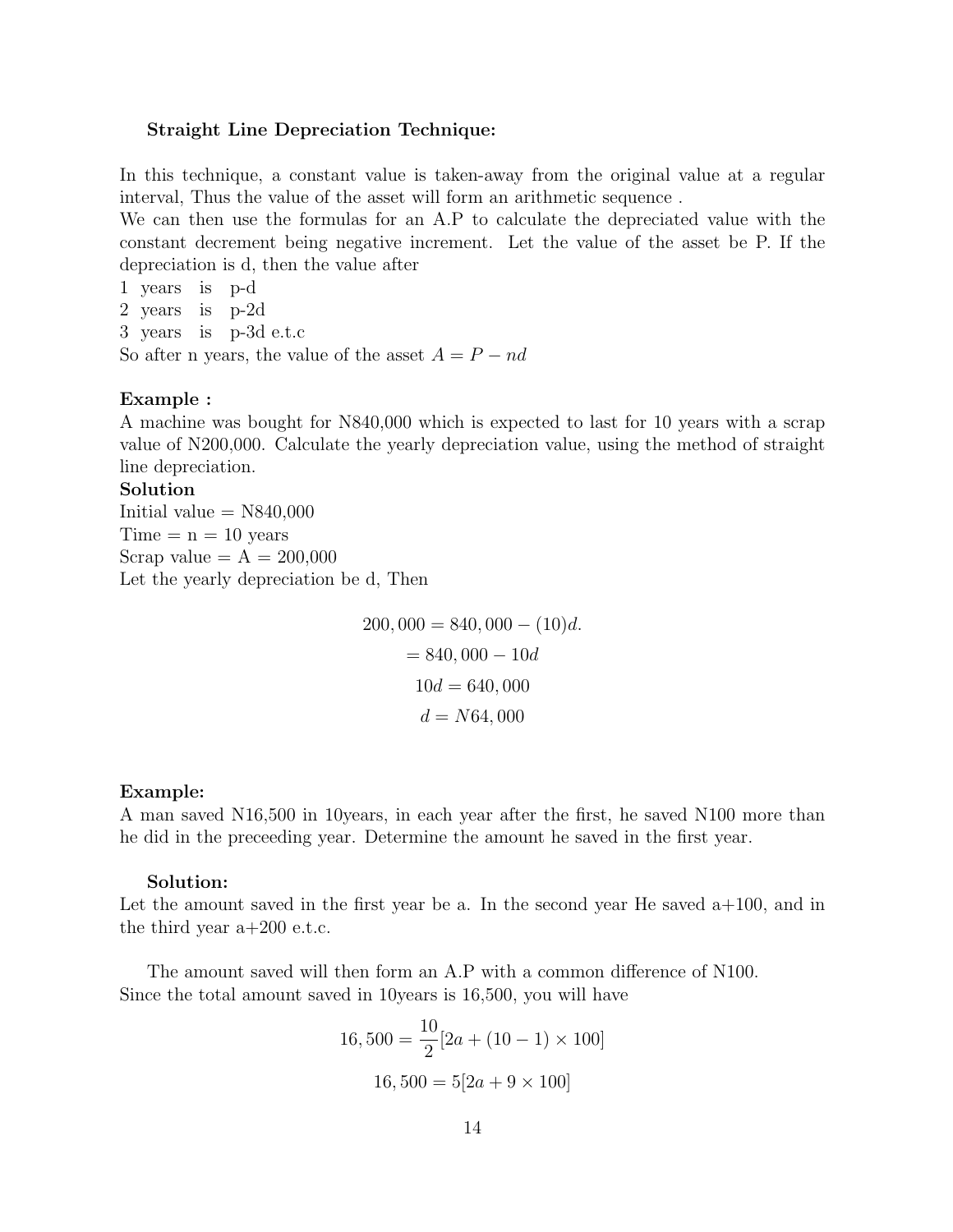$$
16,500 = 5[2a + 900]
$$

$$
16,500 = 10a + 4500
$$

$$
1650 = a + 450
$$

$$
1650 - 450 = a
$$

$$
N1,200 = a
$$

Therefore the amount saved in the first year is N1,200.

#### Example:

An employee produced 600 units in the  $3^{rd}$  year of its existence and 700 units in its  $7^{th}$ year, What was the initial production in the first year, if production follows an A.P.

#### Solution:

Let the initial production level be a. with an annual constant increment of d units. Then

$$
600 = U_3 = a + 2d \tag{3.3.6}
$$

$$
700 = a + 6d = U_7 \tag{3.3.7}
$$

Solving by substracting (3.3.6) from (3.3.7)gives

 $4d = 100$ 

 $d = 25$  units Then  $a = 600 - 2d = 600 - 50 = 550$  units. So the initial production in the first year is 550 units.

#### Example:

A man secured an interest free loan of N14,500 from a friend and agrees to repay it in 10 installments. He paid N1000 as first installment and then increased each installment by equal amount over the preceeding inatallments.

Determine the value of the last installment.

#### Solution:

This problem is an application of A.P. let the constant equal increment be d. Since the sum of all repayments was N14,500 and the first installment was N1,000. Then, For 10 years

$$
14,500 = S_n = \frac{10}{2} [2(1,000) + 9d]
$$

$$
14,500 = 10,000 + 45d
$$

$$
45d = N4,500
$$

$$
\Rightarrow d = N100
$$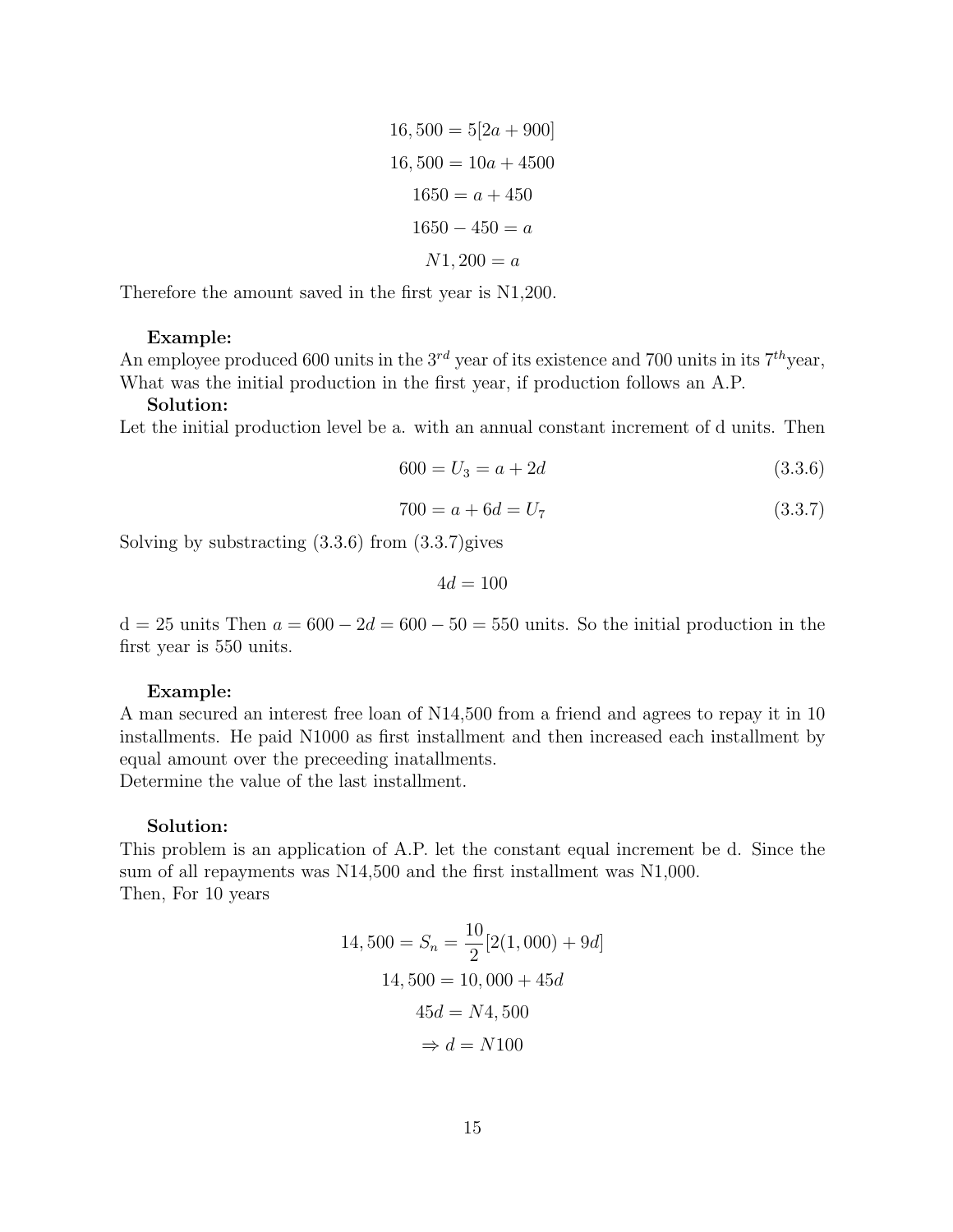the last installment in the 10th year will be

$$
U_{10} = 1000 + 9d
$$

$$
1000 + 9(100) = N1,900
$$

#### Remark:

You will learn the reducing balance depreciation technique after the treatment of geometric progression in unit 3.

# 4.0 CONCLUSION

You now know how to

1. formulate certain problems in finance as A.P Model

2. Solve the A.P model by determining any or all the parameters of the A.P model

3. Interpret the solution of the A.P model to suit the requirement of the given problem in finance.

## 5. 0 SUMMARY

1. An arithmetic progression has three parameters namely.

- (a) The first value, denoted by a.
- (b) The common difference denoted by d.
- (c) The number of the periods denoted by n.

2. An A.P is a series in which the difference between any two consecutive term is a constant called the common difference

3. The terms of the A.P are of the form

$$
a, a+d, a+2d, a+3d, \ldots
$$

4. The value of the  $n^{th}$  term is

$$
U_n = a + (n-1)d
$$

5. The sum of the first n terms is

$$
S_n = \frac{n}{2} [2a + (n-1)d]
$$

Which is equivalent to

$$
S_n = \frac{n}{2}[a + U_n]
$$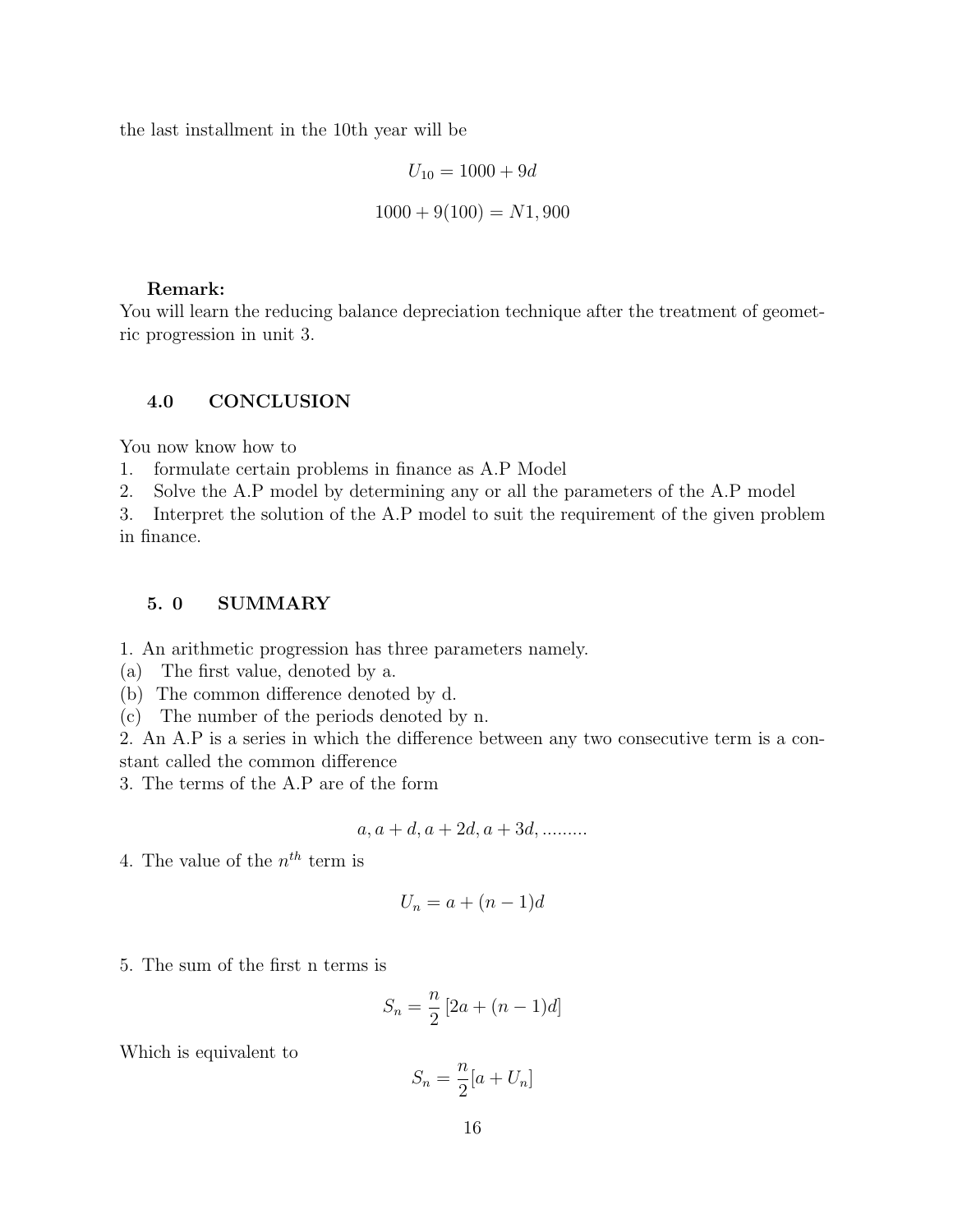6. Using the straight line depreciating technique, the depreciation value A in n period with an initial value P and constant depreciation d is given by  $A = P-(nd)$ 

7. An A.P model can be applied to any problem in finance where equal constant amount is added or subtracted from a given amount in equal interval or time.

# 6.0 Tutor Marked Assignments

1. Show that the following sequences are A.P and hence determine the  $7^{th}$  and  $13^{th}$ terms (a)  $3, 5, 7, \dots$  (b)  $1, 4, 7, 10, \dots$ 

c)  $5, 11, 17, \ldots$  (d)  $8, 3, -2, -7, \ldots$ 

2. The  $3^{rd}$  and  $13^{th}$  terms of an A.P are respectively equal to -40 and 0. Determine the A.P and the  $20^{th}$  term.

3. Is 203 any term of the A.P 13, 28, 43, 58, 73, ............?

4. Mr. John takes loan of N2,000 from Jide and agrees to repay in number of installments, each installment. (beginning with the second) exceeding the previous one by N10. If the first installment is N5, find how many installments will be necessary to wipe the loan completely.

5. A piece of equipment costs N600,000. If it depreciates in value 15% the first years,  $13\frac{1}{2}\%$  the second year, 12% the third year and so on. What will be its value at the end of 10years, all percentages applying to the original cost?

# 7.0 REFERENCES/ FURTHER READINGS

(1) Andre Francis : Business Mathematics and Statistics.  $6^{th}$  Edition 2004.

(2) S.G. Green: Advanced level Mathematics printed in Great Briton by University Tutorial press. LTD.

(3) Qazi Zameerudin, Vijay K.Khama and S.K Bhambri: Business Mathematics  $2^{nd}$ Edition.2010. Vikas Publishing House PVT LTD.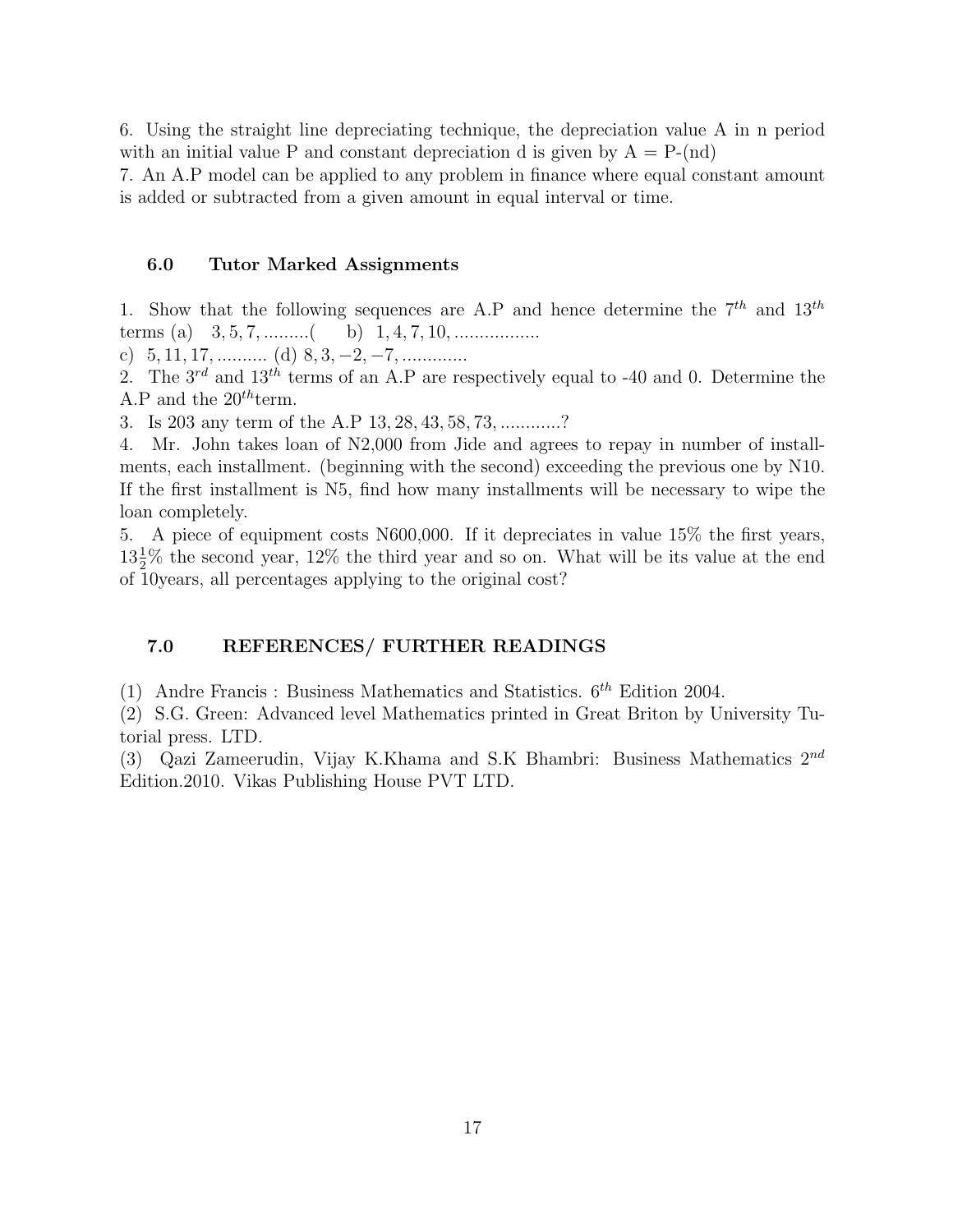# Unit 3 : Geometric Series(or Progression)(G.P)

# **CONTENTS**

- 1.0 Introduction
- 2.0 Objectives
- 3.0 Main Content
- 3.1 Geometric Series
	- 3.1.1 Definition
	- 3.1.2 Evaluate of the sum the of a G.P
	- 3.1.3 Examples
	- 3.1.4 Self Assessment Exercises.
	- 3.1.4 Application of G.P to Finance: Depreciation.
- 4.0 Conclusion
- 5.0 Summary
- 6.0 Tutor Marked Assignments
- 7.0 References/Further Readings

# 1.0 INTRODUCTION

In this unit, you are introduced to another special series called Geometric series (or pregression) (G.P) This is a series in which the ratio of any two consecutive terms is a constant, called the common ratio.

Many series of values in Finance are of this type, A very good examples of such series of values is the series of depreciated values of an asset. When an asset depreciates as a percentageof the original value, the series of depreciated value forms a G.P.

You will learn the concept of compound interest in module 2 which is a direct opposite to the method of reducing balance depreciation method.

# 2.0. OBJECTIVES

At the end of this study, you should be able to:

(a ) Define and recognize a geometric sequence and a geometric series.

(b) Determine the general term, usually called the nth term of a G.P.

(c) Apply a formula to evaluate the sum of the first n term of a G.P.

(d) Determine the depreciated value of an asset using the reducing balance depreciation method.

# 3.0 MAIN CONTENT

# 3.1 Definitions:

# 3.1 Definition:

A sequence of value is said to be geometric sequence if a succeeding value is obtained by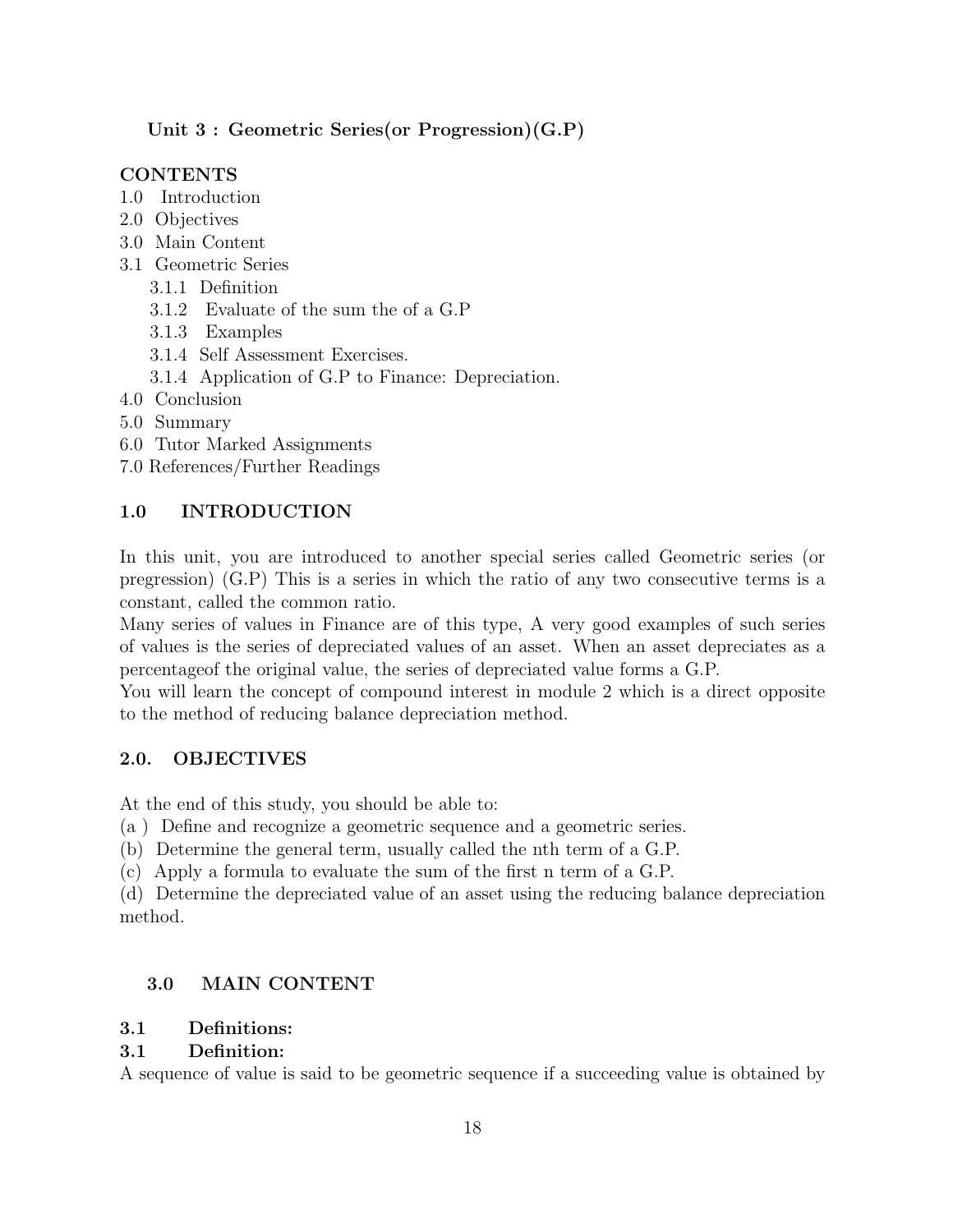multiplying the preceding value by a constant value, called the common ratio. Denote the common ratio by r and the first value by a. then a geometric sequence is of the form

$$
a, ar, ar2, ar3, ar4, ar5, \ldots
$$

The nth term is a geometric sequence is

$$
U_n = ar^{n-1}.
$$
  $n = 1, 2, 3, 4, \dots$ 

A geometric series (Or progression) (G.P) is the sum of the values of the geometric sequence, Denote the sum of the first n value by  $S_n$ , then

$$
S_n = a + ar + ar2 + ar3 + ar4 + ar5 + \dots + arn-1
$$
 (3.2.1)

# 3.1.2 Evaluate of the sum the of a G. P

You will now derive a concise formular for  $S_n$ . Now, let

$$
S_n = a + ar + ar2 + ar3 + \dots + arn-1
$$
 (\*)

Multiply (3.1.2) by r to give

$$
rS_n = ar + ar^2 + ar^3 + ar^4 + ar^5 + \dots + ar^n \tag{**}
$$

Subtract  $(3.1.2)$  and  $(3.1.3)$ , to get

$$
rS_n - S_n = ar^n - a
$$
  
\n
$$
\Rightarrow (r-1)S_n = a(r^n - 1)
$$

Thus

$$
S_n = a \frac{(r^n - 1)}{r - 1} \tag{3.2.1}
$$

We normally apply (3.2.1) as

$$
S_n = \begin{cases} a \frac{(r^n - 1)}{r - 1} & \text{if } r > 1\\ a \frac{(1 - r^n)}{1 - r} & \text{if } r < 1\\ na & \text{if } r = 1 \end{cases} \tag{3.2.2}
$$

## 3.3 Examples

(A) Examples

The following sequences are in G.p  
\n(i) 1, 2, 4, 8, 16, ......... with a=1 and r=2  
\n(ii) 3, -1, 
$$
\frac{1}{3}
$$
,  $-\frac{1}{9}$ ,  $\frac{1}{27}$ , ......... a=3 and r= $\frac{-1}{3}$   
\n(iii) 1,  $\sqrt{3}$ , 3,  $3\sqrt{3}$ , 9, ......... with a=1 and r= $\sqrt{3}$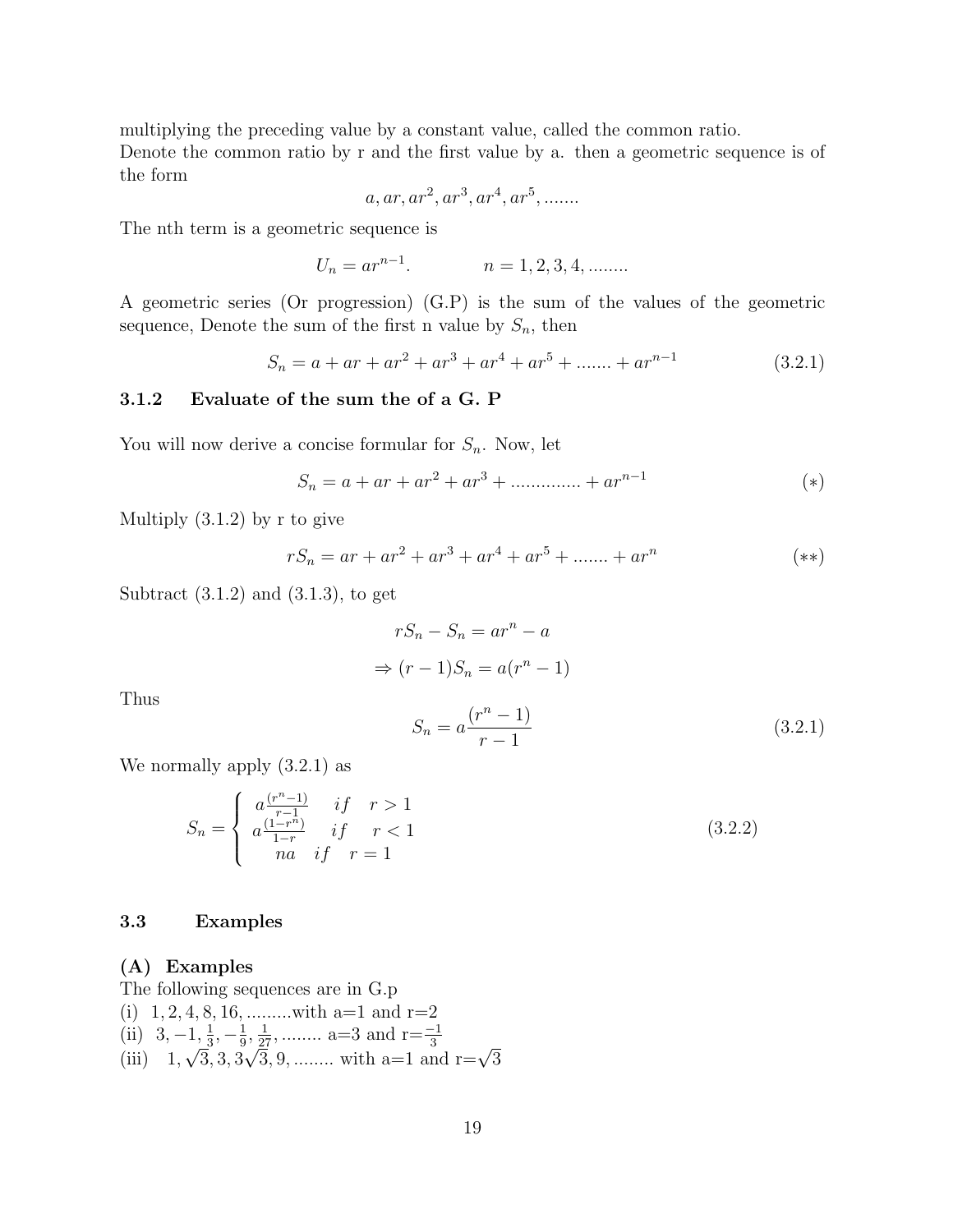#### (B) Examples

Determine the sum of the first 6 terms in the above. (i)

$$
S_6 = 1\frac{(2^6 - 1)}{2 - 1} = \frac{64 - 1}{1} = 63
$$

(ii)

$$
S_6 = 3\frac{\left(1 - \left(\frac{-1}{3}\right)^6\right)}{1 - \left(\frac{-1}{3}\right)} = 3\frac{\left(1 - \left(\frac{1}{3}\right)^6\right)}{1\frac{1}{3}}
$$

$$
3\frac{\left(1 - \left(\frac{1}{32}\right)\right)}{\frac{4}{3}} = \frac{9}{4}\left(\frac{31}{32}\right) = \frac{279}{128}
$$

(iii)

$$
S_6 = 1 \frac{(\sqrt{3}^6 - 1)}{\sqrt{3} - 1} = \frac{3^3 - 1}{\sqrt{3} - 1} = \frac{26}{\sqrt{3} - 1} = \frac{26(\sqrt{3} + 1)}{3 - 1} = 13(\sqrt{3} + 1)
$$

(Hint: you used the laws of idices and surd rationalisation)

# (C) Examples

Determine the  $n<sup>th</sup>$  termin each of the problems in the above example. Solution

(i)

$$
U_n = ar^{n-1} = 1 \cdot 2^{n-1} = 2^{n-1}
$$

 $(ii)$ 

$$
U_n = 3\left(\frac{-1}{3}\right)^{n-1} = \begin{cases} \left(\frac{-1}{3}\right)^{n-2} & \text{for } n \text{ even} \\ \left(\frac{1}{3}\right)^{n-2} & \text{for } n \text{ odd} \end{cases}
$$

(iii)

$$
U_n = 1. \left(3^{\frac{1}{2}}\right)^{n-1} = \sqrt{3^{n-1}}
$$

## 3.4 Self Assessment Exercises

You are to try the following three problems before checking on the solutions that follow. The problems are meant for better understanding of the topic.

(1) Show that  $1, \frac{1}{5}$  $\frac{1}{2}, \frac{1}{25}, \frac{1}{125}, \dots$  is a geometric sequence and hence determine the sum of the first 10 terms.

(2) Determine the value of the  $14^{th}$  term and the sum of the first 14 terms of the G.P 3, 9, 27, 81, 243, 729, .......

(3) Find the sum of the first 11 term of the G.P given by  $1, \frac{-1}{2}$  $\frac{-1}{2}, \frac{1}{4}$  $\frac{1}{4}, \frac{-1}{8}$ 8 , ........... . Determine the general  $n^{th}$  terms.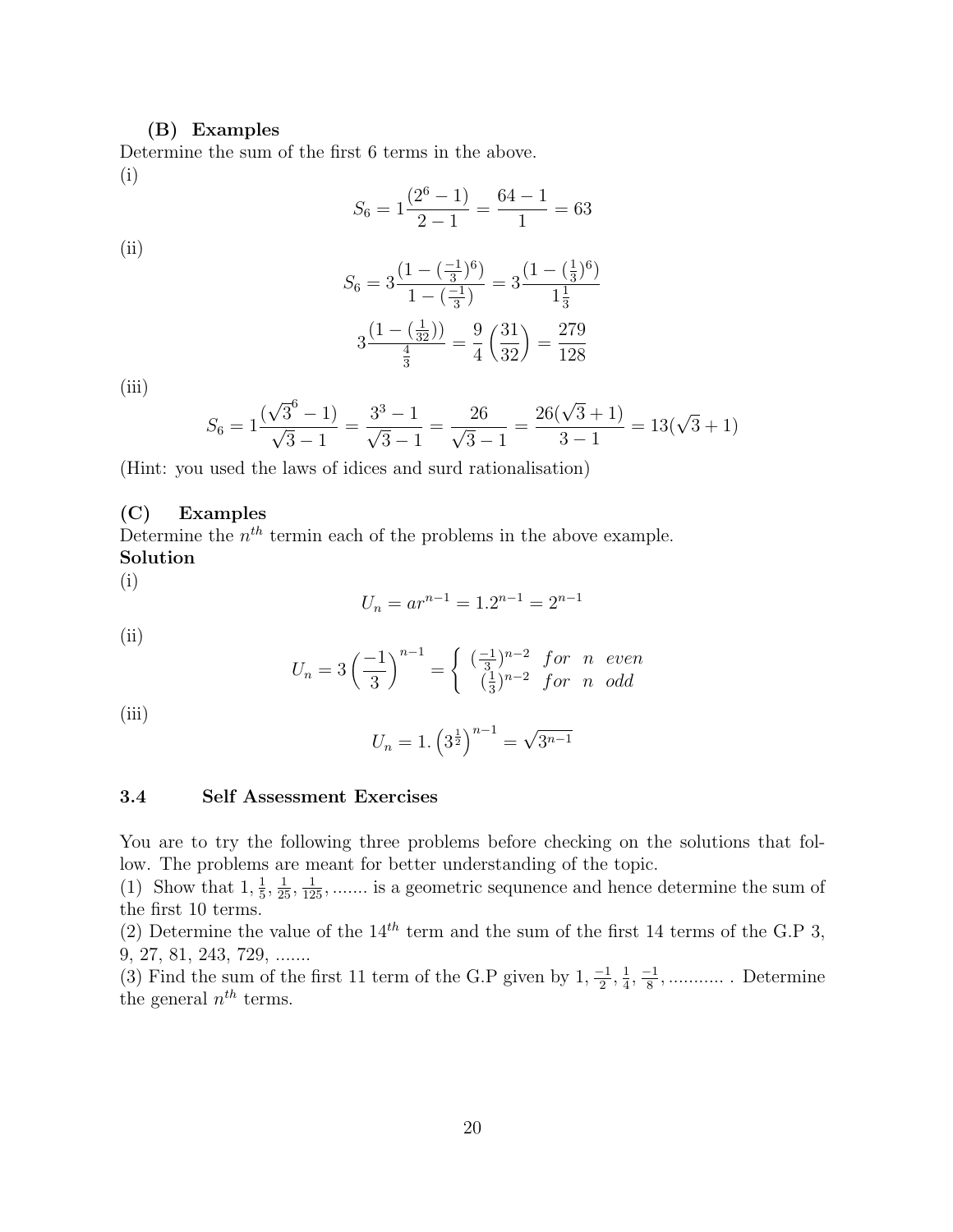# Solution to Exercise

(1) Here  $U_1 = 1, U_2 = \frac{1}{5}$  $\frac{1}{5}$ ,  $U_3 = \frac{1}{25}$  and  $U_2 = \frac{1}{12}$ 125 since

$$
\frac{U_2}{U_1} = \frac{1}{5} \div 1 = \frac{1}{5}
$$

$$
\frac{U_3}{U_2} = \frac{1}{25} \div \frac{1}{5} = \frac{1}{25} \times \frac{1}{5}
$$

and

$$
\frac{U_4}{U_3} = \frac{1}{125} \div \frac{1}{25} = \frac{1}{125} \times \frac{25}{1} = \frac{1}{5}
$$

$$
\Rightarrow \frac{U_2}{U_1} = \frac{U_3}{U_2} = \frac{U_4}{U_3} = \frac{1}{5} \quad Constant.
$$

 $\Rightarrow$  The sequence is a G.P.

The sum of the first 10 terms is given by

$$
S_{10} = \frac{a\left(1 - \left(\frac{1}{5}\right)^{10}\right)}{1 - \frac{1}{5}}
$$

$$
= 1 \cdot \left(\frac{5^{10} - 1}{5^{10}}\right) \times \frac{5}{4}
$$

$$
= \frac{1}{4} \left(\frac{5^{10} - 1}{5^9}\right)
$$

(2) The common ratio of the G.P is r=3 and  $U_1 = 3 = a$ Thus, the value of the  $14^{th}$  is

$$
U_{14} = ar^{14-1}3 \times 3^{13} = 3^{14}
$$

Secondly, the sum of first 14 term.

$$
S_n = 3\frac{3^{14} - 1}{3 - 1}
$$

$$
S_n = 3\frac{3^{14} - 1}{2}
$$

(3) First, you should determine the common ration, which is  $r = \frac{1}{2}$ Then, you apply the formula for the sum

$$
S_n = \frac{(1 - r^n)}{1 - r} \qquad r < 1
$$
\n
$$
= 1 \cdot \frac{\left(1 - \left(\frac{-1}{2}\right)^{11}\right)}{1 - \left(\frac{-1}{2}\right)} = \frac{1 + \left(\frac{1}{2}\right)^{11}}{\frac{3}{2}}
$$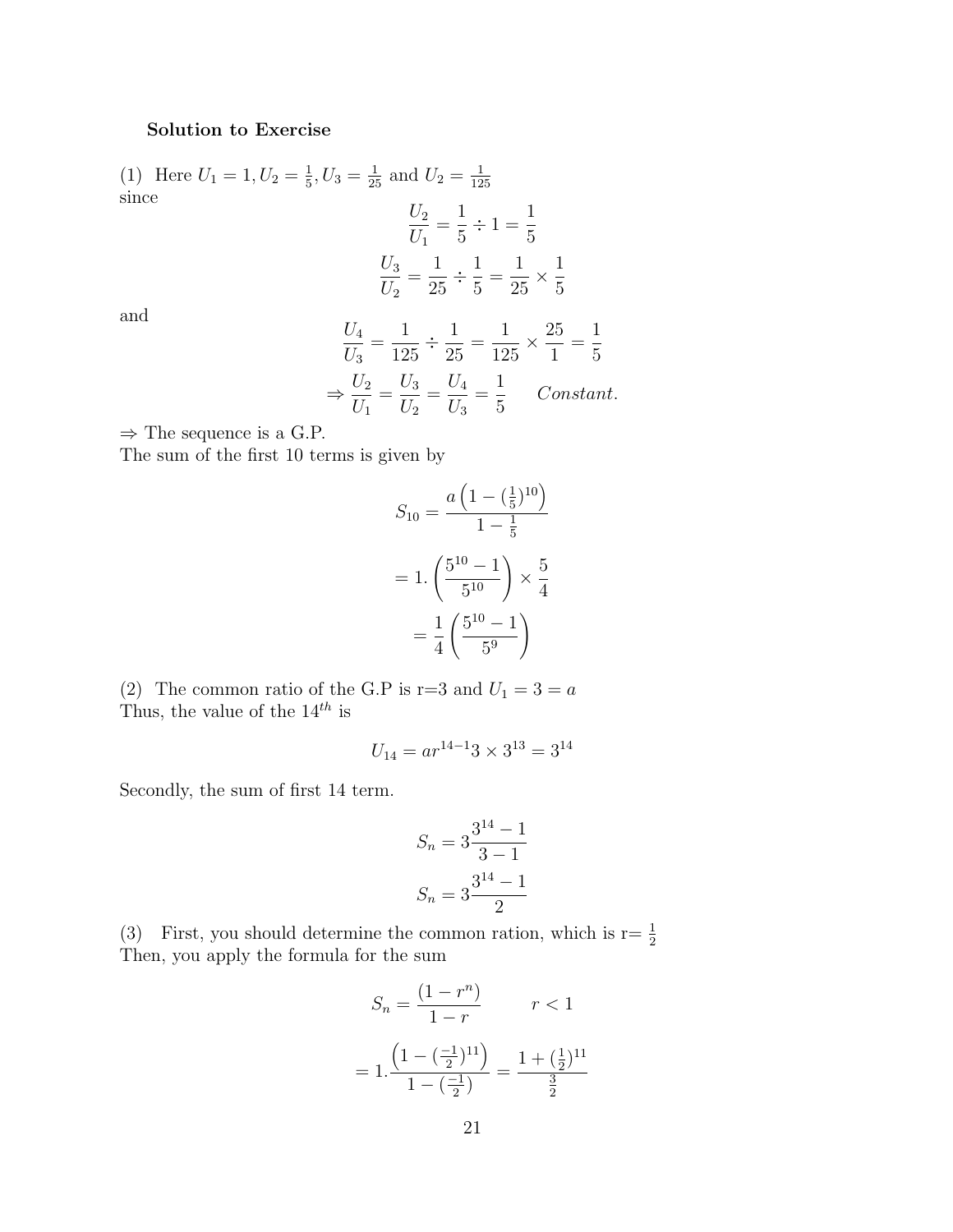$$
\frac{2}{3} \left( \frac{2^{11} + 1}{2^{11}} \right)
$$

$$
\frac{1}{3} \left( \frac{2^{11} + 1}{2^{10}} \right)
$$

## 3.5 Application of G.P to Finance

You will now consider certain problems in finance which are acceptable to G.P As a start, let us complete the methods of depreciation, introduced in Unit 2.

## Reducing Balance Depreciation

Recall that in the straight line depreciation method, the depreciation value was a constant and it was deducted from the actual present value at a fixed regular interval. In the reducing balance depreciation method, the depreciation value is a percentage of the present value.

Let the depreciation rate be r% and let the present value be P. Then the depreciation value is  $\frac{pr}{100}$  and the new value of the asset will

$$
P - \frac{Pr}{100} = P\left(1 - \frac{r}{100}\right)
$$

In the next period, the depreciation value will be,

$$
\frac{r}{100} \times P\left(1 - \frac{r}{100}\right)
$$

and the new value of the asset will be

$$
P\left(1 - \frac{r}{100}\right) - P\left(1 - \frac{r}{100}\right) \times \frac{r}{100}
$$

$$
= P\left(1 - \frac{r}{100}\right)\left(1 - \frac{r}{100}\right)
$$

$$
= P\left(1 - \frac{r}{100}\right)^2
$$

After n period intervals, the new value of the asset will be

$$
P\left(1-\frac{r}{100}\right)^n\tag{*}
$$

where P is the original value of the asset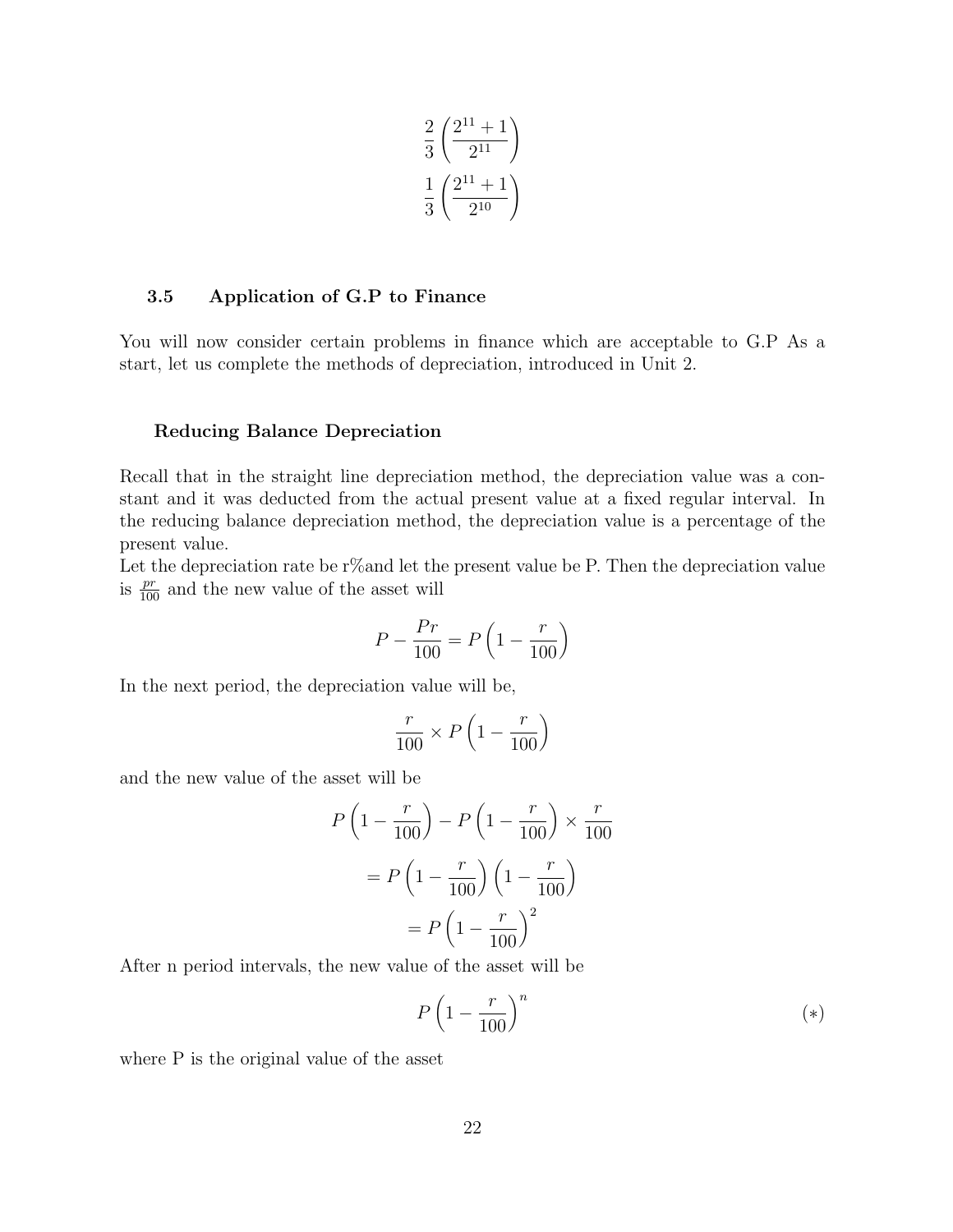Thus, the value, A, of the asset after n period interval with depreciation rate r% is giving by

$$
A = \left(1 - \frac{r}{100}\right)^n
$$

where P is the original value of the asset. Remark:

You will notice that the reducing balance depreciation method is a direct application of a G.P where the successive depreciated value of the asset are

$$
P\left(1-\frac{r}{100}\right), P\left(1-\frac{r}{100}\right)^2, \dots, P\left(1-\frac{r}{100}\right)^n
$$

and P is the original value of the asset

In conclusion, reducing balance depreciation is the technique of depreciating the book value of an asset by a conatamt percentage.

#### Example:

A cutting machine was purchased for N25,000. What will be the value of the machine after four years at the depreciating rate of 15% using the reducing balance depreciating method.

#### Solution:

Original value  $=N25,500$ Depreciation rate  $= 15\%$ Number of periods (years)  $=4$ Value of machines  $= 25,500 \times ($  $1 - 15$ 100  $)^{4} = N13, 311.20$ 

#### Remarks:

On the other hand, if the depreciation value of an asset is known after n year at  $r\%$ depreciating rate, then the original value of the asset can be found by re-arranging the formula in (3.5.1) as

$$
p = \frac{A}{\left(1 - \frac{r}{100}\right)^n} \tag{3.5.2}
$$

## (3.5.3) Example:

Calculate the original value of an asset which depreciated to N5378.91 after three years at 25% depreciation rate.

#### Solution:

Let the ariginal value=P Here  $A = N5378.91$  r=25\% n=3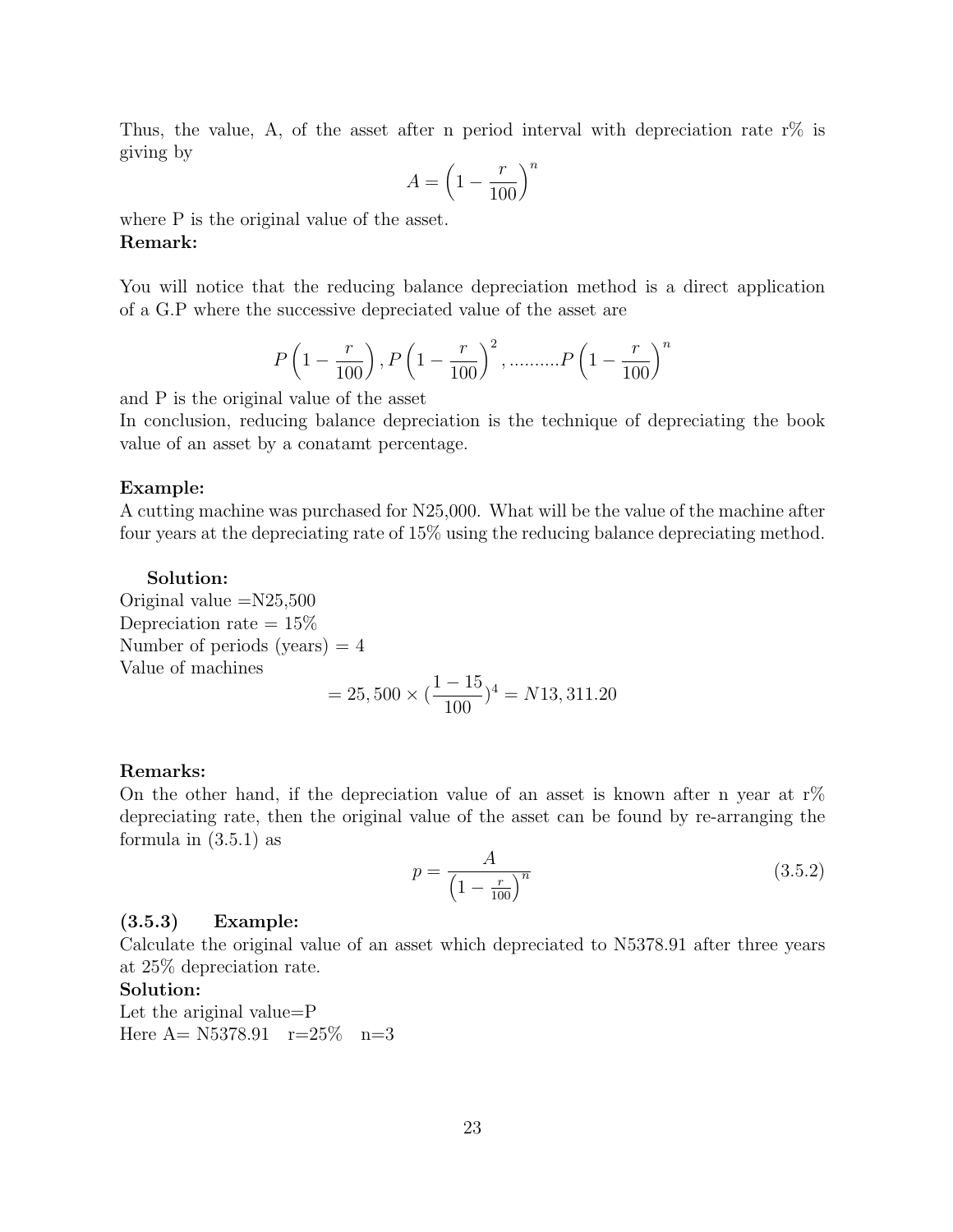$$
P = \frac{A}{\left(1 - \frac{r}{100}\right)^3} = \frac{5378.91}{\left(1 - \frac{25}{100}\right)^3} = \frac{5378.91}{\left(0.75\right)^3} = N12,750
$$

You can now solve a problem that involves both methods of depreciation.

## Example:

A super microcomputer purchased for N220,000 will depreciate to a scrap value N120,000 in 5 years.

# Required

(1) if the reducing balance method of depreciation is used, determine the depreciation rate.

(2) What is the book value of the super microcomputer at the end of the third years?

(3) How much more would the book value be at the end of the third year if the straight line method of depreciation had been used ?

# Solution:

(1) From the problem  $P=N220,000,$   $A= 12,000$  and  $n=5$ 

from

$$
A = P\left(1 - \frac{r}{100}\right)^n
$$
  
\n
$$
\Rightarrow 12,000 = 220,000 \times \left(1 - \frac{r}{100}\right)^5
$$
  
\n
$$
\Rightarrow \frac{12}{220} = \left(1 - \frac{r}{100}\right)^5
$$
  
\n
$$
\Rightarrow 1 - \frac{r}{100} = \sqrt[5]{\frac{6}{110}} = \sqrt[5]{0.05456} = 0.5589
$$
  
\n
$$
\Rightarrow \frac{r}{100} = 0.4411
$$
  
\n
$$
r = 44.11\%
$$
 (\*)

The depreciated rate is 44.11%.

## Remarks:

The calculation in (\*) can be carried out easily using the logarithm table or directly with the scientific calculator.

(2) The book value after the third year is given by

$$
A = p \left( 1 - \frac{r}{100} \right)^3
$$
  
= 220,000  $\left( 1 - \frac{44.11}{100} \right)^3$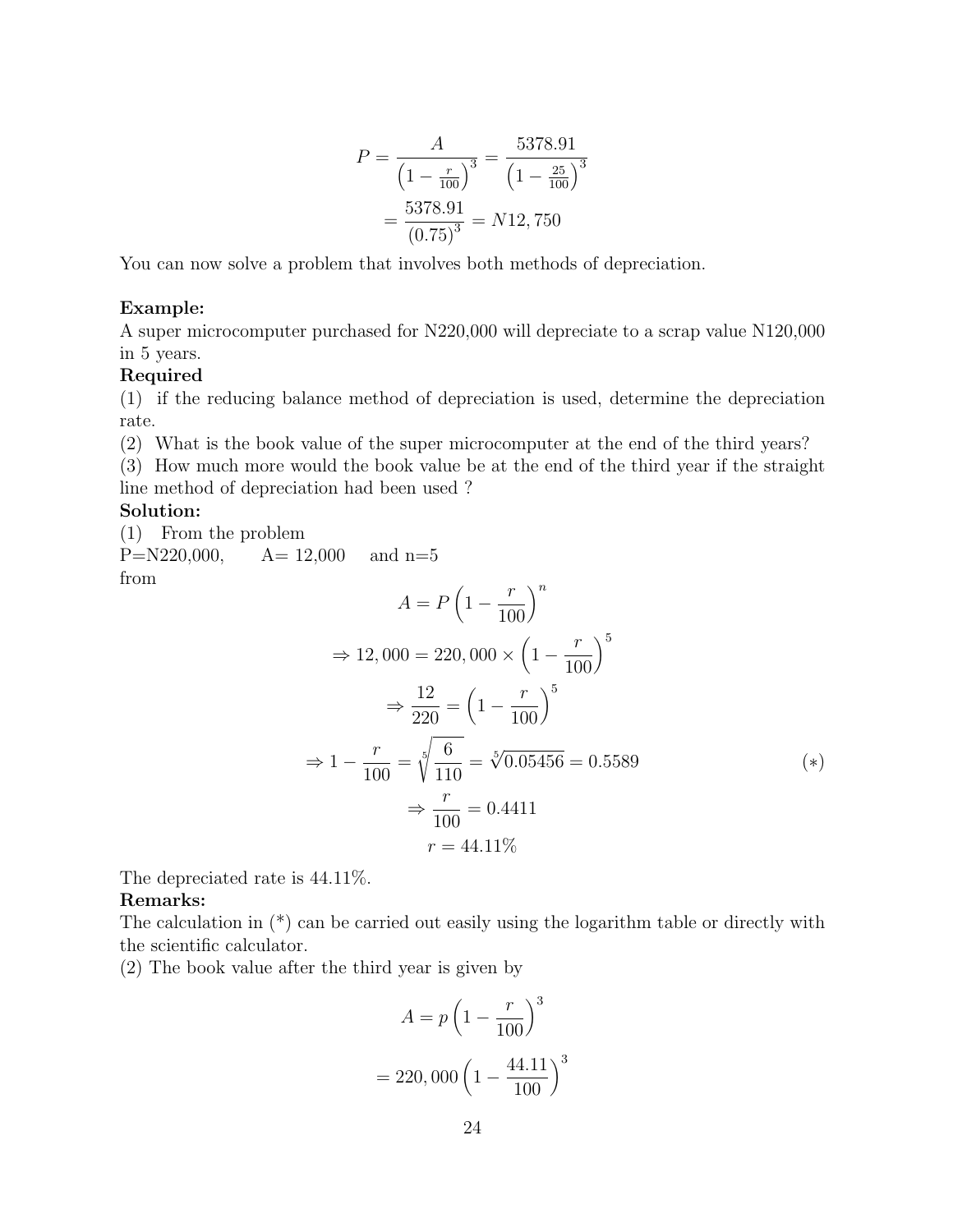$$
= 220,000 (0.5689)^3 = N38,408
$$

(3) Using the straight line depreciation method, you need to first determine the constant depreciation value, using the formula

$$
A_n = a - nd
$$

$$
\Rightarrow A = A_5 = P - 5d
$$

$$
d = \frac{P - A}{5} = \frac{220,000 - 12,000}{5} = \frac{208,000}{5} = 41,600
$$

The depreciation value (i.e Book value) after 3 years is

$$
A = A_3 = P - 3d
$$
  
220,000 - 3 × (41600)  
220,000 - 124,800 = N95,200

Therefore, after three years the book value using the straight line depreciation method would  $(95, 200-38, 408)$ =N56, 792 more than using the reducing balance method. Example:

A machine purchsed for Ni8, 750 will depreciate each year by 20%. find the estimate value at the end of 5 years.

#### Solution:

Here  $P=N18750$   $r=20$   $n=5$ Therefore, the estimated (depreciation) value

$$
A = P\left(1 - \frac{r}{100}\right)^n
$$
  
18750  $\left(1 - \frac{2}{100}\right)^5$   
16750  $(0.8)^5 = N6, 144$ 

#### 4.0 CONCLUSION

In this section, you learnt the definition of a G.P and you have acquired enough skill to recognise a G.P.

You can also determine the general term in G.P as well as evaluate the sum of the first n terms in a G.P

Finally, youn learnt the reducing balancing depreciation method of calculating the depreciation value of an asset.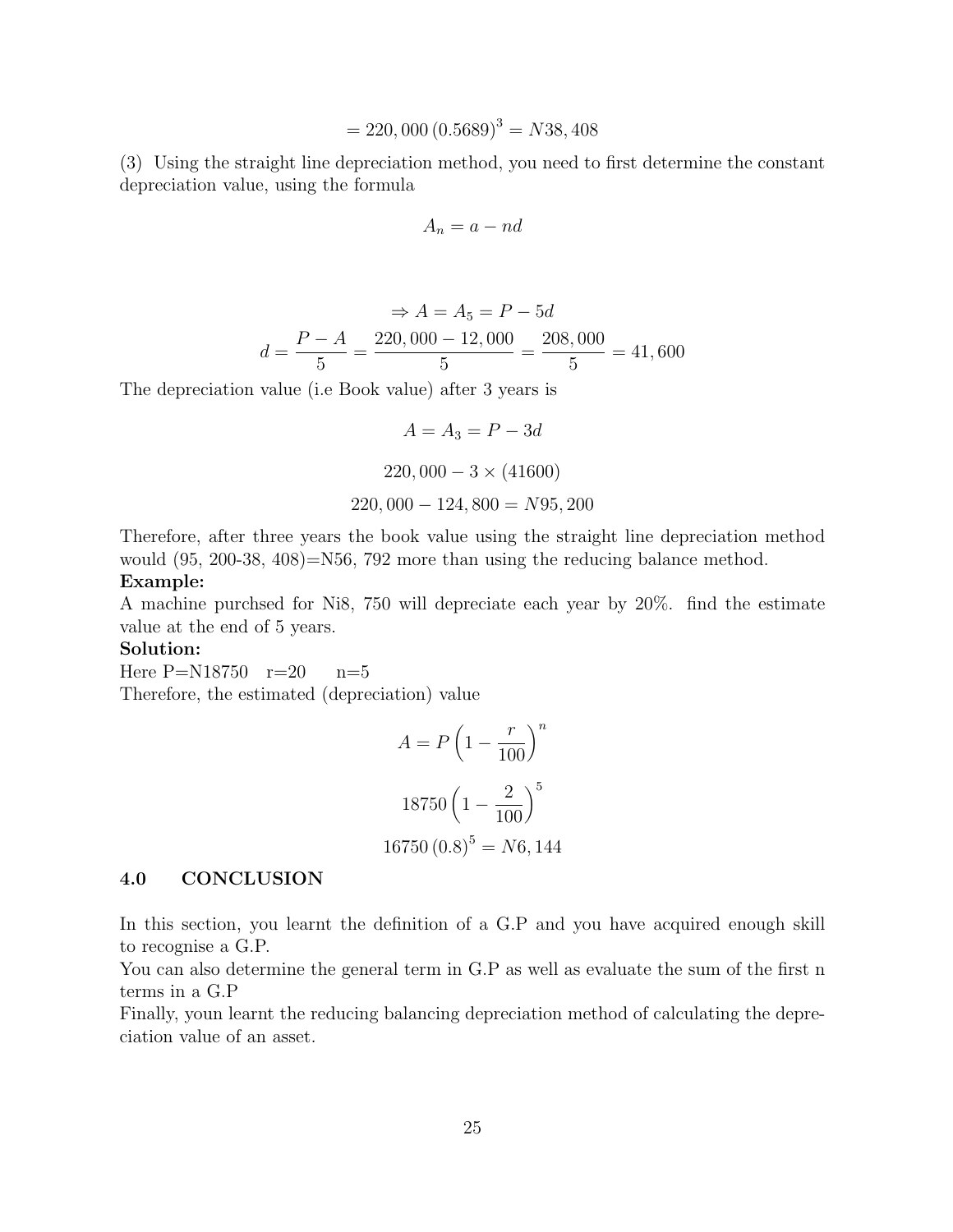## 5.0 SUMMARY

A geometry series ia s special type of series in which the ratio of any two consecutive terms is a constant.

Usually denoted the first term by a and the common ratio by r. The  $n<sup>th</sup>$  term,

$$
U_n = ar^{n-1}
$$

The sum of the first n terms

$$
S_n = \begin{cases} \frac{a(r^n - 1)}{r - 1} & r > 1\\ \frac{a(1 - r^n)}{1 - r} & r < 1 \end{cases}
$$

The  $n<sup>th</sup>$  depreciated value of an asset with intitial value P at  $r\%$  deprecition is given by

$$
A = \left(1 - \frac{1}{100}\right)^n
$$

## 6.0 Tutor Marked Assignments

(1) Show that the following sequences are G.P and hence determine the  $6^{th}$  term and the sum of the first six terms

- (a)  $4, 12, 36, \ldots$
- (b)  $-21, 14, \frac{-28}{3}$
- (c)  $\frac{1}{\sqrt{2}}, -2, \frac{8}{\sqrt{2}},$  $\frac{1}{2}, -2, \frac{8}{\sqrt{2}}$  $\frac{1}{2}$ , ..........
- (d)  $1, -3, 9, -27, \dots$
- (e)  $1, \frac{1}{2}$  $\frac{1}{2}$ ,  $\frac{1}{2^2}$  $\frac{1}{2^2}, \frac{-28}{2^3}$  $\frac{-28}{2^3}, \dots$

(2) The sum of first six terms of a G.P is 9 times the sum of the first three terms. Determine the common ratio.

(3) The sum of three numbers in G.P is 18 and their production is 1728. Find the numbers.

## 7.0 REFERENCES/ FURTHER READINGS

(1) Andre Francis : Business Mathematics and Statistics.  $6^{th}$  Edition 2004.

(2) S.G.Green: Advanced level Mathematics printed in Great Briton by University Tutorial press. LTD.

(3) Qazi Zameerudin, Vijay K.Khama and S.K Bhambri: Business Mathematics  $2^{nd}$ Edition.2010. Vikas Publishing House PVT LTD.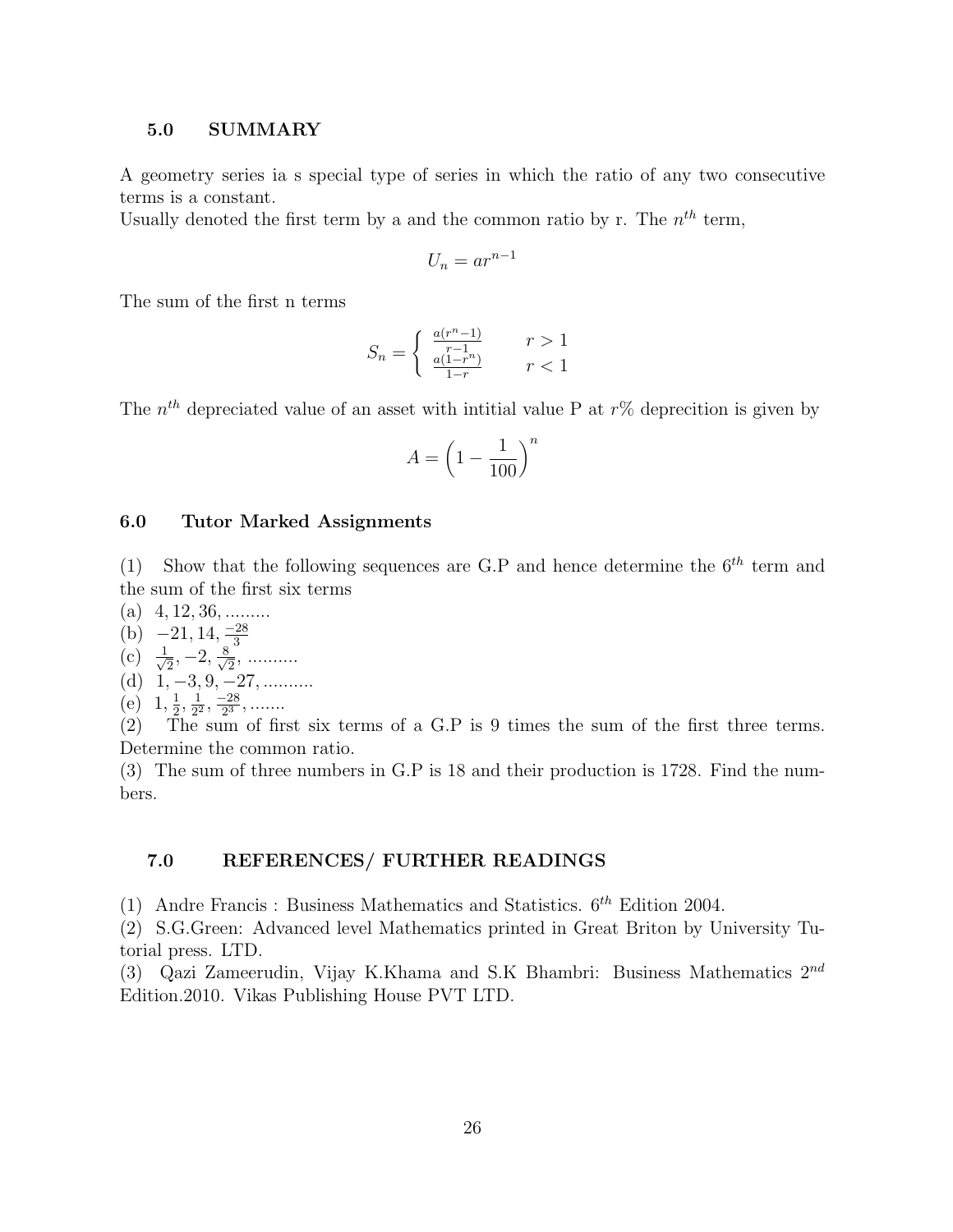# MODULE 2

# Unit 4: Interest

# CONTENTS

- 1.0 Introduction
- 2.0 Objectives
- 3.0 Main Content
- 3.1 General Series
	- 3..1.1 Definition of Basic Terms.
	- 3.1.2 Methods of Interest Calculations: Simple and Compound Interests.
	- 3.1.3 Student Self Assignment Exercises 1.
	- 3.1.4 Normal and Actual Percentage Rates.
	- 3.1.5 Student Self Assignment Exercuses 2.
- 4.0 Conclusion
- 5.0 Summary
- 6.0 Tutor Marked Assignment
- 7.0 References/Further Readings

# 1.0 INTRODUCTION

The aim of this section is to utilise the series model in the formulation and solution of standard problems in Business and commerce. The daily activities in finance involves both inflow and outflow of money.

When Mr. A borrows money from Mr. B then A has to pay certain amount of money to B for use of the money. The amount paid by A is called interest. The amount borrowed by A from B is called principal and the sum of the principal and interest is called Amount. There are two ways of calculating interest paid: namely simple interest and compounding interest methods.The simple interest methds uses the arithmetic progrssion technique while the compound interest method uses geometric progression technique. The major dfference between the simple and compund interest method is that:

In simple interest , interest is calculated based on the principal while in compound interest, interest in one period is calculated based on the calculated amount in the just previous period.

Interst is therefore treated as the direct opposite of deprecition treated in unit 3.

We dfferentiate between quoted norminal interest rates and calculated actual percentage interest rate (APR). The procedure for calculation of APR is given.

A strking feature of the course is the inclusion of self Assessment exercises meant for the students but solutions are provided. We employ the students to tackle the problems before checking the solutions.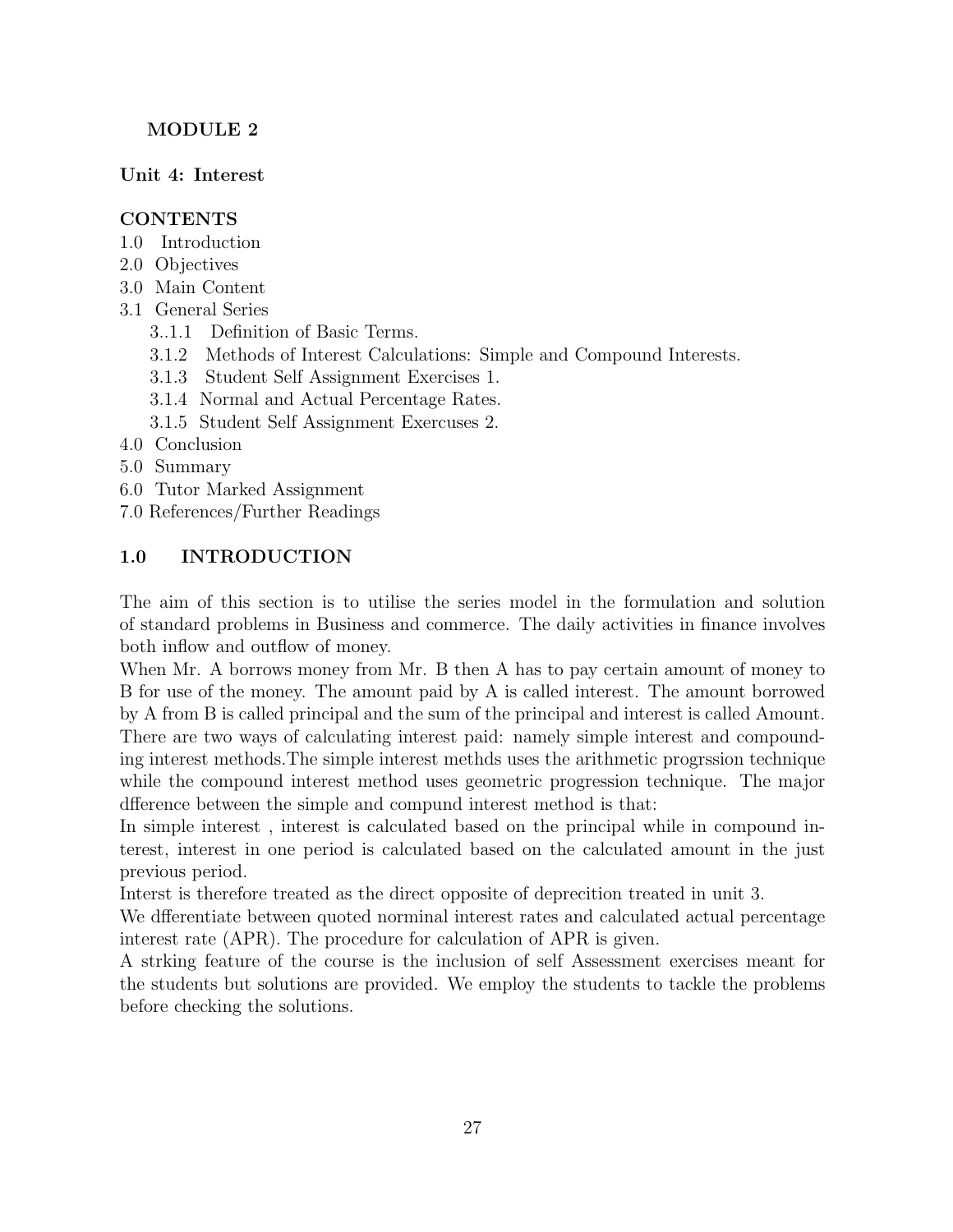# 2.0 OBJECTIVE

At the end of the section you should be able to:

- (1) define interest, interest rate, principal and amount.
- (2) explain simple and compound interests.
- (3) recognise p[roblems in finance leading to simple and compound interests calculation.
- (4) determine APR.
- (5) Calculate accrue amount.
- (6) calculate principal if amount is given and

(7) calculate interest and interest rate.

# 3.0 MAIN CONTENT

# 3.1. Defination of Basic Terms

Let us start with the main concept of interest.

Interest is a fundametal concept in finance and it can be defined simply as :

Interest, denoted by I, is an amount of money earned on money inested or paid on money borrowed after some time interest.

To fully understand how interest is determined and calculated, you will need the definition of some basic terms in finance, which are introduced below:

(1) Principal amount  $(P)$ : is the initial amount of money consider in a business. It might be: an amount of money to be invested oveer a period of time;

(a) An amount of the money loaned;

(b) Initial value of an asset (e.g plant or machinery).

Example : If Ade borrowed N1, 000 from John. The N1, 000 is consider as the principal amount.

(2) (Accrued) Amount(A) : is the principal (P) plus the interest added after some time period. It is important to specify how interest will be caculated at the begining of the business. Thus

$$
A = P + I \tag{3.1.1}
$$

For consistency, with the notations used in series, you will denoted the amount earned after n period of time by  $A_n$  (if necessary).

(3) Rate of interest (or interest rate):

Interest is the proportionate amount of money which is added to some principal (amount) (invested or borrowed )interest is normally expressed as a percentage rate per annum. Denote the interest percentage rate per annum by r%. Thus, interest in one year  $\frac{pr}{100}$ . Example:

If N1, 000 is invested at  $10\%$  i.e interest rate of  $10\%$  ) per annum (p.a). Here, the principle, P=N1, 000. The interest, I, after one year

$$
\frac{10}{100} \times 1000 = N100
$$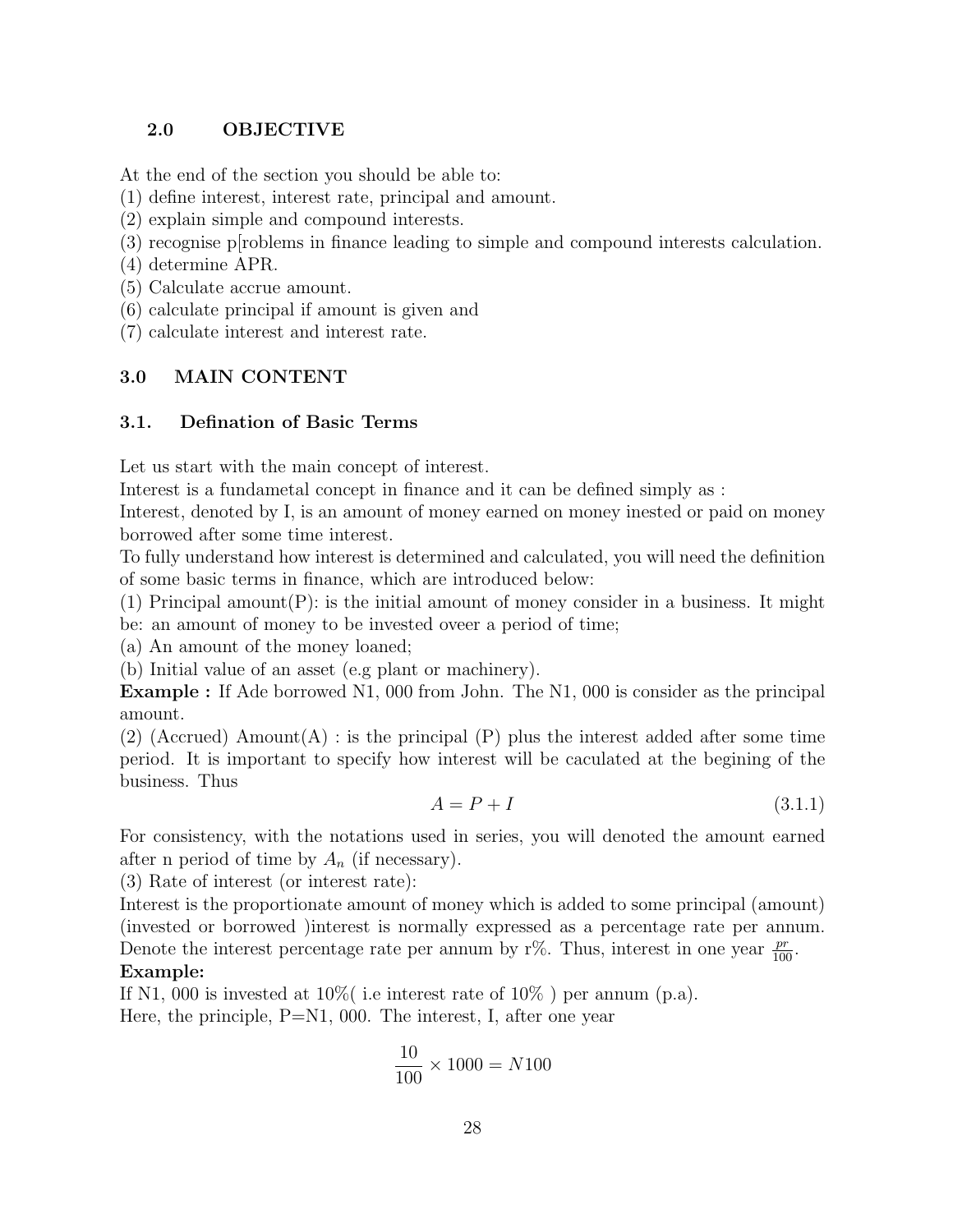Thus, the amount,

$$
A = A_1 = P + I = 1000 + 100 = N1100
$$

Thus, given an interest rate, the interest, I, is a percentage of the principal, P.

(4) Number of time period (n). The number of time period over which interest is being calculated will be denoted by n. It is usually in years,but other time period like quarter or mouths are used.

Let c be the number of times interest in being calculated and added /subtracted in a year. Than the total number of time periods in n years is nc. For example,if interest is calculated quarterly, the number of time periods in 5 years will be  $4 \times 5 = 20$  (since there are 4 quarters in a year).

# Remark :

From the above, it is clear that there are three parameters involved in the calculation of an accrued amount. These parameters are P,r and n.

# Exercise :

From our study on series (either arithmetic or geometric series),how many parameter are needed to determine the general term.

# 3.2 Method of Interest Calculation: Simple and Compound Interest

There basically two ways of determining and calculating on the interest on a principal. These two types of interests are:

(1) Simple interest.

(2) Compound interest.

# 3.2.1 Simple Interest Method

This is a method where interest earned is based on the principal only over the time interval i.e any interest earned in one period is NOT added back to the principal inorder to calculate the next interest.

# Example:

Determine the accrued amount on N1, 000 invested at 10% simple interest over 5 years. Solution:

Here P=N,  $1000 \text{ }$  r= $10\% \text{ }$  n= $5$ years. So, interest, I is given by

$$
I = \frac{Prn}{100} = \frac{1,000 \times 10 \times 5}{100} = N500
$$

Amount,

$$
A = P + Prn = 1,000 + 500 = N1,500
$$

# Remark:

(1) When amount is calculated at simple interest the question may specify interest instead of simple interest. Any other type of interest will be mentioned.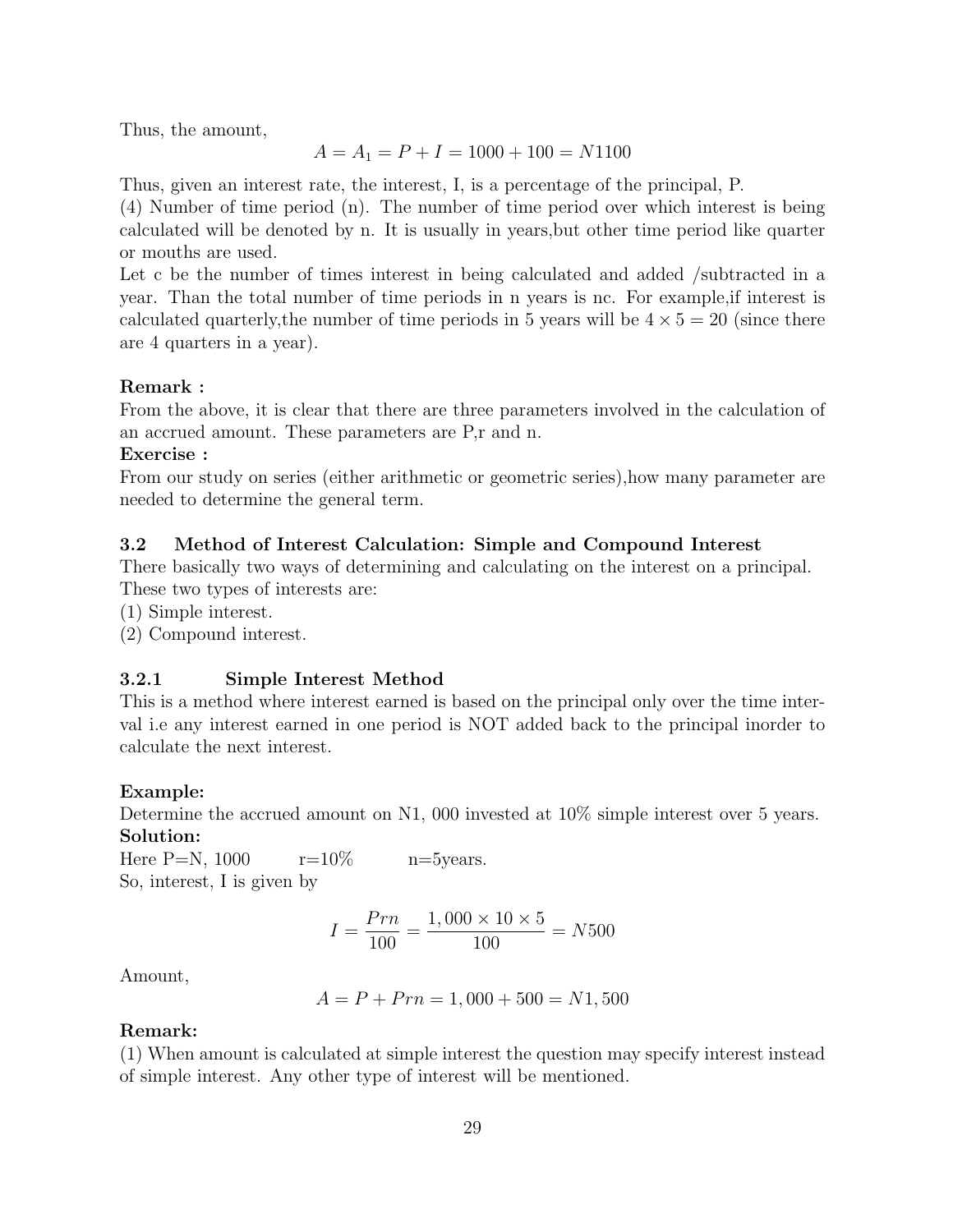(2) Interest rate is always per annum whether specified or not.

(3) The accrued amount  $A = A_n$  in n years follows an arithmetic progression with incremental (interest) d=I and the initial amount a=P.

Thus

$$
A = A_n = P + \frac{Pnr}{100} = P\left(1 + \frac{nr}{100}\right)
$$
\n(3.2.2)

Thus, the accrued amount,A, at simple interest is simply an application of arithmetic progression.

(4)You can now see that simple interest calculation is the direct opposite of straight line depreciation. Thus, amount

$$
A_n = P\left(1 + \frac{nr}{100}\right) = P + \frac{Pnr}{100}
$$
 at simple interest  

$$
A_n = P - nd
$$
 straight line depreciation

straiht line depreciation where  $d =$  depreciation value. Let us consider two examples .

# Example:

A man invest N200,000 over 10 years period at simple interest and collected N840,000 at the end. Calculate the total interest and the interest rate.

Solution: Here

A=N840, 000  $P = 200, 000$   $n=10$ years.

$$
A = A_n = P + \frac{Pnr}{100} = P\left(1 + \frac{nr}{100}\right)
$$
\n
$$
840,000 = 200,000\left(1 + \frac{10r}{100}\right)
$$
\n
$$
\Rightarrow \frac{840,000}{200,000} = \left(1 + \frac{r}{10}\right)
$$
\n
$$
4.2 = 1 + \frac{r}{10}
$$
\n
$$
3.2 = \frac{r}{10}
$$
\n
$$
r = 32\%
$$
\n(3.2.2)

So the interest rate =  $32\%$ . Now, the total interest, I is given by

$$
A = P + I
$$

$$
\Rightarrow I = A - P = 844,000 - 200,000 = N640,000
$$

Total interest due is N640, 000.

The next example has been done in unit 2 (see 3.1.4). Example: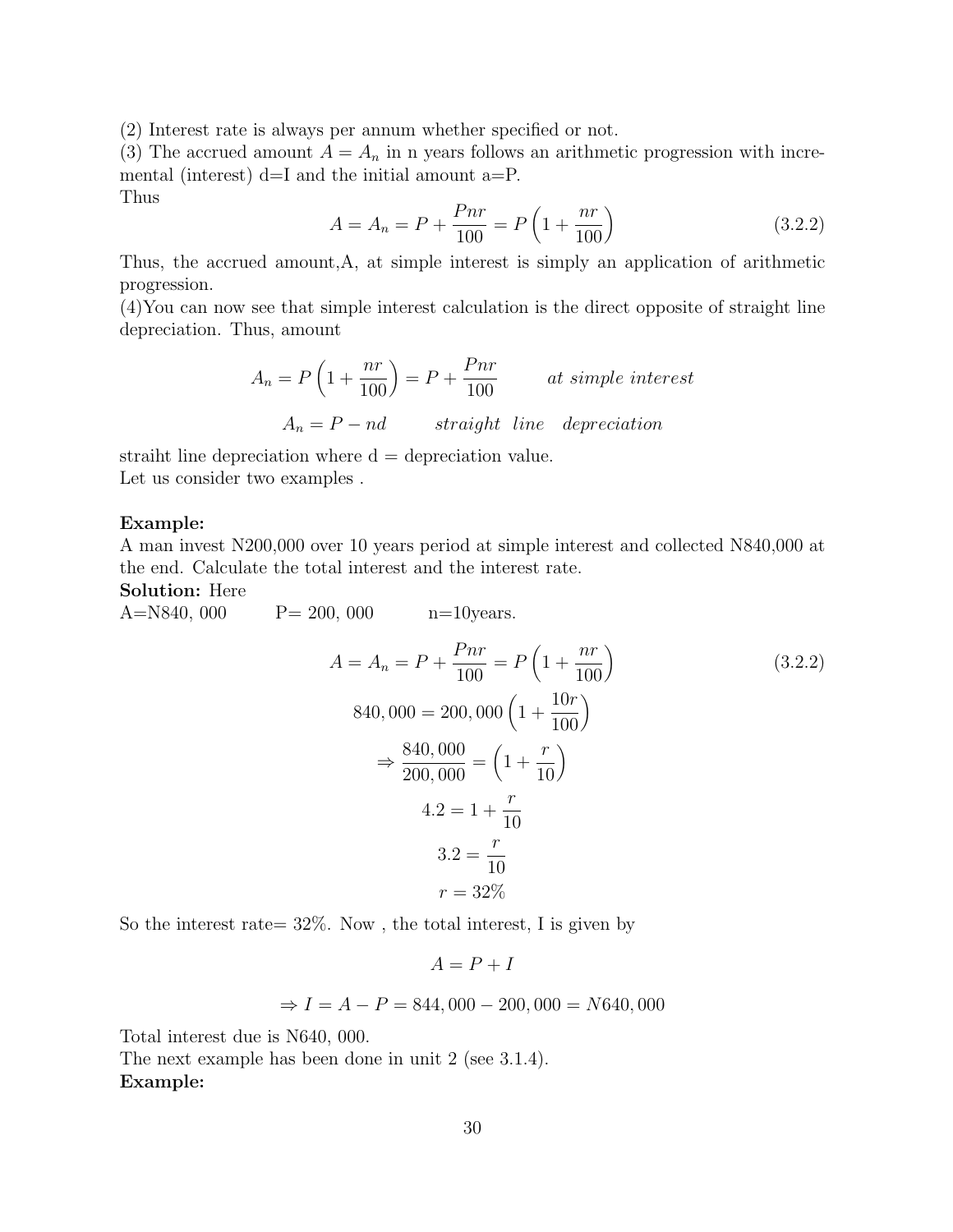A machine was bought for N840,000 which is expected to last for 10years with a scrap value of N200,000. Calculate the yearly depreciation value,using the method of straight line depreciation.

## solution:

Here, initial value= $P=840$ , 000 Scrap value, A=200, 000. Time, n=10years. From;

$$
A = P - nd
$$
  
200, 000 = 840, 000 - 10d  

$$
d = N64, 000
$$

## Remarks:

The two problems one direct opposite.The deprciation value d, which is negative increment(interest)

$$
d = \frac{Pr}{100}
$$

## 3.2.2 Compound Interest Method

This is a method of calculating total interest where interest calculation in one period is based on the amount in the previous period.

For example: for a principal P, the interest in the first year is

$$
\frac{Pr}{100}
$$

and the amount

$$
A_n = P + \frac{Pr}{100}
$$

The interest in the second year

$$
\Rightarrow \left(P + \frac{Pr}{100}\right) \frac{r}{100} = \frac{Pr}{100} \left(1 + \frac{r}{100}\right)
$$

while the amount in the second year.

$$
A = P + \frac{Pr}{100} \left( 1 + \frac{r}{100} \right)
$$

$$
= P \left( 1 + \frac{r}{100} \right) \left( 1 + \frac{r}{100} \right)
$$

$$
= P \left( 1 + \frac{r}{100} \right)^2
$$

You can continue in this manner to calculate the amount after n years as

$$
A = P \left( 1 + \frac{r}{100} \right)^n \tag{3.2.2.1}
$$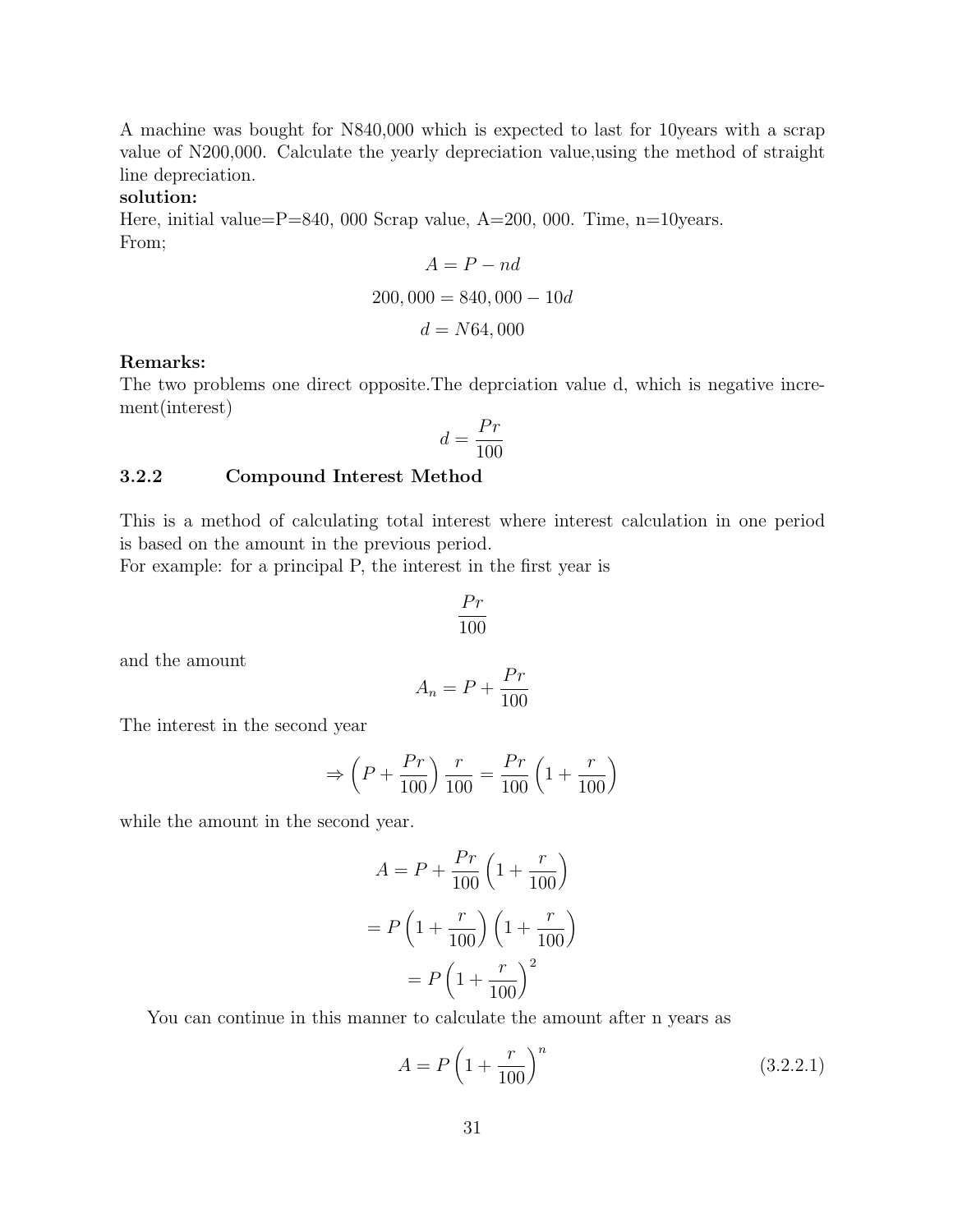from (3.2.2.1), you get

$$
P = \frac{A}{\left(1 + \frac{r}{100}\right)^n} \tag{3.2.2.2}
$$

Which gives the principal (i.e an amount of money) which will amount to A in n years at r% compound interest.

#### Remark:

It is important to emphasis that when interest is computed at compound interest, the adjective " compound" MUST be inserted.

#### Example:

Determine the amount on N5, 000 for 3 years invested at 9% per annum with interest compounded yearly.

## Solution:

Here,  $P=5$ , 000  $n=3$ , Therefore, the amount after 3 years

$$
A = P\left(1 + \frac{r}{100}\right)^n = 5,000(1 + 0.09)^3
$$

$$
= 5,000(1 + 0.09)^3 = N6475.15
$$

#### Example:

Mr.John invested N100 at the end of 2001, N200 at the end of 2002 end N300 at theend of 2003, N400 at end end of 2004, N500 at the end of 2005. If all interest accummulated at 5% per annum and compounded yearly. What will be the amount of Mr. John's investment at the end of 2006?

#### Solution:

N100 is invested for 5 years N<sub>200</sub> is invested for 4 years N300 is invested for 3 years N400 is invested for 2 years N500 is invested for 1 year So the sum of the investment is

$$
A = 100(1.05)^5 + 200(1.05)^4 + 300(1.05)^3 + 400(1.05)^2 + 500(1.05)
$$

Using calculator, you get

$$
A = 100(1.276) + 200(1.215) + 300(1.158) + 400(1.103) + 500(1.05)
$$

 $= 127.6 + 243.0 + 347.4 + 441.2 + 525.0 = N1684.20$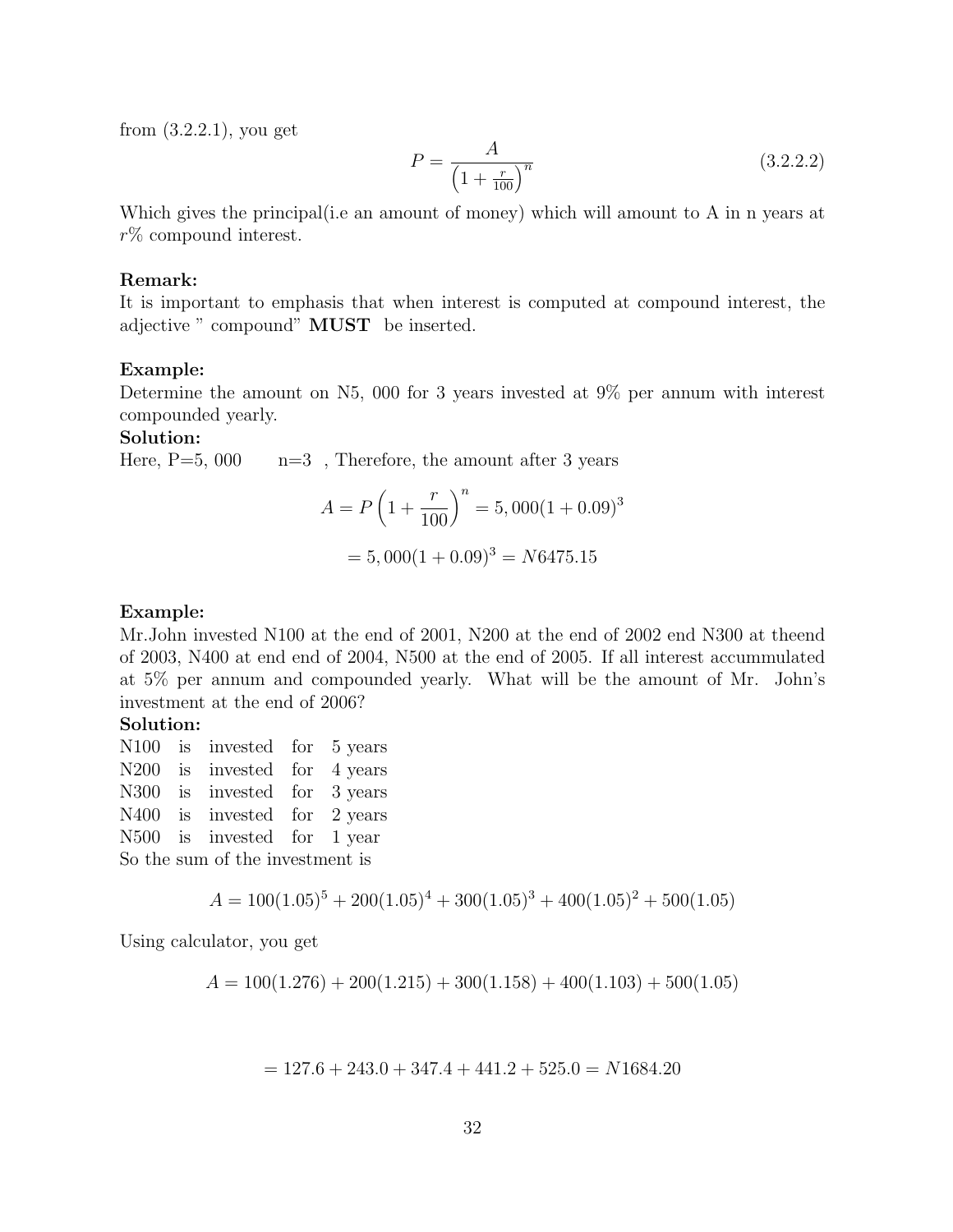Mr. John's investment will be N164.20

#### Remark :

In the last example, you calculatedthe amount realised on each of pricipal. Let us consider another problem where interest are withdrawn.

#### Example:

A man inested in AJE bank Ny on 1 Jan 1996. In the subsequent years on 1 Jan, he deposits money double that of the previous year after withdrawing the interest only on the same day. It was found that balance in his account on jan.2,2006 was N2046. Determine the money invested in 1996.

## Solution:

You must realise that no interest accrues in this problem since any accrued investment from the previous year is withdrawn just as the new amount is to be deposited. The amount deposited in

1996 is y 1997 is 2y 1998 is 4y e.t.c So the sum is

> $A = y + 2y + 4y + 8y + 16y + \dots + 10 \text{ terms}$  $A = y(1 + 2 + 4 + 8 + 16 + \dots + 10^{th} \text{ terms})$  $= y\left(2^{0} + 2^{1} + 2^{2} + 2^{3} + 2^{4} + \dots + 2^{9}\right)$

This forms a G.P with  $r=2$ . So

$$
A = \frac{y(2^{10} - 1)}{2 - 1}
$$

Since this sum was in the account in 2006. Then

$$
A = y\left(2^{10} - 1\right) = 2046
$$
  
*i.e* 
$$
1023y = 2046
$$
  

$$
\Rightarrow y = 2
$$

So the money invested in 1996 was N2

#### Remark:

You will now consider a problen when interest is added at regular intervals less than one year.

#### Example:

Find the interst on N1,000 for 10 years at 4% per annum interest being paid quarterly. Solution: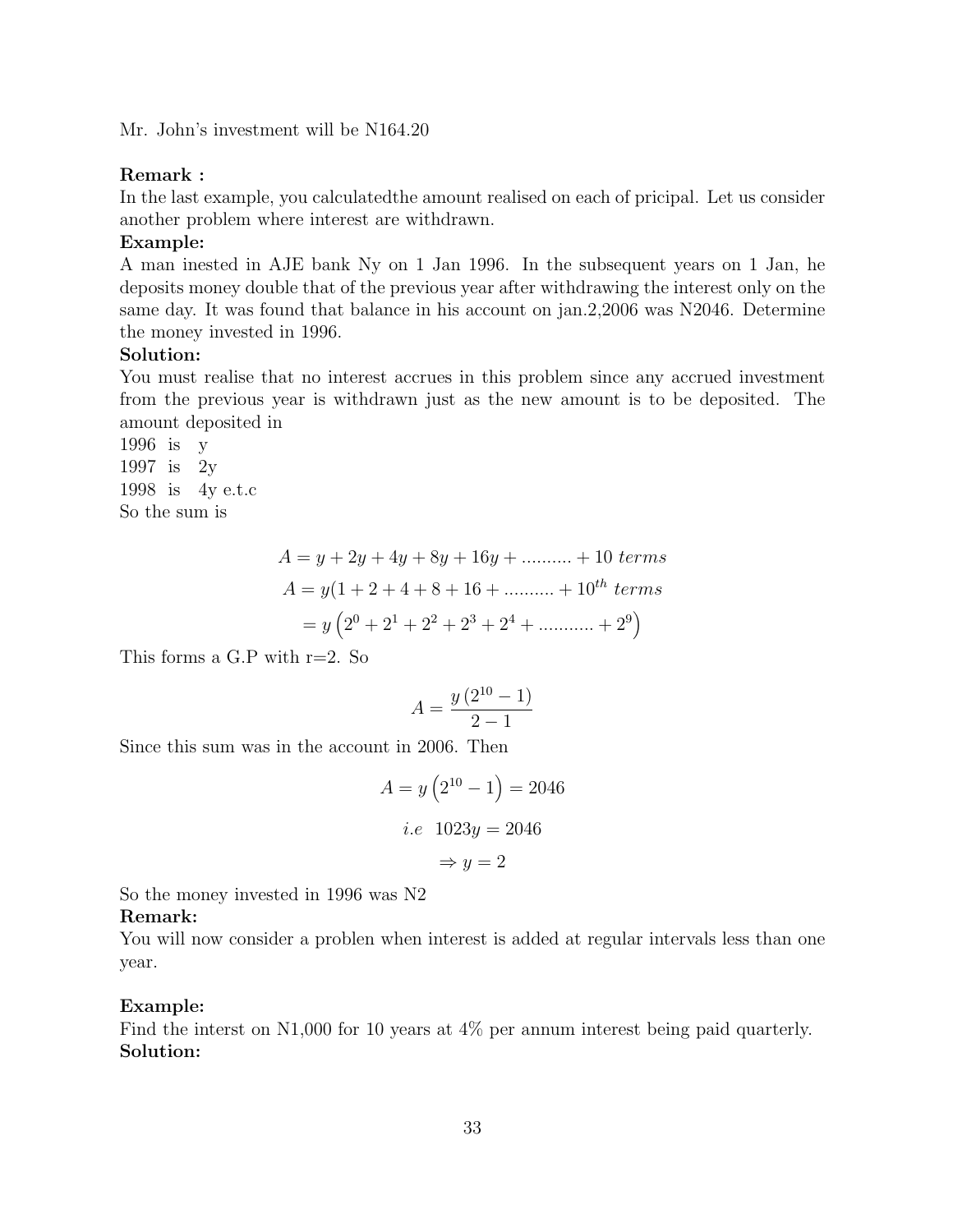Here, each time interval in three months (1 quarter). so there are  $4 \times 10 = 40$  time intervals . The interest rate in each interval is

$$
\frac{4}{100} \times \frac{1}{4}
$$

Thus the amount on N1,000 for 40 time interval at 1% per interval is

$$
A = 1,000 \left(1 + \frac{1}{100}\right)^{40} = 1,000(1 + 0.01)^{40} = 1,000(1.01)^{40} = N1,486
$$

Therefore, the interest, I is given by

$$
A = P + I
$$

$$
\Rightarrow I = A - P = 1,486 - 1,000 = N486
$$

## Remark:

In general, if P amount of money is invested at  $r\%$  per annum and interest is compounded c equal times per year. The amount A after n years is

$$
A = P\left(1 + \frac{r}{c}\right)^{nc} \tag{3.2.2.3}
$$

This is the general formula for the amount realised at compount interest.

In some crucial continuous investments, you need care in the calculation of the amount realised since money may be paid at regular intervals different from the regular intervals in which interest is being added.

#### Example:

Mr. James pays his saving of N25 every 6 months into AJE bank which pays interest quarterly at the rate of  $2\frac{1}{2}\%$  per annum. Determine the amount in his account after 10 years.

## Solution: You need care !!!

The first, you need N25 will accrue to

$$
25\left(1+\frac{\frac{1}{2}}{100}\times\frac{1}{4}\right)^{4\times10} = 25\left(1+\frac{5}{800}\right)^{40}
$$

After 6 months, the second N25 will accrue to

$$
25\left(1+\frac{5}{800}\right)^{38}
$$

In one year, the third N25 will accrue to

$$
25\left(1+\frac{5}{800}\right)^{36}
$$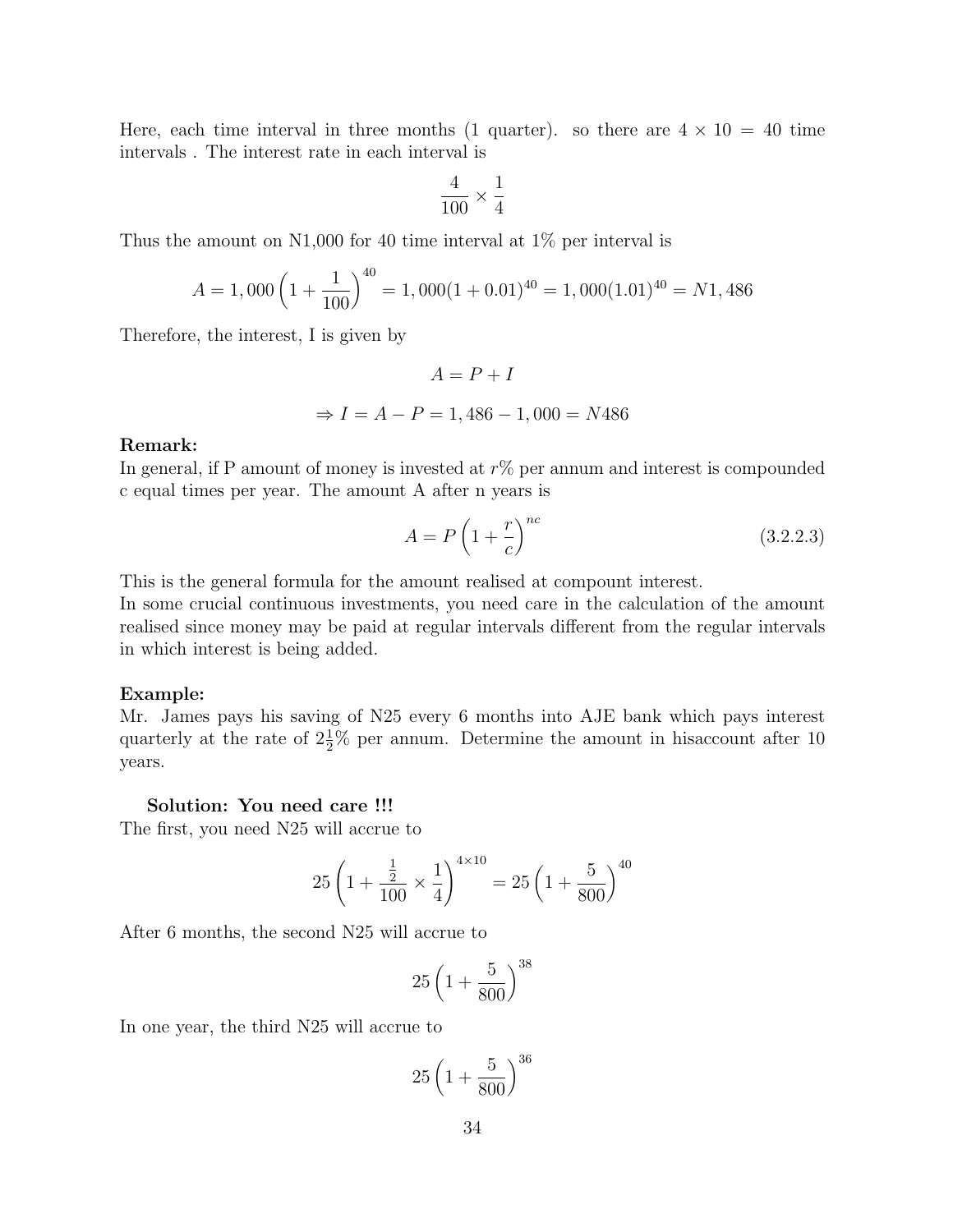the last N25 after  $9\frac{1}{2}$ years will accrue to

$$
25\left(1+\frac{5}{800}\right)^2
$$

Thus the sum of amounts

$$
A = 25 \left[ \left( 1 + \frac{5}{800} \right)^{40} + 25 \left( 1 + \frac{5}{800} \right)^{38} + \dots + 25 \left( 1 + \frac{5}{800} \right)^2 \right]
$$
  
= 25(1.00625)<sup>40</sup> + (1.00625)<sup>38</sup> + \dots + (1.00625)<sup>2</sup>  
= 25(1.00625)<sup>2</sup>  $\left[ 1 + (1.00625)^2 + \dots + (1.00625)^{36} + (1.00625)^{38} \right]$ 

This is a G.P with sum

$$
A = 25(1.00625)^{2} \frac{((1.00625)^{2 \times 20} - 1)}{(1.00625)^{2} - 1}
$$

$$
= 25(1.00625)^{2} \frac{((1.00625)^{40} - 1)}{0.0125}
$$

$$
= 25(1.00625)^{2} \left[1 + (1.00625)^{2} + \dots + (1.00625)^{36} + (1.00625)^{38}\right]
$$

$$
= 25(1.0125) \frac{(0.2823)}{0.0125} = N572
$$

I can now hear you breath down heavily. You have done very well. Remark:

From the formula

$$
A = P\left(1 + \frac{r}{100}\right)^{nc}
$$

you get

$$
P = \frac{A}{\left(1 + \frac{r}{100}\right)^{nc}}
$$

which gives the principal that will accrue to A in n years.

## Example:

Determine the principal amount that will accrue to N4917.25 after 3years at 12% per annum compound interest.

## Solution:

A=4917.25 n=3 c=1 and r=12

$$
P = \frac{4917.25}{\left(1 + \frac{12}{100}\right)^{3 \times 1}}
$$

$$
P = \frac{4917.25}{(1.12)^3}
$$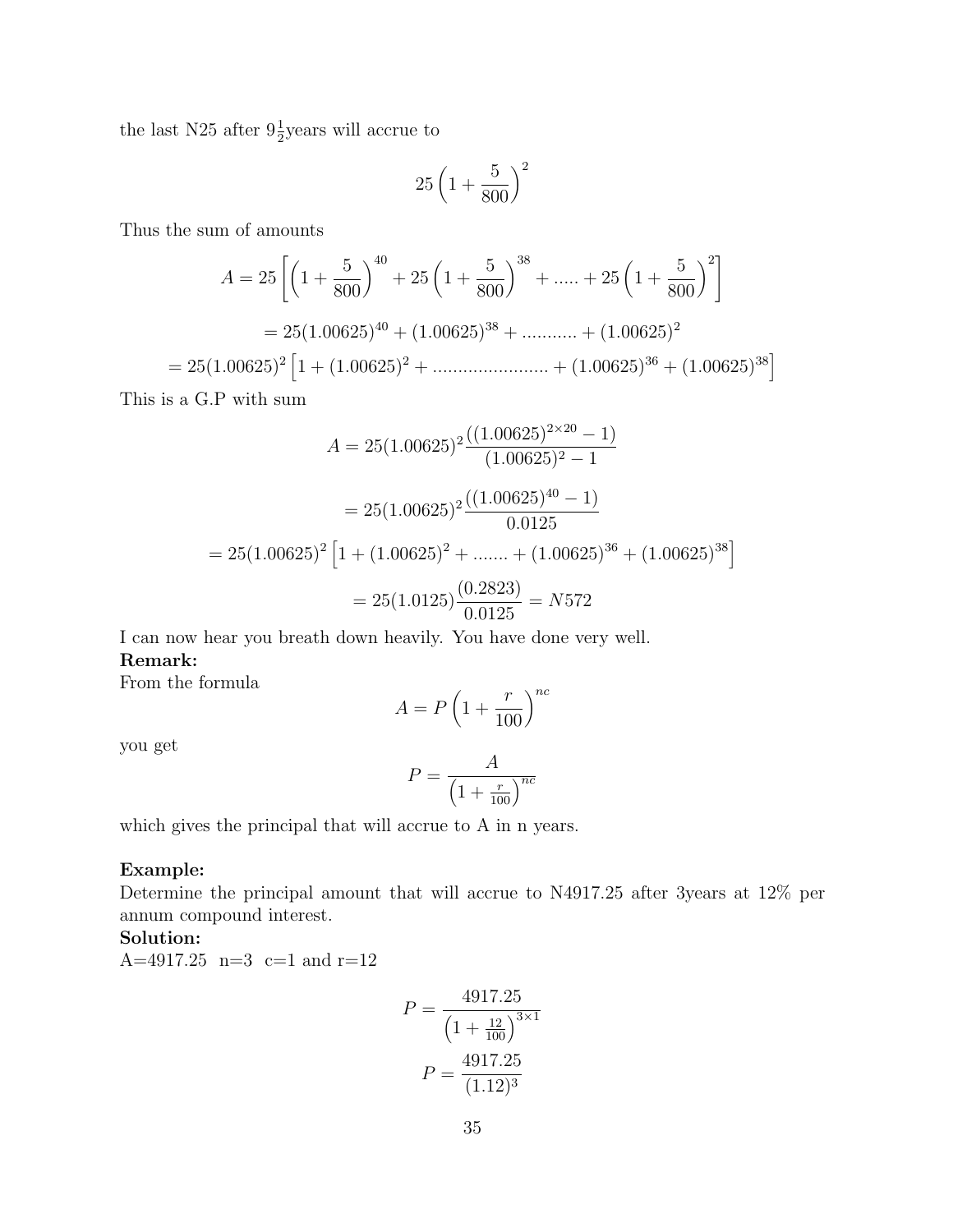$$
P = \frac{4917.25}{(1.12)^3} = \frac{4,917.25}{1.4019} = N3,500
$$

## Example:

A firm plan to invest an amount at the begining of every year inorder to accrue a sum of N100, 000 at the end of 5 years priod. Determine the value of the amount, if the investment rate 14% per annum.

# Solution:

You will notice that the money is being invested as a series of equal payments and not as a single principal amount.

Let the amount invested at the begining of every year be P. then,

The first payment accrues to  $p(1.14)^5$ 

The second payment accrues to  $p(1.14)^4$ 

and the last payment accrues to  $p(1.14)$ 

So, the sum of the separate amountS

$$
A = P(1.14)^5 + P(1.14)^4 + P(1.14)^3 + P(1.14)^2 + P(1.14)
$$

This amount is N100, 000, so

$$
100,000 = P(1.14) \left[ 1 + (1.14)^4 + (1.14)^3 + (1.14)^2 + (1.14) \right]
$$

This is a G.P with  $r = (1.14)$ . Therefore,

$$
100,000 = \frac{P(1.14) [(1.14)^5 - 1]}{1.14 - 1}
$$

$$
100,000 = \frac{P(1.14) [(1.14)^5 - 1]}{0.14}
$$

$$
100,000 = P(7.5355)
$$

$$
P = \frac{100,000}{7.5355} = N13270.52
$$

i.e the form will need to invest N13270.52 at the begining of each year.

## 3.3 Student Self Assessment Exercises 1

(1) What value will N450 accrued to at 12% per annum in 3 years.

(2) What principal amount will accrue to N8, 500. If it is compounded at 14.5% per annum 6 years.

(3) Find the compound interest rate necessary for N20, 00 to accrue to N50, 000 in 12 years.

## Remark :

Do not check the solutions untill you have attempted the question.

Solution

(1)

$$
A = 450 \left( 1 + \frac{12}{100} \right)^3
$$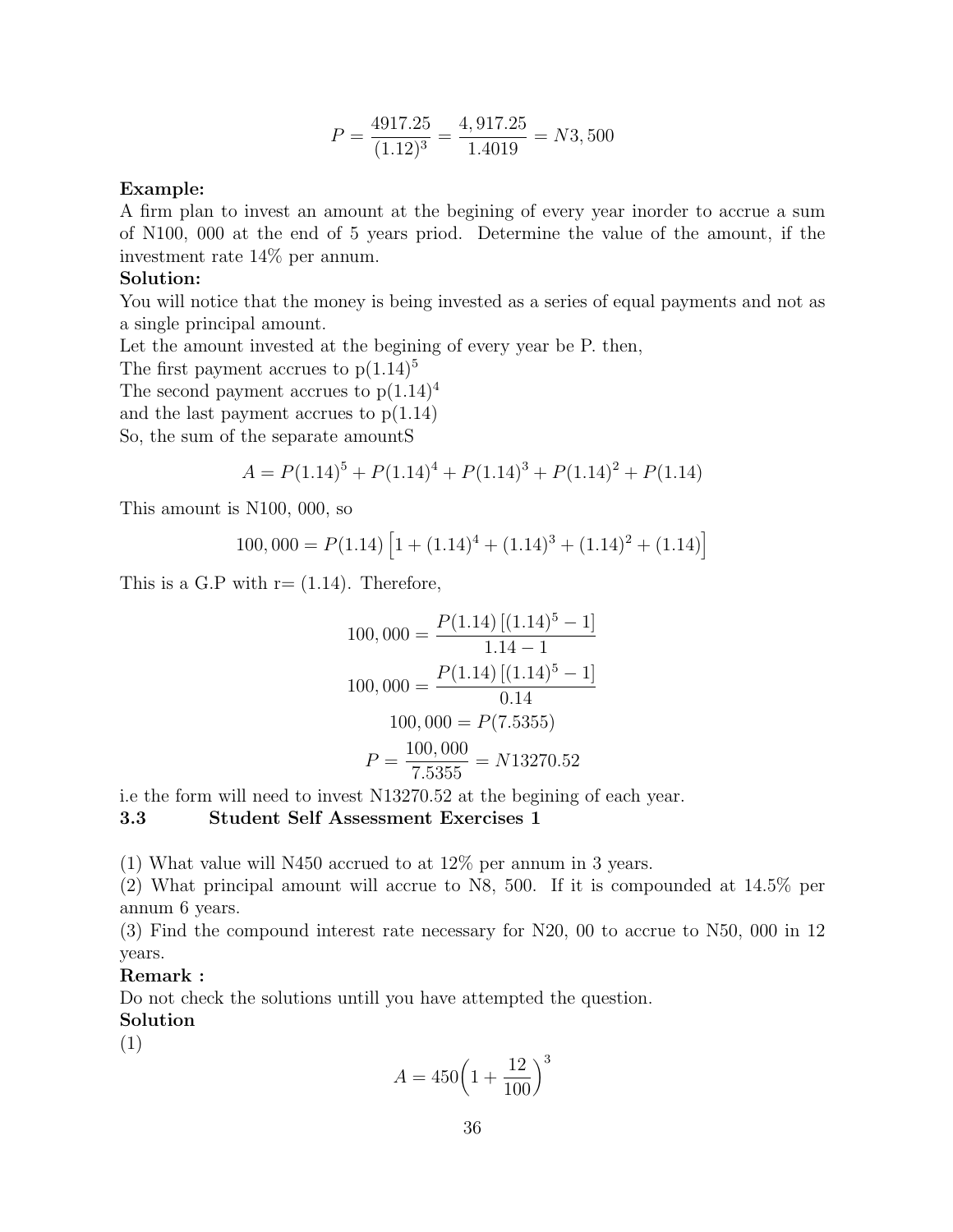$$
= 450(1.12)^3 = N632.22
$$
  
(2)

$$
P = \frac{1}{\left(1 + \frac{r}{100}\right)^n}
$$

$$
P = \frac{8,500}{\left(1 + \frac{29}{100}\right)^6}
$$

$$
P = \frac{8,500}{(1.145)^6} = N3772.12
$$

(3)From

$$
A = P\left(1 + \frac{r}{100}\right)^n
$$

You have

$$
50,000 = 20,000 \left(1 + \frac{r}{100}\right)^{12}
$$

$$
\Rightarrow \frac{50,000}{20,000} = \left(1 + \frac{r}{100}\right)^{12}
$$

$$
\Rightarrow \frac{5}{2} = \left(1 + \frac{r}{100}\right)^{12}
$$

$$
\frac{12}{2.5} = \left(1 + \frac{r}{100}\right)
$$

$$
1.08 = \left(1 + \frac{r}{100}\right)
$$

$$
1.08 - 1 = \frac{r}{100}
$$

$$
0.08 = \frac{r}{100}
$$

$$
0.08 \times 100 = r
$$

$$
8\% = r
$$

# 3.4 Norminal and Effective Interest Rates

You have noticed that interest rate for problems in finance is expressed as per annual even though interest may be compounded over time periods of less than one year. In this types of problem, the given annual interest rate is called a norminal rate which you have denoted by r.

Since compounding may be at any interval less than one year, e.g half yearly. quarterly or monthly as the case may be, the actual annual rate of interest is called the effective rate or actual.

Percentage rate (APR), denoted by i. Infact i will always be greater than  $(i > r)$ . Remark :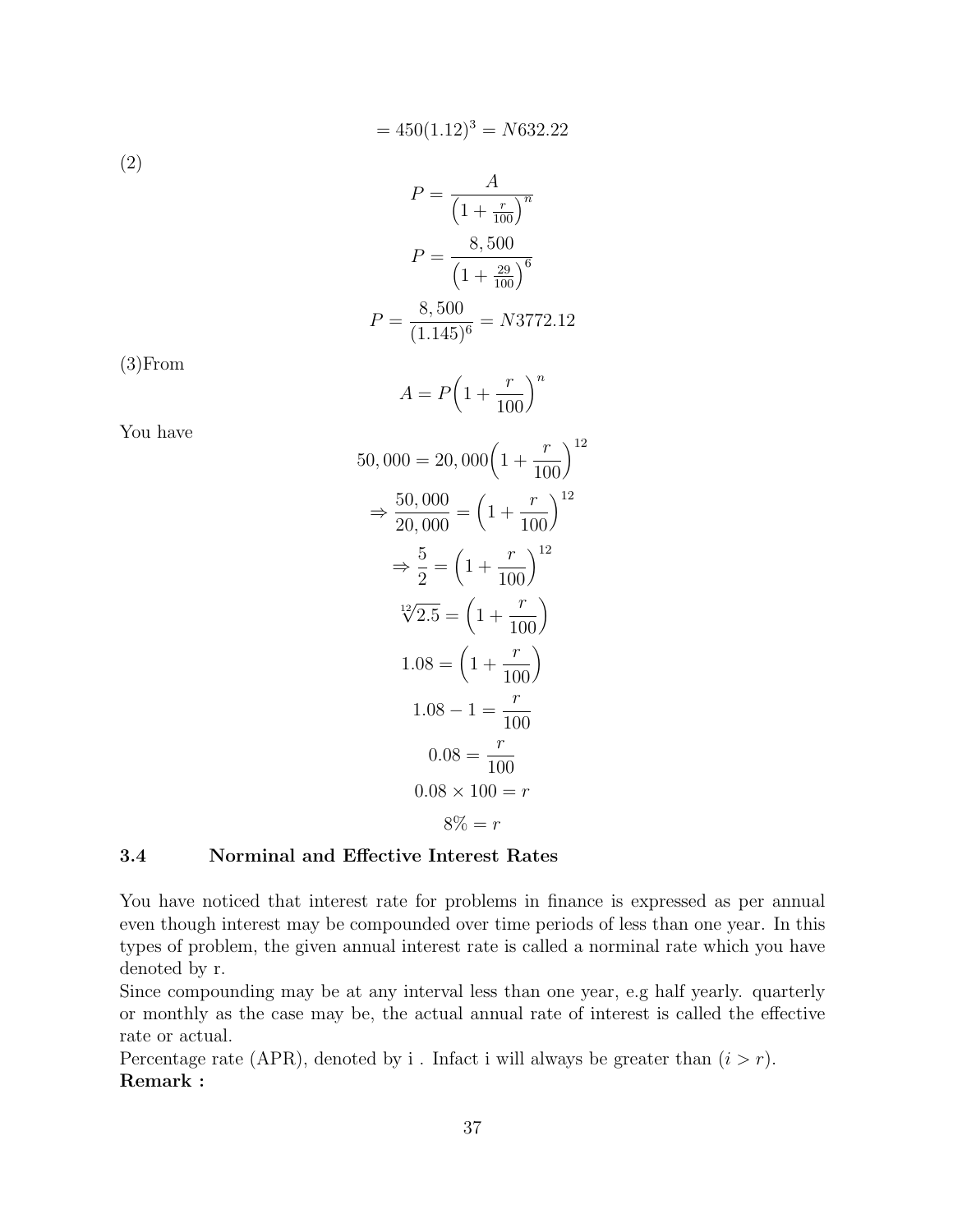The standard method of determining the APR is to make the effective time period equal the compounding period and actually compound over a period of one year.

# Example :

If N100 is invested at a nominal interest at 10% compound half yearly for 1 year. Determine the APR.

# Solution:

The amount, A, after i year is

$$
A = P\left(1 + \frac{r}{100}\right)^n
$$

$$
A = P\left(1 + \frac{r}{100}\right)^2
$$

$$
A = 100\left(1 + \frac{10}{100}\right)^2 = 100(1.05)^2 = 110.25
$$

( Recall that there are two half year in 1 year) Let  $i\% = APR$  then using

$$
A = P(1 + APR)^n = 100\left(1 + \frac{i}{100}\right)
$$

$$
\Rightarrow 110.25 = 100\left(1 + \frac{i}{100}\right)
$$

$$
\Rightarrow \frac{110.25}{100} = \left(1 + \frac{i}{100}\right)
$$

$$
\Rightarrow 1.1025 = \left(1 + \frac{i}{100}\right)
$$

$$
\Rightarrow 1.1025 - 1 = \left(\frac{i}{100}\right)
$$

$$
\Rightarrow 0.1025 = \left(\frac{i}{100}\right)
$$

$$
0.1025 \times 100 = i
$$

$$
10.25 = i
$$

$$
i = APR = 10.25\%
$$

# 3.4.2 Formular for Calculating APR

Consider a principal P=1 invested at  $r\%$  and compounded at n intervals in 1 year. Then, the amount, A is given by

$$
A = P\left(1 + \frac{r}{n}\right)^n = \left(1 + \frac{r}{n}\right)^n
$$

If APR= $i\%$  then,

$$
A = P(1 + i) = (1 + r)
$$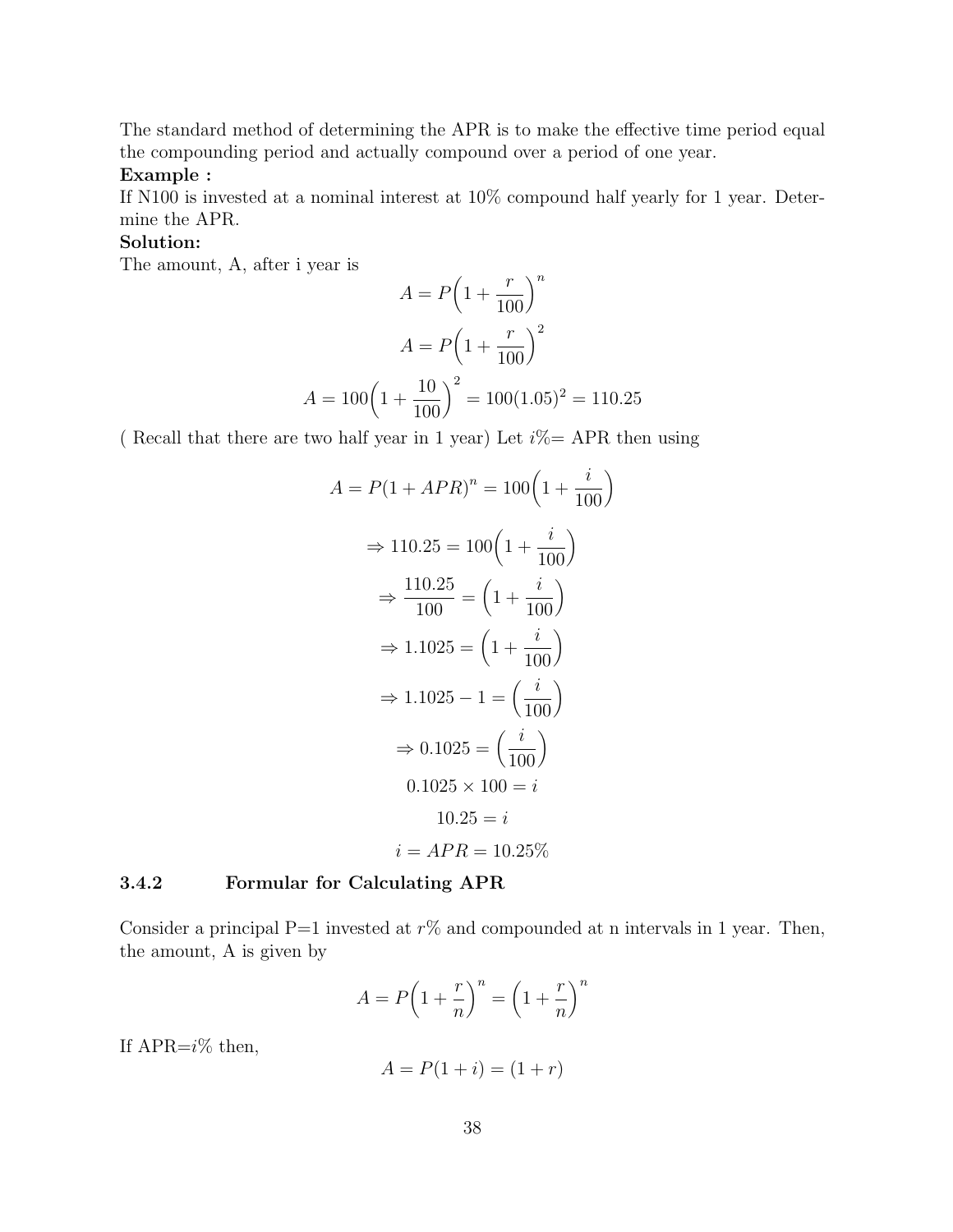Therefore,

$$
(1+i) = \left(1 + \frac{r}{n}\right)^n
$$
  
APR =  $i = \left(1 + \frac{r}{n}\right)^n - 1$  (3.4.3)

(3.4.3) gives the formular for calculating the effective percentage rate if the nominal rate, r, is given.

## Remark :

From now on, you will not insist on inserting per annum with the nominal interest rate. This will always be assumed.

## Example :

N100 is invested at the 12% compounded quarterly. Determine the accrued amount after one year and the APR.

# Solution:

Here  $P=100$ ,  $r=12\%$ ,  $n=4$  (four quarters = 1 year) using

$$
A = P\left(1 + \frac{r}{100}\right)^n = 100\left(1 + \frac{3}{100}\right)^4
$$

$$
A = 100(1, 03)^4 = N112.55
$$

Thus the accrued amount is the N112.55. Let APR=i then,

$$
APR = \frac{i}{100} = \left(1 + \frac{12}{100} \times \frac{1}{4}\right)^4 - 1 = (1.03)^4 - 1
$$

$$
\Rightarrow \frac{i}{100} = 1.1255 - 1 = 0.1255
$$

$$
\Rightarrow i = 0.1255 \times 100 = 12.55
$$

$$
APR = 12.55\%
$$

Example :

A finance house advertises money at 22% nominal interest but compounds monthly. Determine the APR.

Solution:

$$
APR = \frac{i}{100} = \left(1 + \frac{22}{100} \times \frac{1}{12}\right)^{12} - 1
$$

$$
\Rightarrow \frac{i}{100} = (1.0183)^{12} - 1 = 1.24 - 1
$$

$$
\Rightarrow i = 0.24 \times 100 = 24
$$

$$
APR = 24\%
$$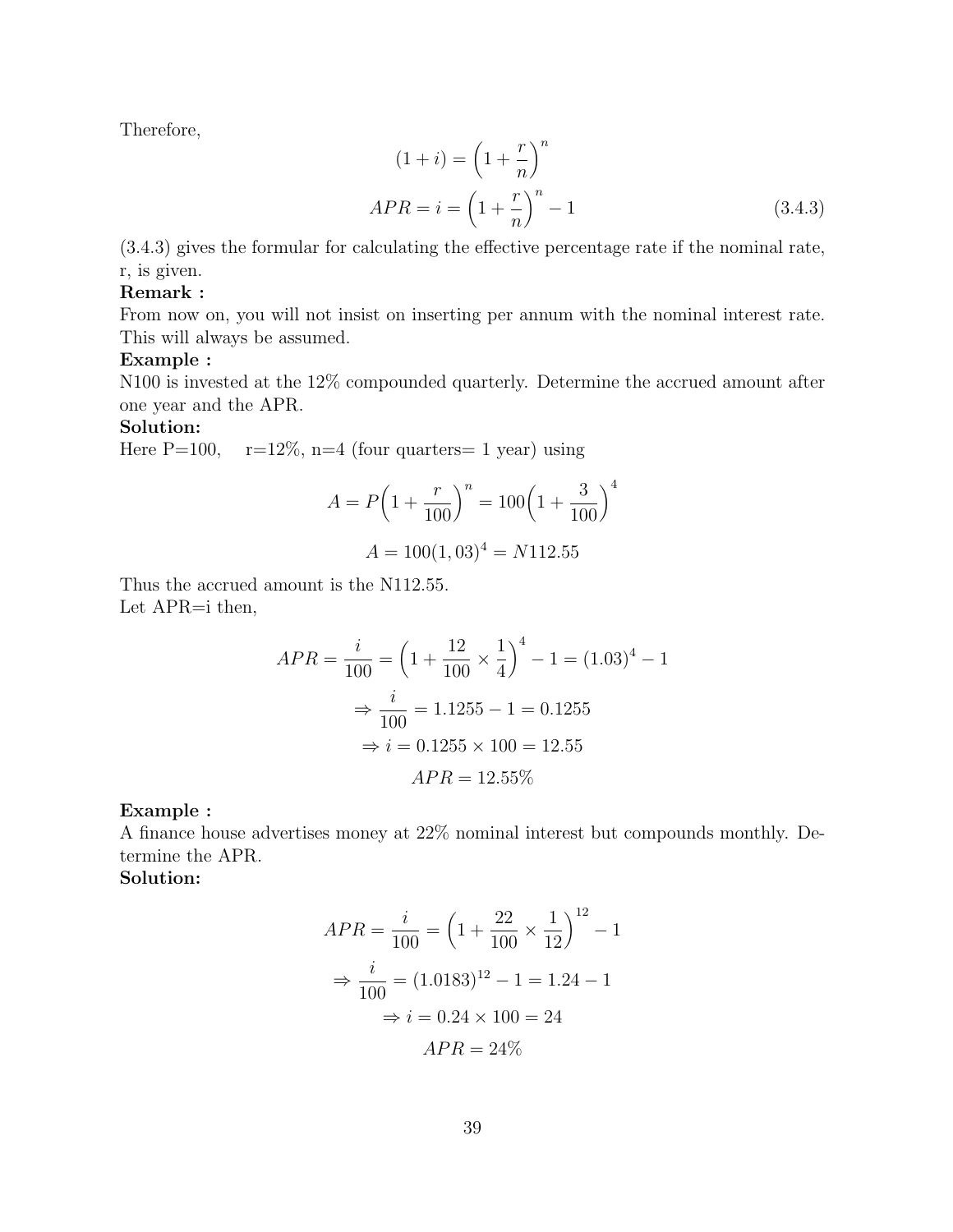# 3.5 Student Self Assessment Exercises 2

(1) Determine the APR in the following problesms.

(a) 10% norminal, compounded quarterly.

(b) 24% norminal, compounded monthly.

(2) A company intends to spend N300,000 on a new plant in two years. The current investment norminal rate is 10%. Determine the single sum to be invested if compounding is six monthly and hence calculate APR.

(Hint: Work the problems before looking at the solution) Solution

(1a)

$$
APR = \left(1 + \frac{10}{100} \times \frac{1}{4}\right)^4 - 1 = (1.025)^4 - 1 = 10.38\%
$$

(1b)

$$
APR = \left(1 + \frac{24}{100} \times \frac{1}{12}\right)^{12} - 1 = (1.02)^{4} - 1 = 26.82\%
$$

(2)

$$
P = \frac{300,000}{\left(1 + \frac{10}{100} \times \frac{1}{2}\right)^4} = \frac{30,000}{(1.05)^4} = N2468810.75
$$

The single sum is N246810.75

$$
APR = \left(1 + \frac{10}{100} \times \frac{1}{2}\right)^2 - 1 = (1.05)^4 - 1 = 10.25\%
$$

# 4.0 CONCLUSION

You can now

- (1) define interest, principal and amount.
- (2) recognise and differentiate between simple and compound interests.
- (3) solve problems involving simple interest.
- (4) solve problems involving compound interest.
- (5) determine the accrued amount from successive investment amounts.
- (6) calcul;ate APR.

# 4.0 SUMMARY

(1) Simple interest method is when interest is calculated on the principal only.

(2) Compound interest method is when interest calculation is based on the previous interest.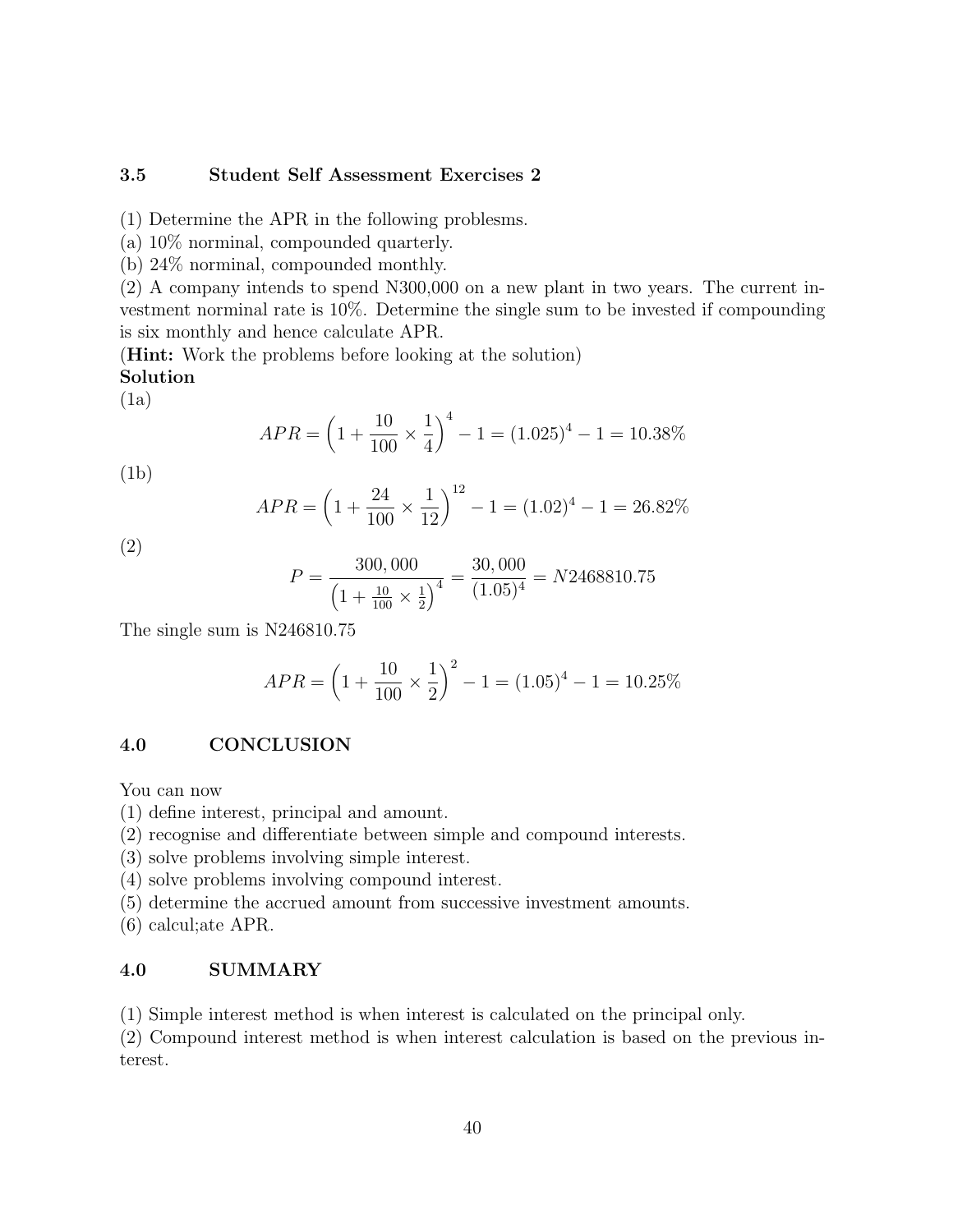(3) The amount, A and the principal P arte related by

$$
A = P(1 + rn)
$$

Using simple interest (4)

$$
A = P\left(1 + \frac{r}{c}\right)^{nc}
$$

when interest is compounded c times in a year. (5)

$$
APR = \left(1 + \frac{r}{c}\right)^{nc} - 1
$$

(6) Interest is the direct opposite of depreciation.

(7)  $A = P + I$  where I=interest.

# 4.0 TUTOR MARKED ASSIGNMENTS

(1)N1200 is invested at 12% simple interest . How much will be realised after 3 years ?

(2)Find the amount of:

(a) N480 compounded at 14% over 5 years.

 $(b)$ N1240 compound at 11.5\%

over 12 years.

(3)After 3 years, what principal value will amount to N1100 at 8% compounded ?

 $(4)$ N10, 000 was compound at 12.5% and amounted to N52, 015.80. How many years did it take ?

(5)What percentage compound interest rate (to 2dp) will treble the value of an investment over a period of 5 years?

(6)A firm borrows N6000 from AJE bank at 12% compounded semi-annually. If no repayments are made, how much is owned after 4 years ?

(7)A loan company advertises money at 18% (norminal). What is the APR (to 2dp), if compounding is  $(a)12\%$ (b)12.4\% $(c)12.7\%$ (d)

# 7.0 REFERENCES/ FURTHER READINGS

(1) Andre Francis : Business Mathematics and Statistics.  $6^{th}$  Edition 2004.

(2) S.G. Green: Advanced level Mathematics printed in Great Briton by University Tutorial press. LTD.

(3) Qazi Zameerudin, Vijay K.Khama and S.K Bhambri: Business Mathematics  $2^{nd}$  Edition.2010. Vikas Publishing House PVT LTD.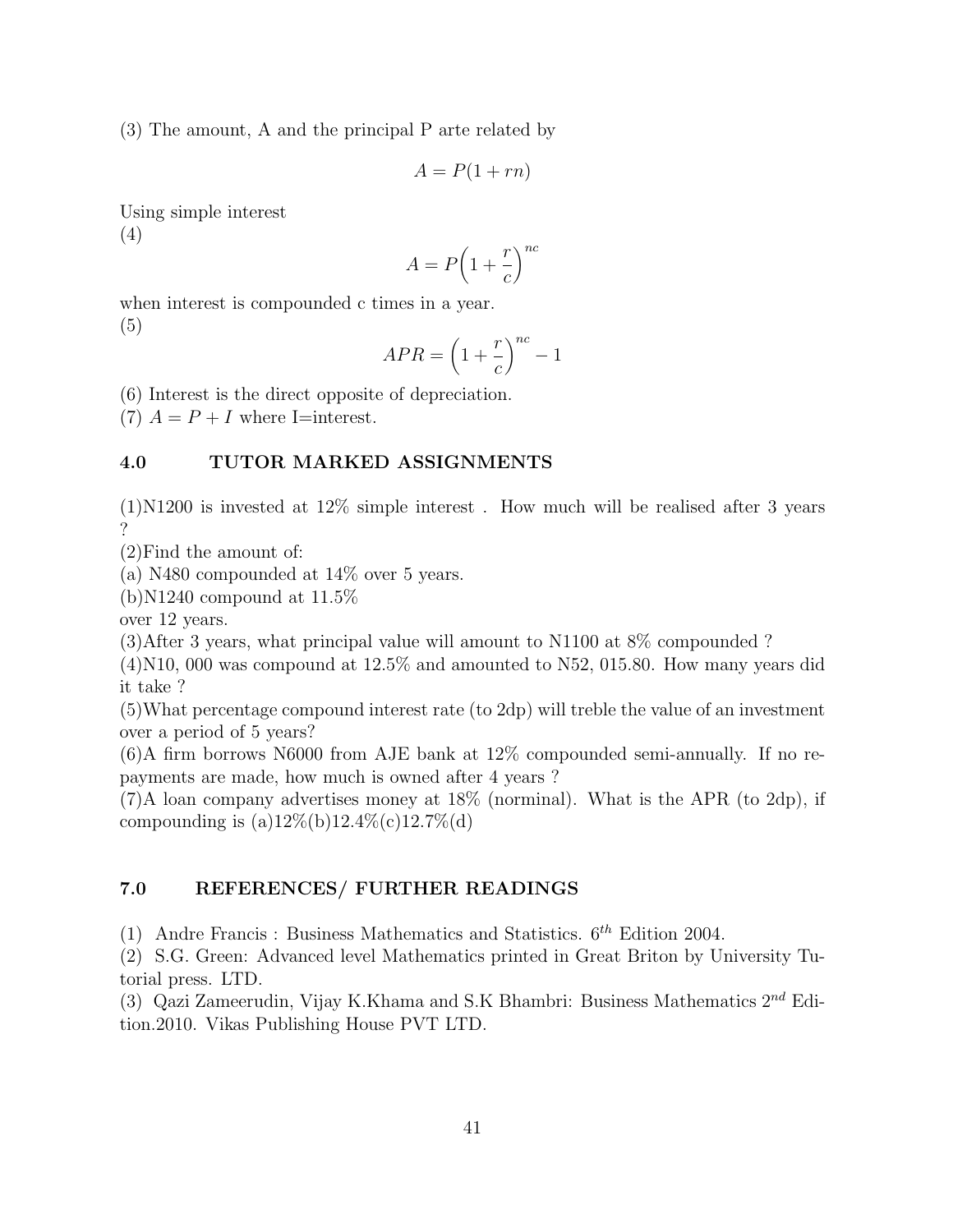# MODULE 2

Unit : Annuity

# CONTENTS

- 1.0 Introduction
- 2.0 Objectives
- 3.0 Main Content
- 3.1 General Series
	- 3.1 Present Value (PV)
	- 3.2 Use of Dicounting Table
	- 3.3 Annuities
	- 3.4 Sum of Present Values (Net Present Value) (NPV)
	- 3.5 Present Value of an Interest-Bearing Debt
	- 3.6 Amortization Annuity.
	- 3.7 Sinking Fund
	- 3.8 Sinking Fund Method of Depreciation.
	- 3.9 Self Assessment Exercise
- 4.0 Conclusion
- 5.0 Summary
- 6.0 Tutor Marked Assignment
- 7.0 References/Further Readings

# 1.0 INTRODUCTION

This section describes various techniques associated with fixed payments (or receipts) over time, otherwise known as annities. The invested value, Present Value (PV) and the sum of present values of a series of annuities, known as net Present Value (NPV) are treated together with the Amortisation and Sinking fund methods of debt repayment. We also treated how annuities can be used to depreciate an asset.

# 2.0 SUBJECTIVES

At the end of this unit, you should be able to:

- \* give the formula of present Value (PV) of a futher amount of money.
- \* use the discounting table.
- \* define and recognise annuities.
- \* calculate the present Value (PV).
- \* work problems on Amortisation.
- \* work problems on sinking fund.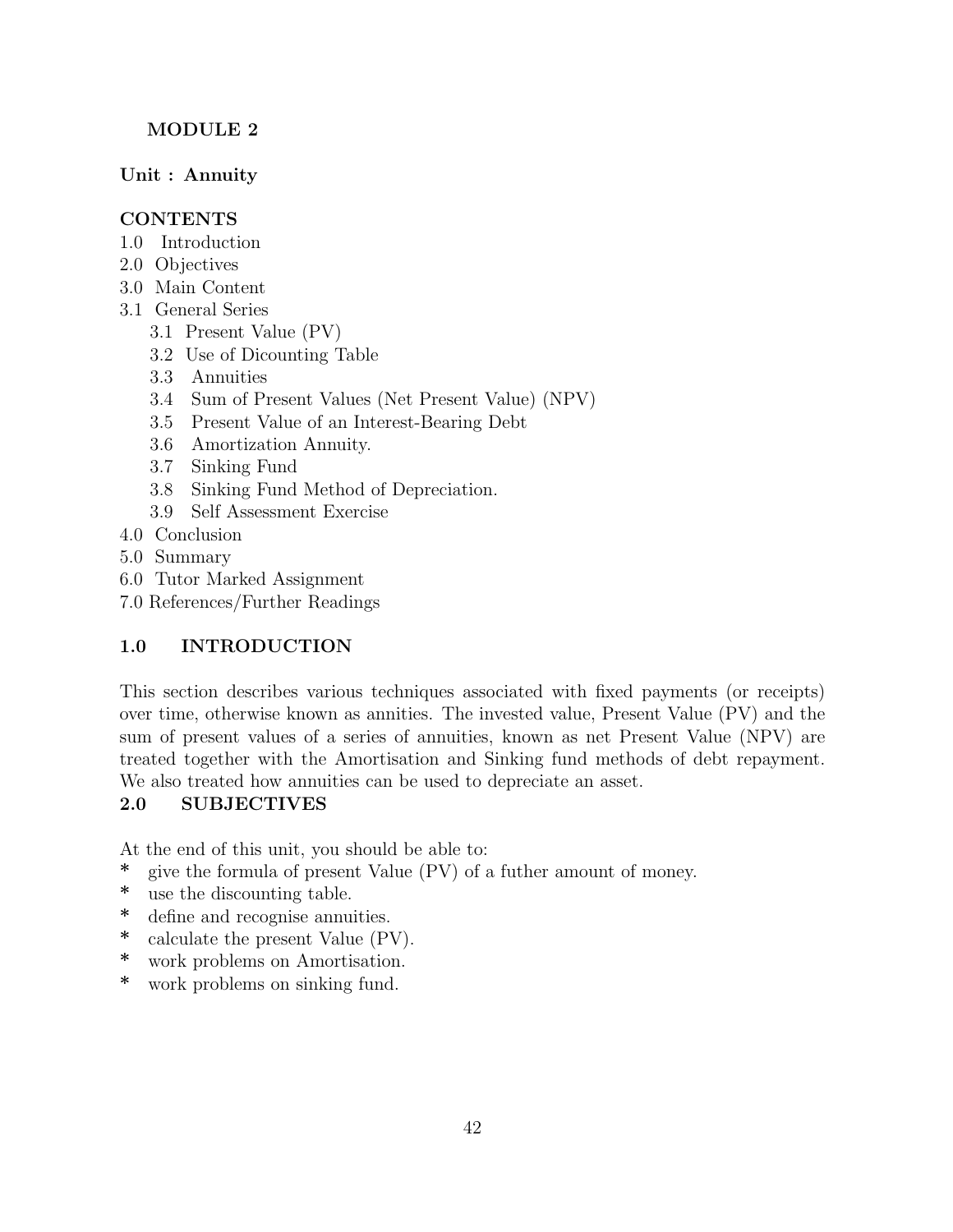## 3.0 MAIN CONTENTS

## 3.1 Present Value (PV)

Let us atart with a formular we had before.

Let P be invested at  $r\%$  compound interest for n years. The accrued amount A is given by

$$
A = P(1+r)^n \tag{3.1.1}
$$

which is rewriten as

$$
P = \frac{A}{(1+r)^n} \tag{3.1.2}
$$

P is called the present value (PV) of A.

The idea is if N100 is invested for 2years at 10% compound interest. The amount A is

$$
a = 100\left(1 + \frac{10}{100}\right)^2 = N121
$$

Then N100 is called the present value of N121 after 2years at the investment rate of 10%. The above demonstrates the concept of the present value of a future sum. The investment rate, used in this context, is called the discount rate.

## 3.2 Use of Discounting Tables

We have intentionally avoided the use of a particular mathematical equipment for the quick evaluation or simplification of calculations. We introduce the use of discounting table here to ease your calculation. You have to purchase a discounting table now. In  $(3.1.2)$ , the factor

$$
\frac{1}{(1+r)^n} \tag{3.2.1}
$$

is the present value factor or discount factor. There is a range of values of n and r. You have to learn how to use the table. The main column has the n values while the row has the r values.

#### Example : To evaluate

$$
\frac{1}{(1+\frac{14}{100})^4}
$$

look at the column for  $n=4$  and then go along the row to  $r=14$ , the intersection gives the value 0.5921.

$$
P = \frac{1}{(1+14)^4} = 0.5921
$$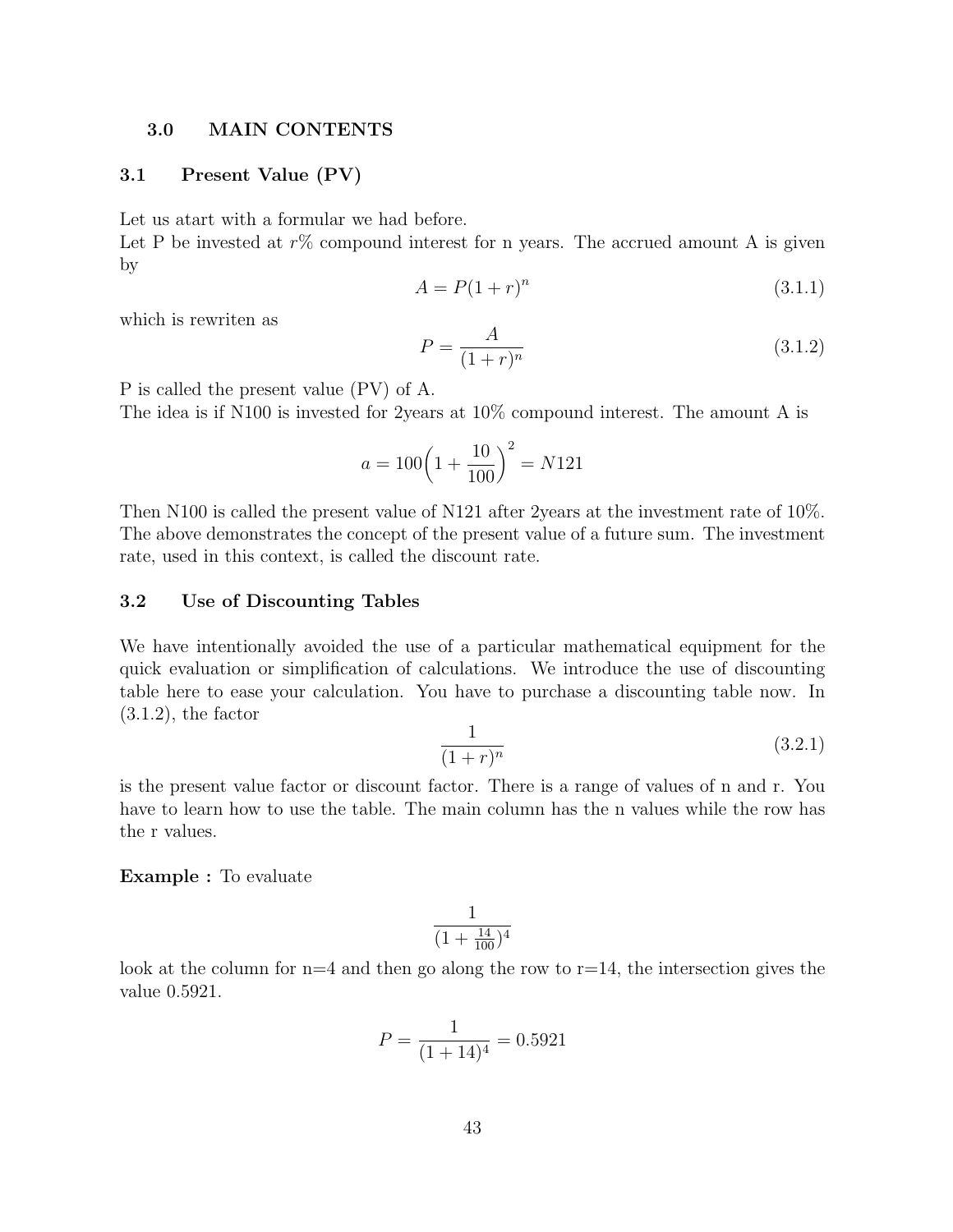Then the PV of N100 in 4 years at 14% is

$$
P = \frac{100}{(1.14)^4} = 100 \times \frac{1}{(1.14)^4}
$$

$$
= 100 \times 0.5921 = N59.21
$$

## Example :

Use the discounting table to determine the PV of N1, 500 in 6 years time at a discount rate of 19% .

## Solution:

On the table, for  $n=6$  and  $r=19\%$ , the value is 0.3521. So

$$
PV = \frac{1,500}{(1 + \frac{19}{100})^6} = 1,500 \times (0.3521)
$$

$$
= N528.15
$$

# 3.3 Annuity

We shall now consider certain sseries of equal payments or receipts at equal intervals. This is not new to us we had considered the sum of such a sequence in unit 4.

# 3.3.1 Definition:

An annuity is a sequence of fixed equal payments (or receipts) made over uniform time intervals.

Common examples of annuities are

- \* weekly wages or monthly salaries.
- \* insurance premiums.
- \* house purchase morgage payment (see morgage Bank policy).
- \* hire purchase payments.

## Remark:

Annuity are use in all areas of business and commerce as: \* loans are normally repaid with an annuity.

 $\hspace{0.1mm}^*$  investment funds are setup to meet fixed further commitment .

(e.g asset replacement) by the payment of annuity.

# 3.3.2 Types of Annuity

# (a) Annuity may be paid:

- (i) at the end of payment intervals (an ordinary annuity) or
- (ii) at the begining of payment intervals (a due annuity).
- (b) The term of an annuity may:
- (i) begin and end on fixed dates (a certain annuity)

(ii)depend on some event that cannot be fixed (a contingent annuity).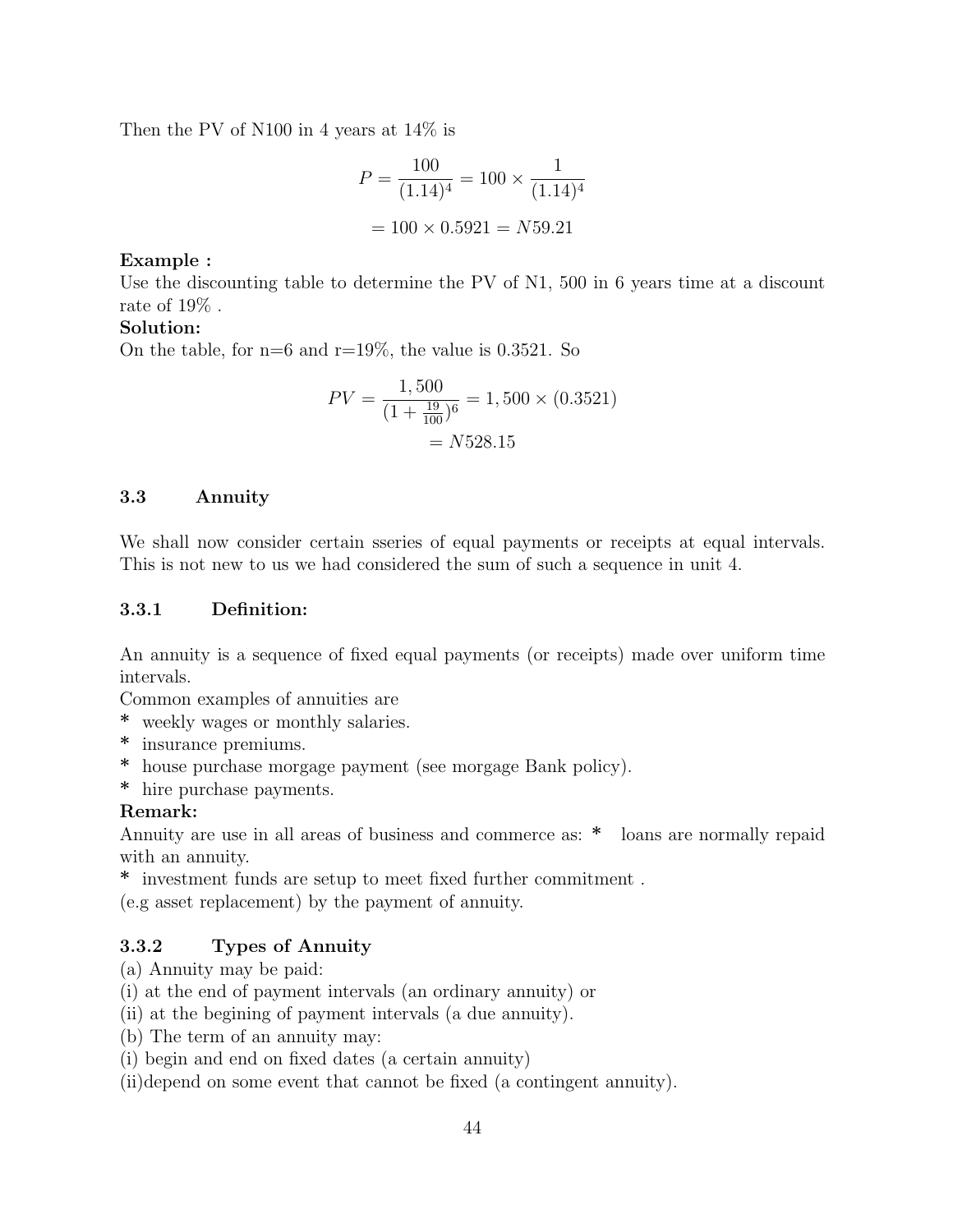(c) a perpertual annuity is one that carries on indefinitely.

# 3.3.3 Some Aspects and Examples of annuities

(a) The most common form of an annuity is certain and ordinary. That is, the annuity will be paid at the end of the payment interval ( or "in arrears") and will begin and end on fixed dates. For example, some domestic hire purchase contracts will involve the payment of an intial deposit and then equal payments, payable at the end of each month, up to a fixed date.

Persoal loans from banks or finance houses are paid off in a similar manner, but certainly without the intial deposite.

(b) Annuities that are being invested however are often due, that is, paid "in advance

of the interval. For example a saving scheme, paid as an annuity (with a bank , building society or insurance company) will not be deemed to have started untill the first payment has been made.

(c) Standaerd persion or superannuiation schemes can be thought of as two stages annuities. the first stage involves a due, certain annuitu ( i.e regular payment into the fund up to retirement age), the second stage being the receipt of a contingent annuity ( i.e regular receipts untill death ).

## Example :

Determine the value of an annuity of three annual payments of N12,000 invested in a fund that pays 12%.

Solution :

The value of the first payment is

 $12,000(1.12)^{3}$ 

The value of the second payment is

$$
12,000\,(1.12)^2 \qquad and
$$

The value of the third payment is

$$
12,000(1.12)
$$

The total value of the invested monthly is

$$
A = 12,000 (1.12)3 + 12,000 (1.12)2 + 12,000 (1.12)
$$
  

$$
12,000(1.12) [1 + (1.12) + (1.12)2]
$$

This is a G.P with sum

$$
12,000(1.12)\left[\frac{(1.12)^3 - 1}{0.12}\right] = N45,351.60
$$

The accrued amount is N45, 351.60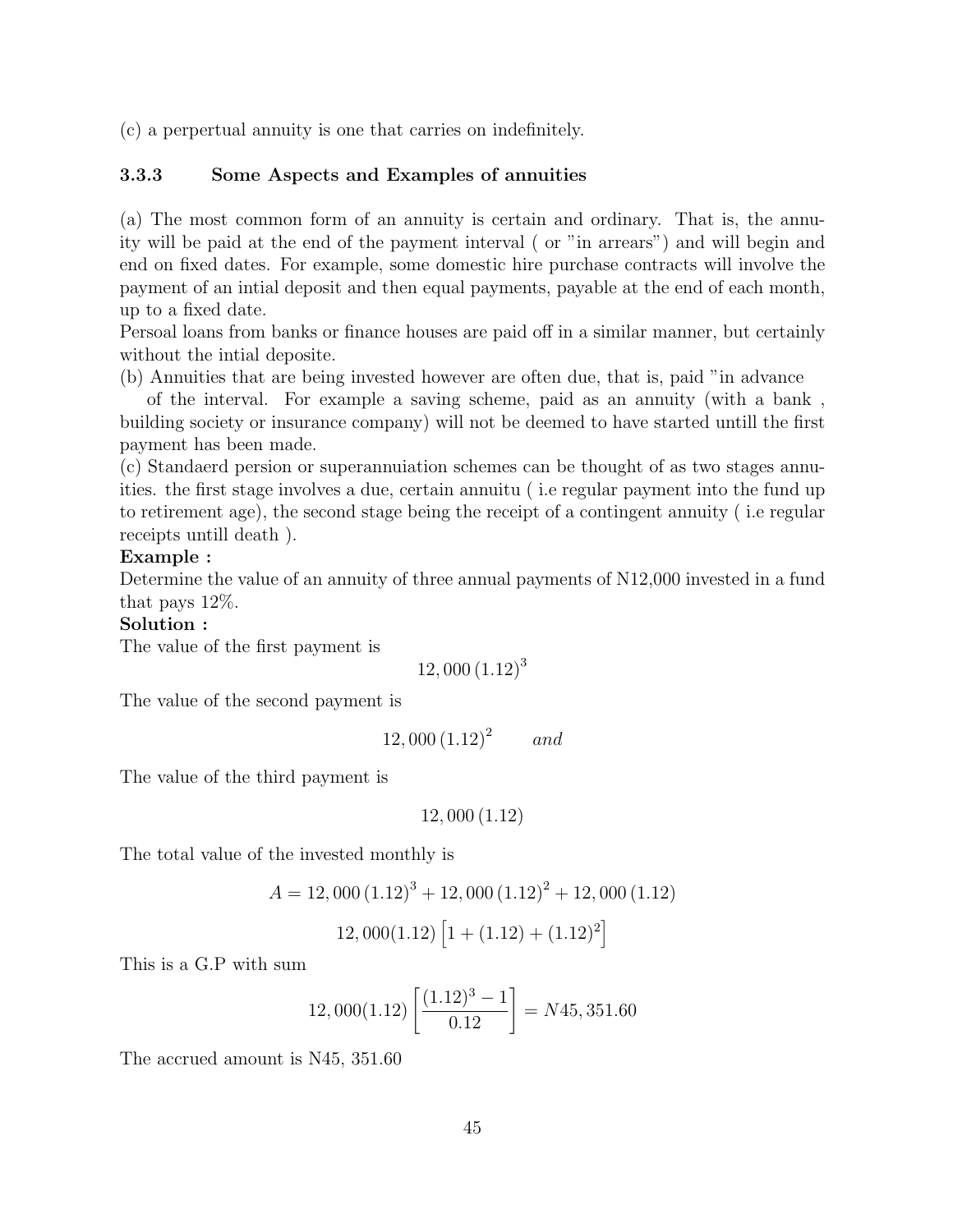#### Example :

Determine accrued amount of 12 monthly payments of N100 into a building society account which pays a fixed norminal rate of 10.75% compounded monthly.

Solution : (You have worked a similar problem before).

The accreued amounts of the monthly payments is

$$
A = 100 \left( 1 + \frac{0.1075}{12} \right)^{12} + 100 \left( 1 + \frac{0.1075}{12} \right)^{11} + \dots + 100 \left( 1 + \frac{0.1075}{12} \right)
$$
  

$$
A = 100 (1.00896)^{12} + 100 (1.00896)^{11} + \dots + 100 (1.00896)
$$
  

$$
= 100 (1.00896) \left[ 1 + (1.00896) + (1.00896)^2 + \dots + (1.00896)^{11} \right]
$$

This is a G.P with sum

$$
= 100(1.00896) \left[ \frac{(1.00896)^{12} - 1}{0.0896} \right] = 100(12.7223) = N1272.23
$$

So the total accrued amounti N1272.23 3.4 Sum of Present Values

We consider the sum of PVs. Suppose A is the annual payment with present value P at r% discounting rate.

Denote  $\left(1+\frac{r}{100}\right)$  by R. After n years, the sum of the present values is

$$
P = \frac{A}{R} + \frac{A}{R^2} + \frac{A}{R^3} + \dots + \frac{A}{R^n}
$$
(3.4.1)  

$$
= \frac{A}{R} \left( 1 + \frac{1}{R} + \frac{1}{R^2} + \dots + \frac{1}{R^{n-1}} \right)
$$

This is a G.P with common ratio  $\frac{1}{R}$ . Thus

$$
P = \frac{A}{R} \Big[ 1 - \left(\frac{1}{R}\right)^n \Big] 1 - \frac{1}{R} = \frac{A}{R} \frac{\Big[ 1 - \frac{1}{R^n} \Big]}{\frac{R-1}{R}}
$$
  
=  $\frac{A}{R-1} = \Big[ 1 - \frac{1}{R^n} \Big]$  (3.4.2)  
=  $\frac{A}{(r+1)-1} = \Big[ 1 - \frac{1}{(r+1)^n} \Big]$   
 $\frac{A}{r} = \Big[ 1 - \frac{1}{(r+1)^n} \Big]$  (3.4.3)

(3.4.3) is called the Net present Value (NPV) of annuity A over n years and subject to a discounting rate of r%.

Definition :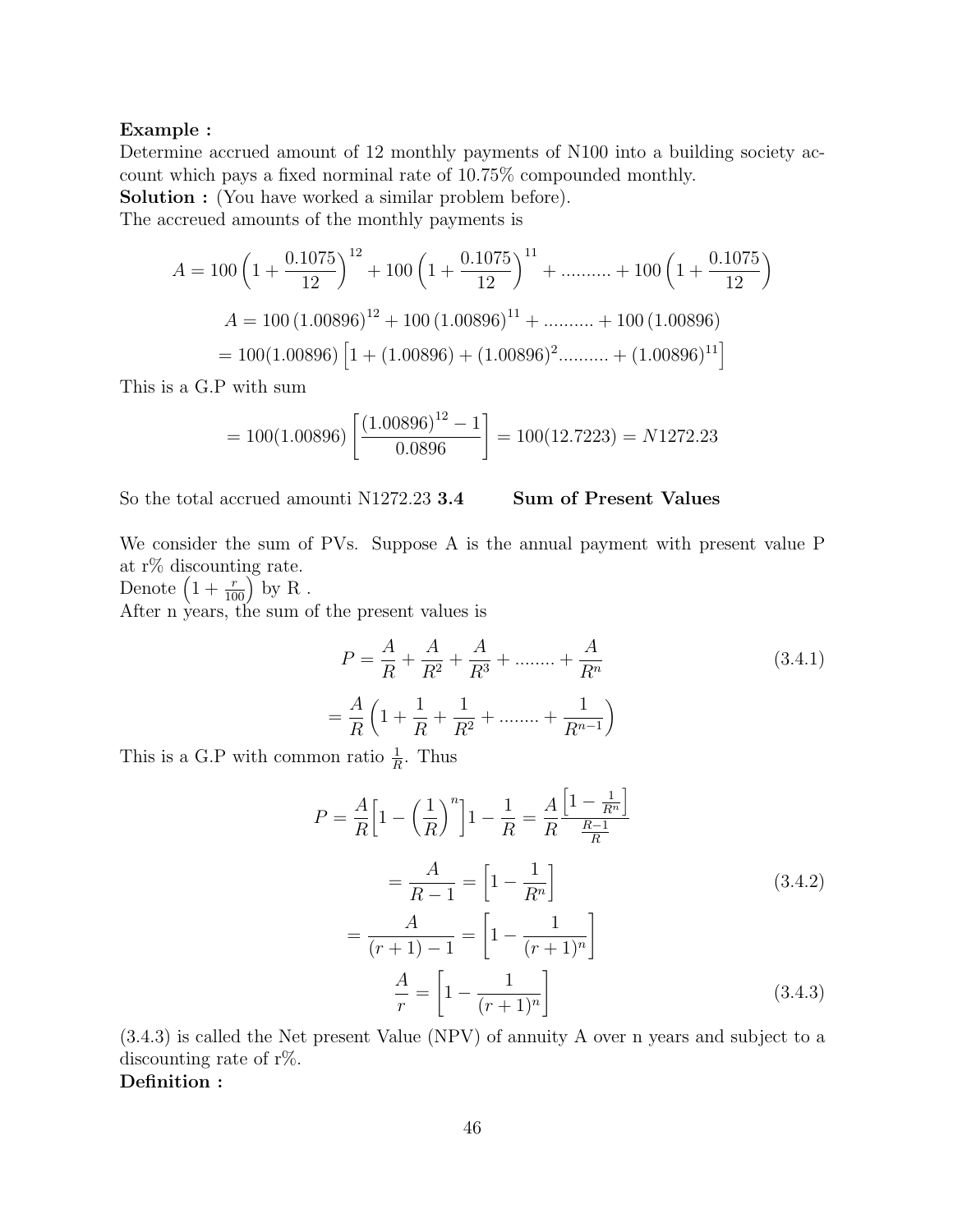An annuity which is payment forever is called perpetuity.

In this case, you will consider the number of years to be very large i.e you consider n to tend to infinity. Denoted infinity by the symbol  $\infty$  and write  $n \to \infty$ .

From (3.4), the PV of an annuity A is given as

$$
PV = \frac{A}{r} = \left[1 - \frac{1}{(r+1)^n}\right]
$$
\n(3.9.1)

When  $n \to \infty$ ,  $\frac{1}{(r+1)^n} \to 0$  So (3.9.1) becomes

$$
PV = \frac{A}{r}
$$

which is then the total present Value of A to infinity.

## Remark :

For conciseness, you have  $r = \frac{r}{100}$  in (3.4.3)

#### Example :

Determine the NPV of an annuity N125 payable at the end of each of fiveyears and subject to a discount rate of 8%.

**Solution :** Here  $r=8\%$ , so let

$$
R = \left(1 + \frac{r}{100}\right) = 1.08
$$

Since  $A=125$ , using  $(3.4.1)$ 

$$
NPV = \frac{A}{R-1} \left[ 1 - \frac{1}{R^n} \right]
$$

$$
= \frac{125}{0.08} \left[ 1 - \frac{1}{(1.08)^5} \right]
$$

$$
= 125(3.9926) = N499.08
$$

#### Example :

The tenants of a rented house have their rent fixed at N1650 per year in advance with immediate effect. They plan to stay in the property for 15 years. Find the total value of the payment (in today's terms). If the average discount rate is estimated at 10%. Hint: Notice that this is a due anniuty.

## Solution :

The NPV of the rents is

$$
1650 + \frac{1650}{(1.10)} + \frac{1650}{(1.10)^2} + \dots + \frac{1650}{(1.10)^{14}}
$$

$$
= 1650 \left[ 1 + \frac{1}{(1.10)} + \frac{1}{(1.10)^2} + \dots + \frac{1}{(1.10)^{14}} \right]
$$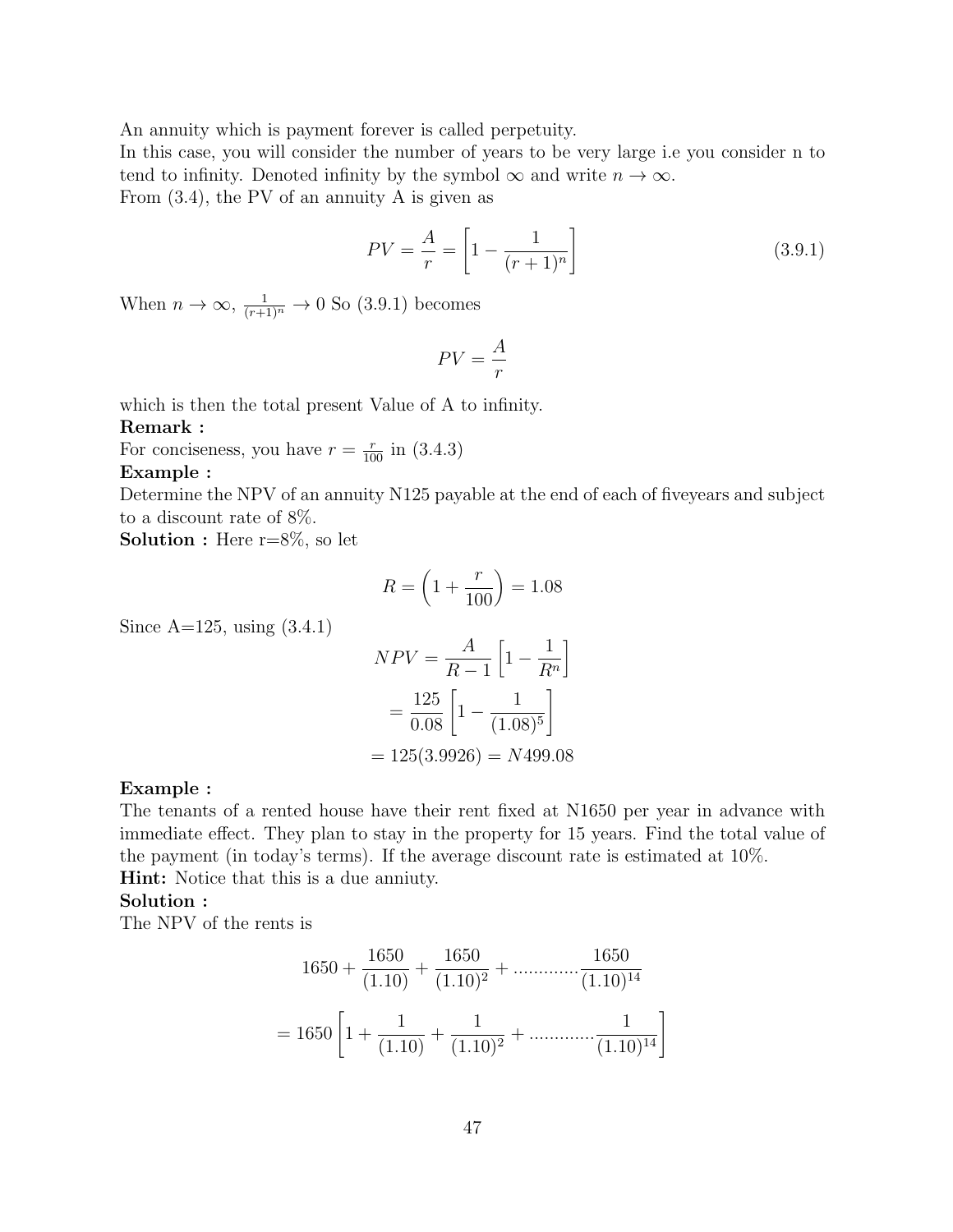This is a G.P with common ratio  $\frac{1}{1.10}$ . So

$$
NPV = 1650 \frac{\left[1 - \frac{1}{(1.10)^{15}}\right]}{1 - \frac{1}{1.10}}
$$

$$
1650 \left[1 - \frac{1}{(1.10)^{15}} 0.10\right] \times 1.10
$$

$$
\frac{1650(1.10)}{0.10} \left[1 - \frac{1}{(1.10)^{15}}\right] = 1650(8.3671) = N13805.72
$$

So the total present value of the payment is N13, 805.72.

Let us consider a debt paying problem where the value of the initial payment is differenct from the value of the instalmental payment.

#### Example :

A department store advertises goods at N700 deposiote and three further equal annual payment of N500. If the discount rate is 7.5%, calculate the present value of the value of the goods.

## Solution :

There are four payment to consider, but the first (N700) is payable now and thus its present value is the same as its face value . The other three payments of N500 have to be discounted over 1, 2 and 3 years respectively, using discount rate 7.5%. Using the formular in (3.4.1)

$$
PV = 700 + \frac{500}{\left(1 + \frac{7.5}{100}\right)} + \frac{500}{\left(1 + \frac{7.5}{100}\right)^2} + \frac{500}{\left(1 + \frac{7.5}{100}\right)^3}
$$

$$
= 700 + \frac{500}{(1.075)} + \frac{500}{(1.075)^2} + \frac{500}{(1.075)^3}
$$

$$
= 700 + 500(0.9302) + 500(0.8653) + 500(0.8050)
$$

$$
= 700 + 500\left[(0.9302) + (0.8653) + (0.8050)\right]
$$

$$
700 + 500(2.6005) = N2,000.25
$$

Thus, the present value isN2, 00.25. i.e N2, 000.25 could be considered as the present cash price of the goods.

## 3.5 Present Value of an Interest-Bearing Debt

Everybody is in business in order to make some profit. Giving loan to people is a form of business. So when an amount of money is borrowed. It will attracted interest at an appropriate borrowing rate. If no intermadiate payment are made, at the end of a period, the debt plus interest must be repaid as a lump sum. The PV of such amount is often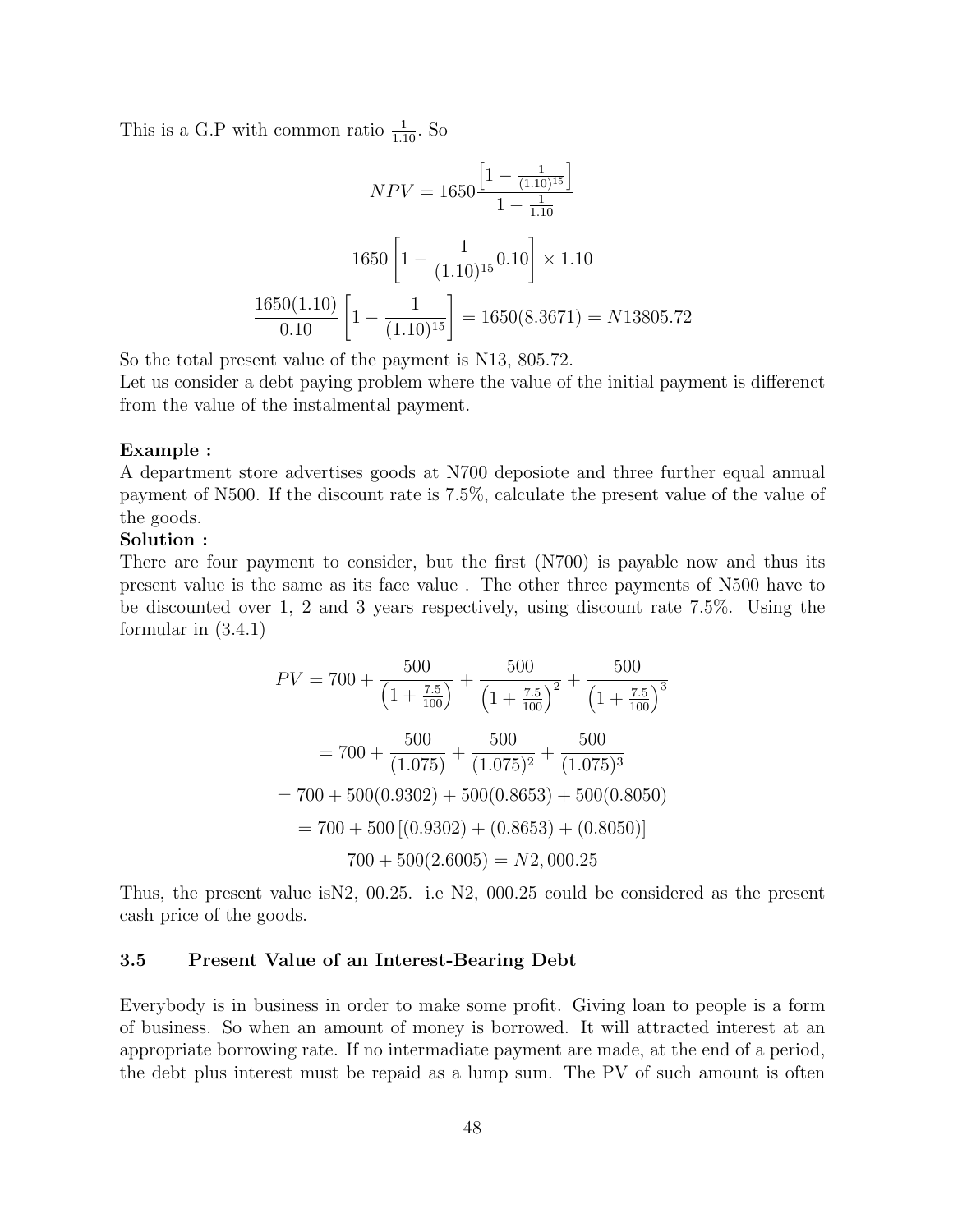required.

Let P be the amount borrowed at  $r\%$  compounded for n years. The debt will amount to  $P(1+r)^n$ . If the investment (discounted) rate is R%, the debt will have to be discounted at this rate back over the n years.

Thus the present value of the debt is

$$
PV = P \frac{(1+r)^n}{(1+R)^n}
$$
\n(3.5.1)

Note that, since the borrowing rate will always be greater than the investment (discount) rate,  $r > R$ , hence

$$
\frac{(1+r)^n}{(1+R)^n} > 1 \Rightarrow PV > P
$$

#### Example :

Find the PV of a debt of N2, 500 taken out over 4 years (with no intermediate repayment) where the borrowing rate is  $12\%$  and the worth of money (discount rate) is  $9.5\%$  Solution :

The value of the debt in 4 years is

$$
2,500\left(1+\frac{12}{100}\right)^4 = 3933.80
$$

The present value of N3933.80 is

$$
PV = \frac{3933.80}{\left(1 + \frac{9.5}{100}\right)} = \frac{3933.80}{(1.095)^4}
$$

$$
N2736.25
$$

In otherwords, the original debt of N2,500 will cost N2736.25 (in today's money terms ) to repay.

Thus, it can be considered that the real cost of the debt is  $N(2736.25-2, 500)=N236.25$ (in today's money terms ).

## 3.6 Amortasation Annuity

In the last example, you considered the PV of a debt in which there are no intermediate repayment. Most debt repayments do not follow this procedure.

If an amount of money is borrowed over a period of time, one way of repaying the debt is by paying an amortisation anniuty. This consists of a regular annuity (ordinary and certain ) in which each payment accounts for both repayment of capital and interest. The debt is said to be amortised if this method is used.

Many of the loan issued by banks and building societies for house purchase are of this type where it is known as a repayment mortgage.

Consider a borrowed amount P subject to interest at  $r\%$ . The problem is to determine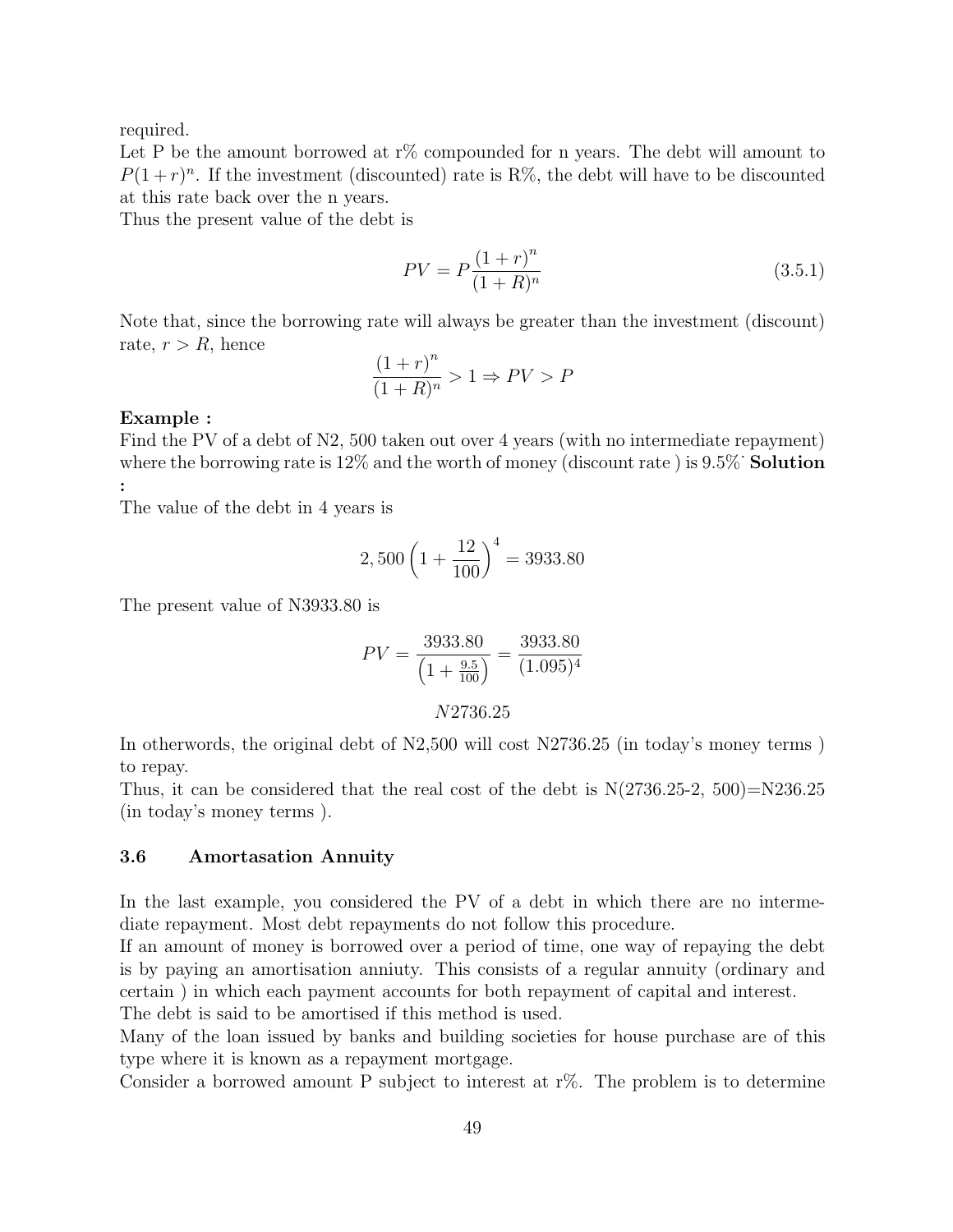the annuity payment, A, which will amortise the debt in exactly n years.

In this csae, you allow P to be the Present Value of the series of repayment A over n years. Thus

$$
P = \frac{A}{(1+r)} + \frac{A}{(1+r)^2} + \frac{A}{(1+r)^3} + \dots + \frac{A}{(1+r)^n}
$$

$$
= \frac{A}{r} \left[ 1 - \frac{1}{(1+r)^n} \right]
$$

Thus, the annual repayment Ais given by

$$
A = \frac{Pr}{\left[1 - \frac{1}{(1+r)^n}\right]}
$$
\n(3.6.1)

## Example:

ABC company negotiates a loan of N200, 000 over 15 years at 10.5% p.a. Calculate the annual payment necessary to amortise the debt.

**Solution:** Here  $p=200$ , 000 and  $R=10.5\%$ . Let A be the amortisation annuity, then

$$
A = \frac{200,000 \times 0.105}{\left[1 - \frac{1}{(1.105)^{15}}\right]} = N27,050
$$

Thus the annual payment necessary to amorsatise the debt is N27, 050.

## Definition :

The dfference between amount of installment and interes is called Amortisation.

# 3.7 Sinking Fund

## Definition :

A sinking fund is the money accumulated at compound interest by setting aside a fixed amount at regular intervals. That is sinking fund is an annuity interest in order to meet a known commitment at some future date.

## Remark :

Sinking funds are commnly used for the following purposes:

(a) repayment of debts.

(b) to provide funds to purchase a new asset when the existing one is fully depreciated. Example : (Debt repayment using a sinking fund)

Suppose a debt P incurred over n years subject to a given borrowing rate  $R\%$ . A sinking fund must be set up to mature to the outstanding amount of the debt.

The value of the debt is  $P(1 + R)^n$ . Set up an annuity A at investment rate r%, then

$$
P(1+R)^n = A(1+r)^{n-1} + A(1+r)^{n-2}A(1+r)^{n-3} + \dots + A(1+r)^2 + A(1+r) + A
$$
  
=  $A\left[1 + (1+r) + \dots + A(1+r)^{n-1}\right]$   
=  $A\frac{[(1+r)^n - 1]}{(1+r) - 1} = \frac{A}{r}[(1+r)^n - 1]$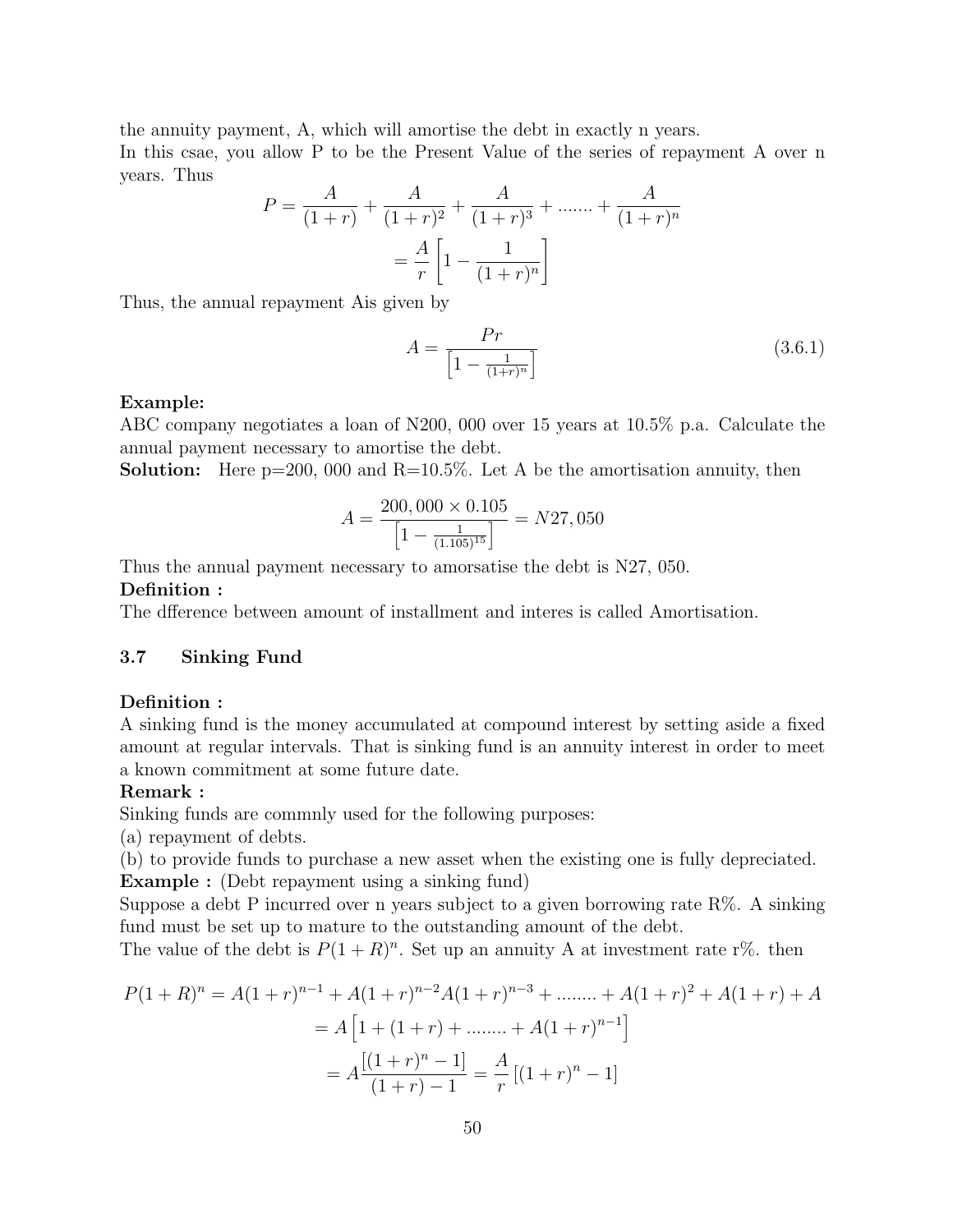$$
\Rightarrow A = \frac{P(1+R)^n r}{[(1+r)^n - 1]}
$$

Example :

The sum of N25, 000 is borrowed over 3 years at  $12\%$  compounded. Determine the regular fixed amount paid into a sinking fund to pay the sum, at investment rate of 9.5%.

Solution :

The value of te debt in 3 years is

$$
25,000\left(1+\frac{12}{100}\right)^3 = 35123.20
$$

If payment into the sinking fund are in arrears with an annuity A, then

$$
35123 = A(1.093)^2 + A(1.093) + A
$$

$$
= A [(1.095)^2 + (1.095) + 1]
$$

$$
= A [3.2940]
$$

$$
\Rightarrow \frac{35123.20}{3.2940} = 10662.78
$$

That is, the annuity payment into the sinking fund is N10, 662.78 (which will produce, at 9.5%, N35, 123.20 at the end of 3 years).

Example :

ABC company borrows N46, 000 which is compounded at 15% to finance a new production line. The debt will be discharged at the annual payment into a sinking fund which pays 11.25%. Calculate the annual payment into the fund , assuming that the first payment into the fund is made at the end of the first year.

Solution:

The payments into the the fund in this case form an ordinary annuity, at the end of 5% years, the debt amount to

$$
46,000\left(1+\frac{15}{100}\right)^5 = 46,000(1.15)^5 = 92522.43
$$

The payment into the fund will mature to (with annuity A)

$$
A(1.1125)^4 + A(1.1125)^3 + A(1.1125)^2 + A(1.1125) + A
$$
  

$$
A[1.53179 + 1.37689 + 1.23766 + 1.1125 + 1 + 1] = A(6.25884)
$$
  

$$
\Rightarrow 92522.43 = A(6.25884)
$$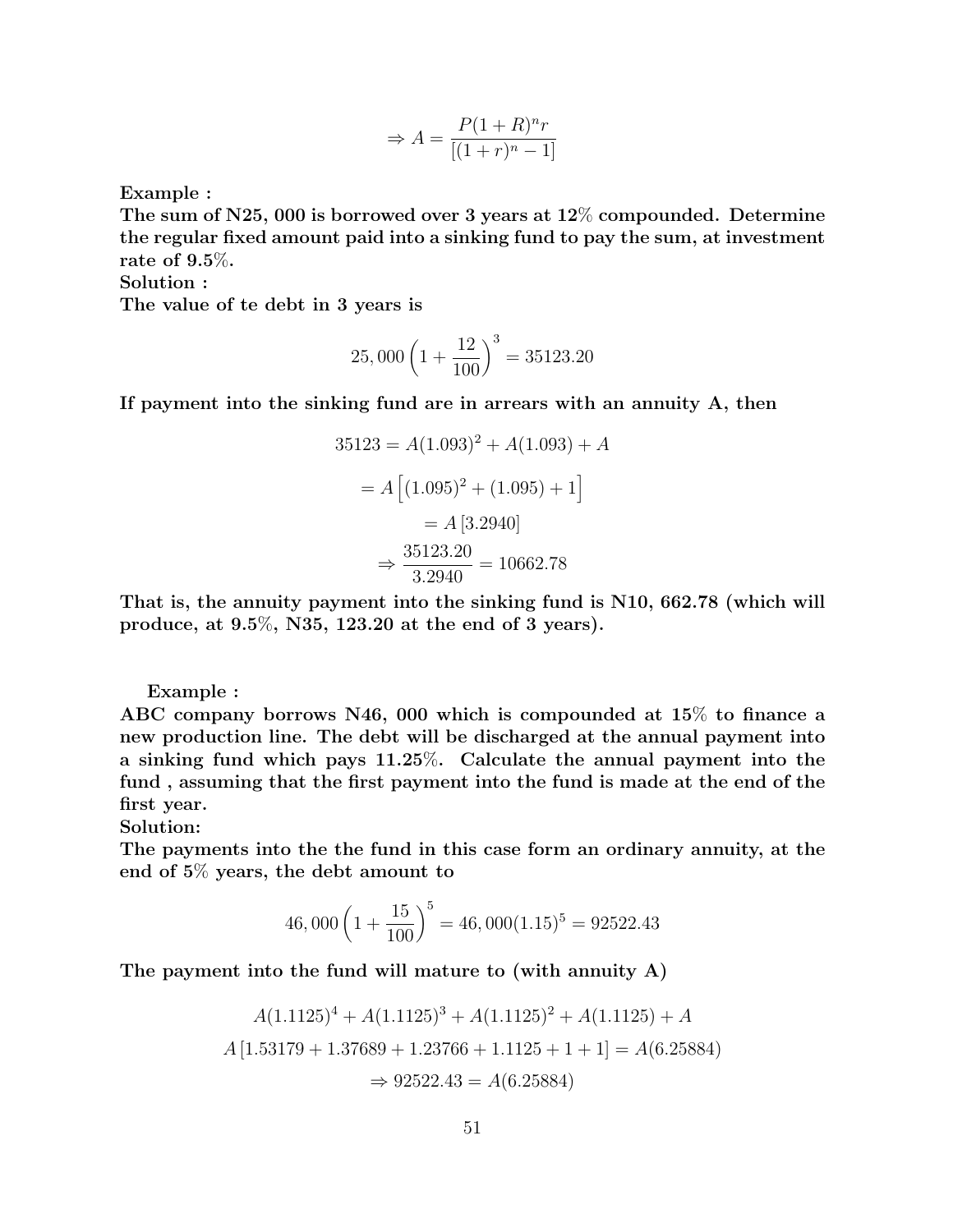$$
\Rightarrow \frac{92522.43}{6.25884} = N14782.68
$$

# 3.8 Sinking Fund Method of Depreciation

You will recall that we had treated two forms of depreciation methods : straight line and reducing balance method. Now

(a) one reason for depreciating an asset is to take proper account of its replacement. Thus one can consider the periodic book payments in respect of depreciation, the depreciation charge, as forming a pool that, at the end of the assets useful life, will fund a replacement or alternative.

(b) The sinking fund method of depreciation consider the depreciation charge payment as being available for investment into a fund (a depreciation fund, paying a market rate of interest) which will mature to some predetermine value. The book value of the respective assets at the end of any year can be determined by subtracting the curent amount in fund from the origional book value of the asset.

Example :

A mechane value at N12, 500, wth a 6 years life is estimated to have a scrap value of N450. If the depreciation fund earns 8% : You are required to use the sinking fund method based on an ordinary annuity to fund the annual deposit into the fund (Depreciation charge).

Example :

The difference between the original value=12,  $500=450=12$ ,  $050$ which must be the value of the depreciation fund after 6 years, interest paid at 8%.

Let the annuity=A. Then

$$
12,050 = A \left[ 1 + 1.08 + (1.08)^2 + (1.08)^3 + (1.08)^4 + (1.08)^5 \right]
$$

$$
= A \frac{[(1.08)^6 - 1]}{(1.08) - 1} = A(7.36)
$$

$$
\Rightarrow A = \frac{12050}{7.36} = 164.60
$$

Thus the annuity depreciation large is N1642.60

## 3.9 Student Self Assessment Exercise

(1) Sanya, the son of chief Ajetunmobi is just 5 years old. In order to provide a sum of N50, 000 when sanya is 21 years, Chief Ajetunmobi has decided to invest a fixed sum of money every year begining immmediately and the last payment will be when sanya is 21 years . Find the fixed sum of money assuming investment rate is 8%.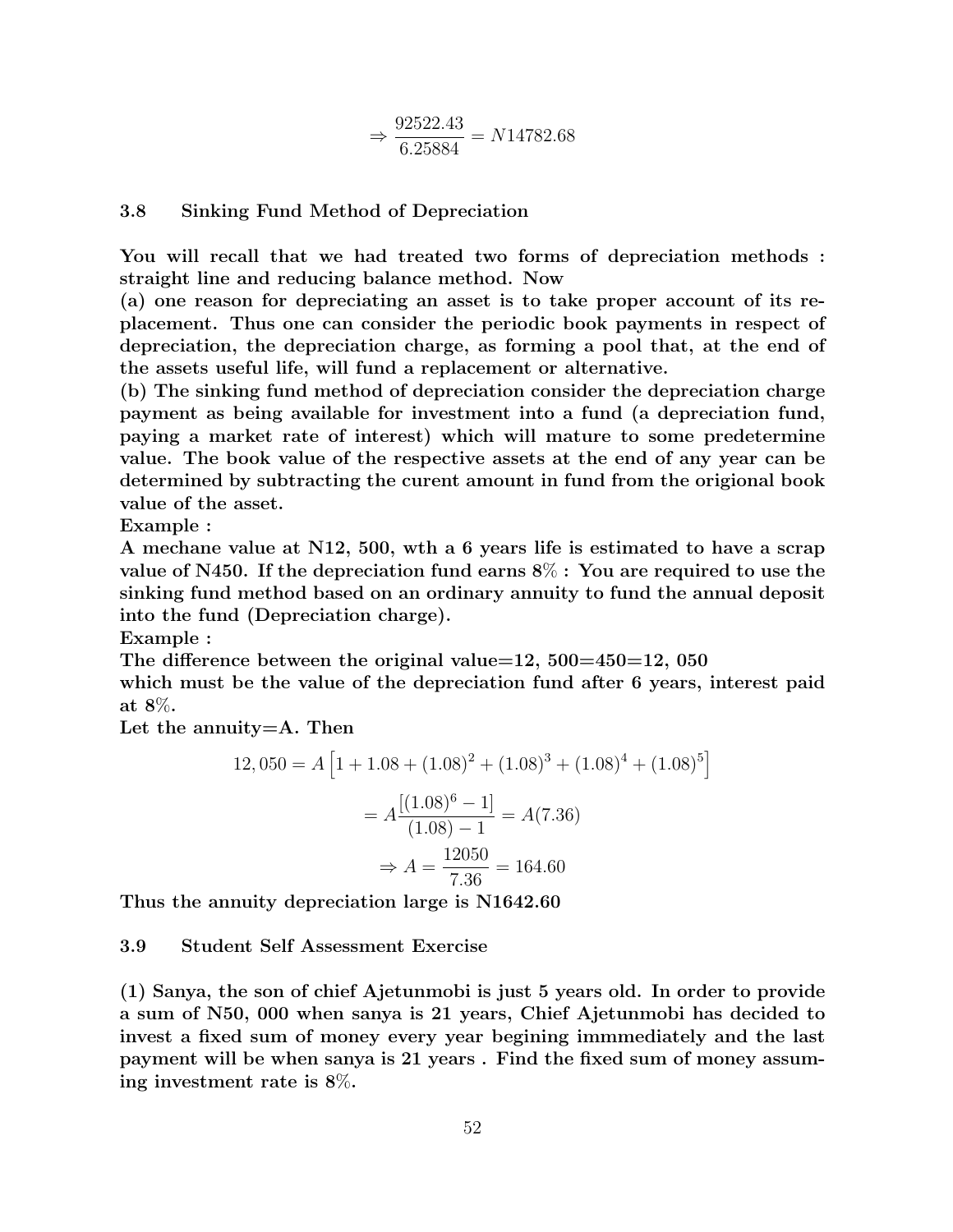$(2)$  Find the interest on N1,000 for 10 years at 4\%, interest being paid quarterly.

(3) A man borrrows N1, 000 and repays the loan by yearly instalment of N100, the first instalment being paid one year afyter the loa. After how many years, will he be out of debt, interest being reckoned through at  $4\%$ .

(4) a man borrows N20, 00 and agrees to pay the borrowed amount in 10 equal annual instalment at the rate of  $6\%$ . Find the amount of each instalments, the first being paid one years after the money was borrowed.

Hint : You nmust work through the above problems before looking at the prefered

Solution :

(1) Let the fixed sum of money  $=$  Ny.

The money will be paid for  $(21-4)=17$  year. The sum of the value of the instalment is

$$
y(1.08)^{16} + y(1.08)^{15} + y(1.08)^{14} + \dots + y
$$

This sum must equal N50, 000. So

$$
50,000 = y \left[ (1.08)^{16} + (1.08)^{15} + (1.08)^{14} + \dots + 1 \right]
$$

This is now a G.P. So

$$
50,000 = \frac{y[(1.08)^{17} - 1]}{(0.08)}
$$

$$
\Rightarrow y = \frac{50,000 \times (0.08)}{(1.08)^{17} - 1} = \frac{50,000 \times (0.08)}{3.70 - 1}
$$

$$
\Rightarrow y = \frac{50,000 \times (0.08)}{2.70} = N1481
$$

So, the fixed sum of money is N1, 481.

(2) The amount, A is given by

$$
A = P(1+r)^n
$$

where  $\mathbf{r}{=}\frac{4\%}{4}=1\%$ 

$$
A = 1,000(1.01)^{40}
$$

since there are 40 quarters i 10 years,  $A=N1486$ Interest  $=A-P=1486-1$ , 000 $=N480.00$ 

(3) The sum of the present values of the instalment must equal to N1, 000, after n years, so,

$$
1,000 = \frac{100}{1.04} + \frac{100}{(1.04)^2} + \dots \dots \dots \frac{100}{(1.04)^n}
$$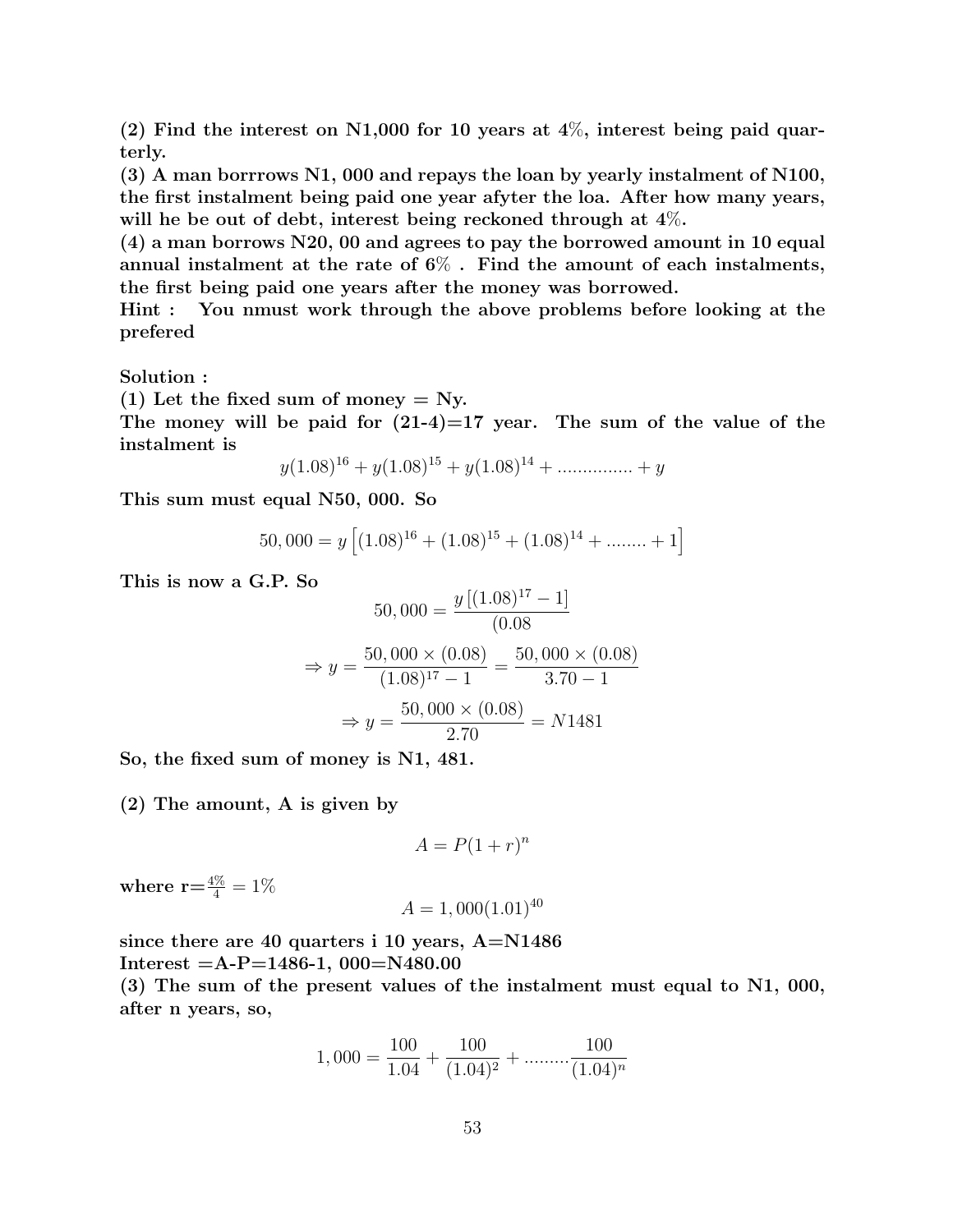$$
= \frac{100}{1.04} \left[ 1 + \frac{100}{(1.04)} + \dots \dots \dots \frac{100}{(1.04)^{n-1}} \right]
$$

which is now a G.P . Hence

$$
1,000 = \frac{100}{1.04} \frac{\left[1 - \frac{1}{1.04\right)^n}\right]}{1 - \frac{1}{(1.04)}}
$$
  

$$
1,000 = \frac{100}{1.04} \left[1 - \frac{1}{1.04\right)^n}
$$
  

$$
\Rightarrow \frac{1000 \times 0.04}{100} = 1 - \frac{1}{(1.04)^n}
$$
  

$$
\Rightarrow \frac{1}{(0.04)^n} = 0.6
$$
  

$$
\Rightarrow (0.04)^n = \frac{10}{6} = 1.667
$$
  

$$
\Rightarrow n \log 0.04 = \log 1.667
$$
  

$$
\Rightarrow n = \frac{\log 1.667}{\log 0.04}
$$
  

$$
\Rightarrow n = 13.05 \quad years
$$

Since n is integral

$$
\Rightarrow n = 14 \quad years
$$

 $(4)$  Let the amount of each instalment=y. The sum of the PV of each instalment must equal to 20, 000. So

$$
20,000 = \frac{y}{(1.06)} + \frac{y}{(1.06)^2} + \dots + \frac{y}{(1.06)^{10}}
$$

$$
= \frac{y}{(1.06)} \left[ 1 + \frac{1}{(1.06)^2} + \dots + \frac{1}{(1.06)^9} \right]
$$

This is again a G.P, so

$$
20,000 = \frac{y}{1.06} \times \frac{\left[1 - \frac{1}{(1.06)^{10}}\right]}{1 - \frac{1.06}{(0.06)^2}} = \frac{y}{1.06} \left[1 - \frac{1}{(1.06)^{10}}\right] \times 1 - \frac{1}{(1.06)^2}
$$

$$
\frac{y}{1.06} \left[1 - \frac{1}{(1.06)^{10}}\right]
$$

$$
\Rightarrow y \left[1 - (1,06)^{-10}\right] = 20,000 \times 0.06 = 1200
$$

$$
y = \frac{1200}{1 - (1.06)^{-10}} = \frac{1200}{1 - 0.5584}
$$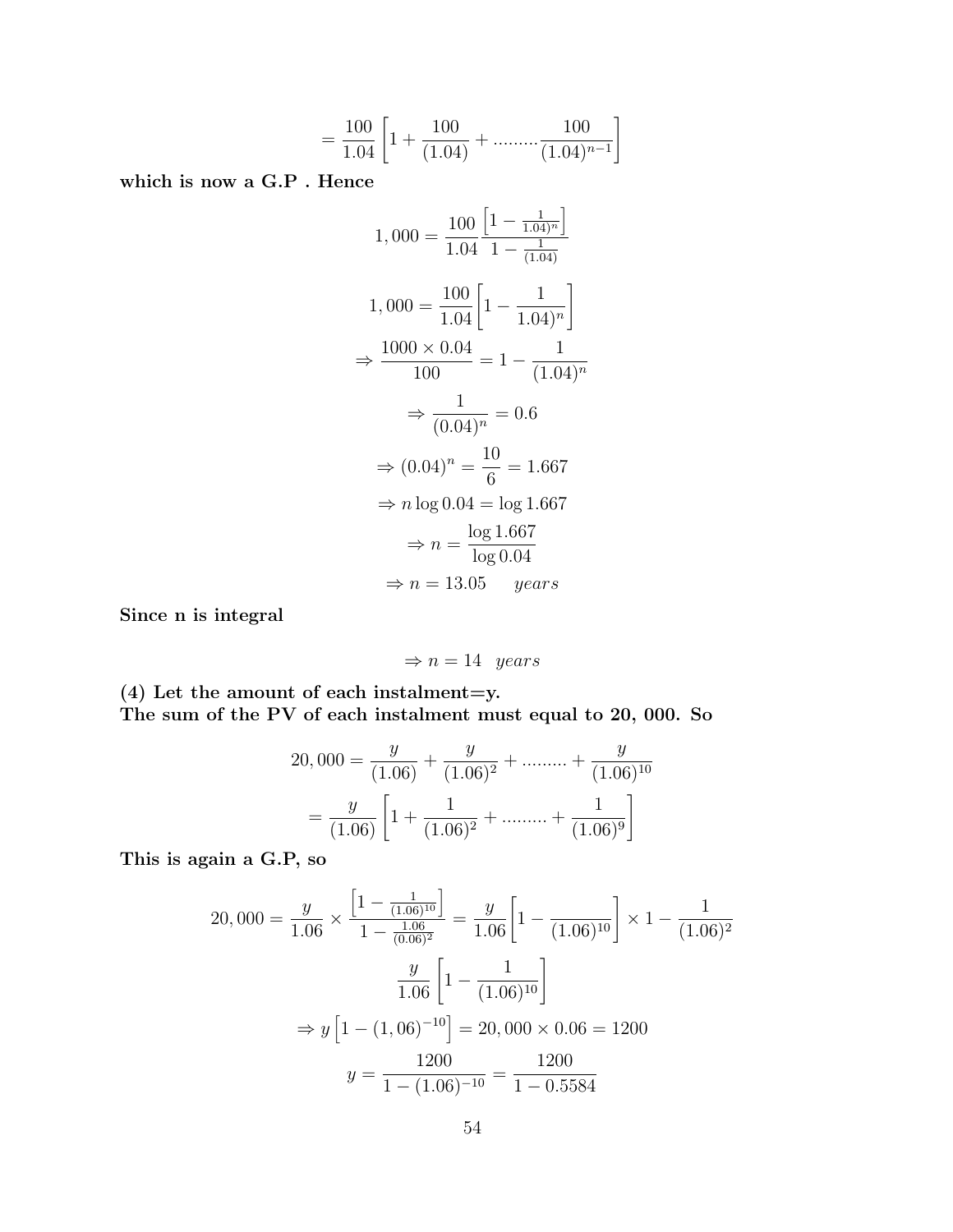$$
\frac{1200}{0.4416} = 2718.
$$

4.0 CONCLUSION :

You can now

\* define and give the formular for present Value (Pv) of a future amount of money.

- \* use the discounting table.
- \* calculate NPV.
- \* define annuities as a series of fixed amount of money.
- \* work problems on Amortisation.
- \* work problems on sinking fund.

More importantly, you have only used the formula for G.P.

## SUMMARY

Recall that

(1) Amount,

$$
A = P(1+r)^n
$$

(2)

$$
P = \frac{A}{(1+r)^n} \quad \text{is} \quad \text{the} \quad PV
$$

(3)

$$
\frac{1}{(1+r)^n}
$$

is the discounting factor which is got from the discounting table for various values of n and r .

(4)

$$
NPV = \frac{A}{r} \left[ 1 - \frac{1}{(1+r)^n} \right]
$$

(5)

$$
PV = \frac{P(1+r)^n}{(1+R)^n}
$$

is the present value of an interest-bearing debt P.

## 5.0 TUTOR MARKED ASSIGNMENT :

(1)A man puts N10 at the end of every year in the saving Bank at  $2\frac{1}{2}\%$ compound interest. How much will his saving amount to , in 15 years.